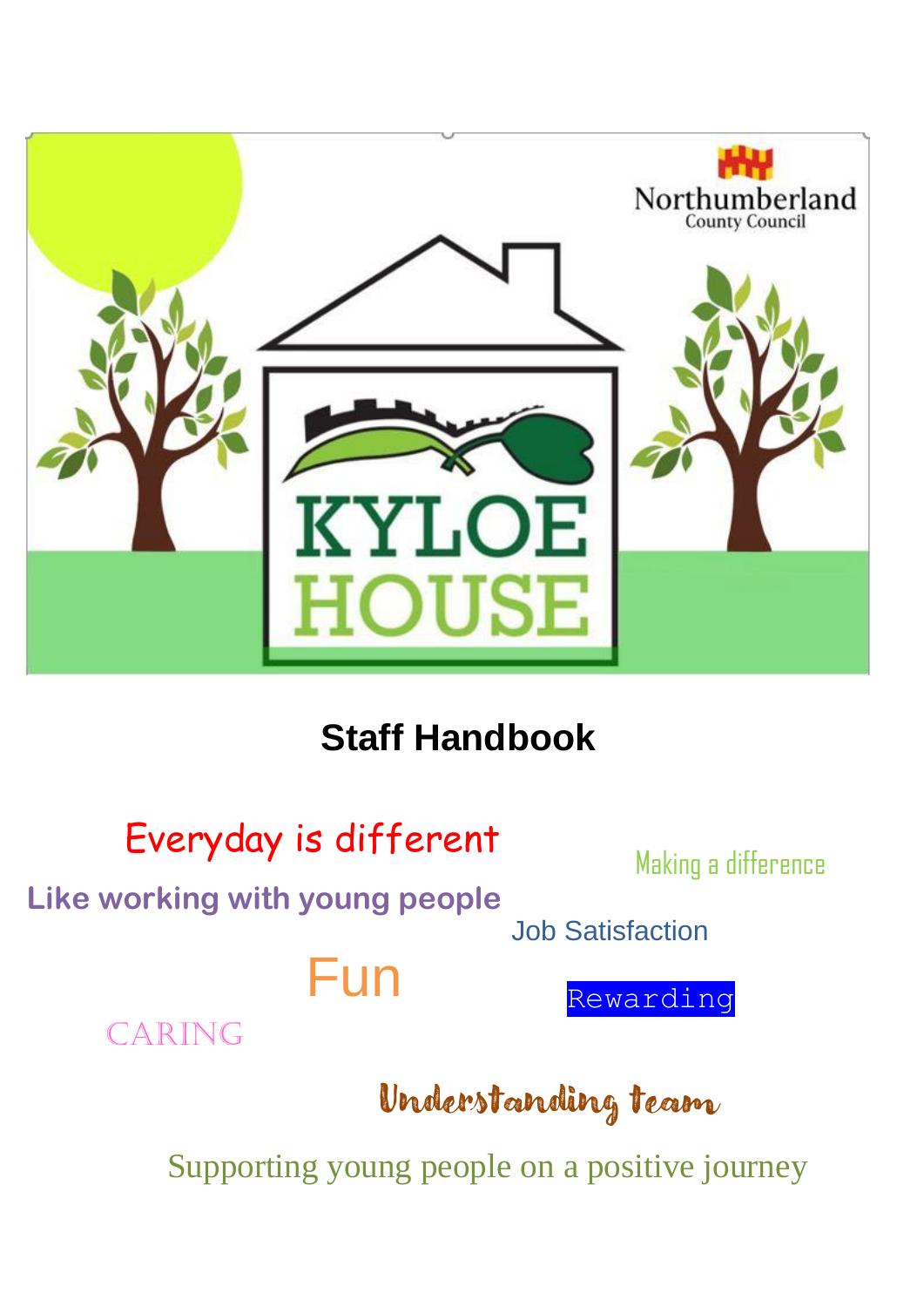# **CONTENTS SHEET**

- Kyloe House Secure Children's Home Staff Handbook (Introduction)
- Introduction to Kyloe House Secure Children's Home
- Parking
- Personal Attack Alarm System (PAAS) and Keys
- Driving
- No Smoking Policy
- Induction
- Probationary Period
- Dress Code
- Staff Rota
- Health and Wellbeing Policy
- Staff Meetings
- Sleeping in duty payments and night disturbance
- Preparation for shift
- Handover / Communication
- Recording
- Linkworkers Responsibilities
- Staff Supervision
- Confidentiality
- Guidance on Admitting a Young Person to Kyloe House Children's Home
- Beginnings and Endings
- Risk Assessment
- Fire Procedures
- Health, Safety and Security
- C.C.TV
- Allowances
- Petty cash procedures
- Pocket money procedures
- Health Care for Young People
- Secure Stairs
- Restricted items
- Parents and Carers Views
- Adult / Child relationships
- Visitors to Children and Young People
- Ofsted
- Independent Scrutiny
- Reg 43 Officer Visits
- Elected Members Rota Visits
- Personal Internet Usage
- Anti-Discriminatory and Equal Opportunities
- Religious Observance
- Safeguarding
- Allegations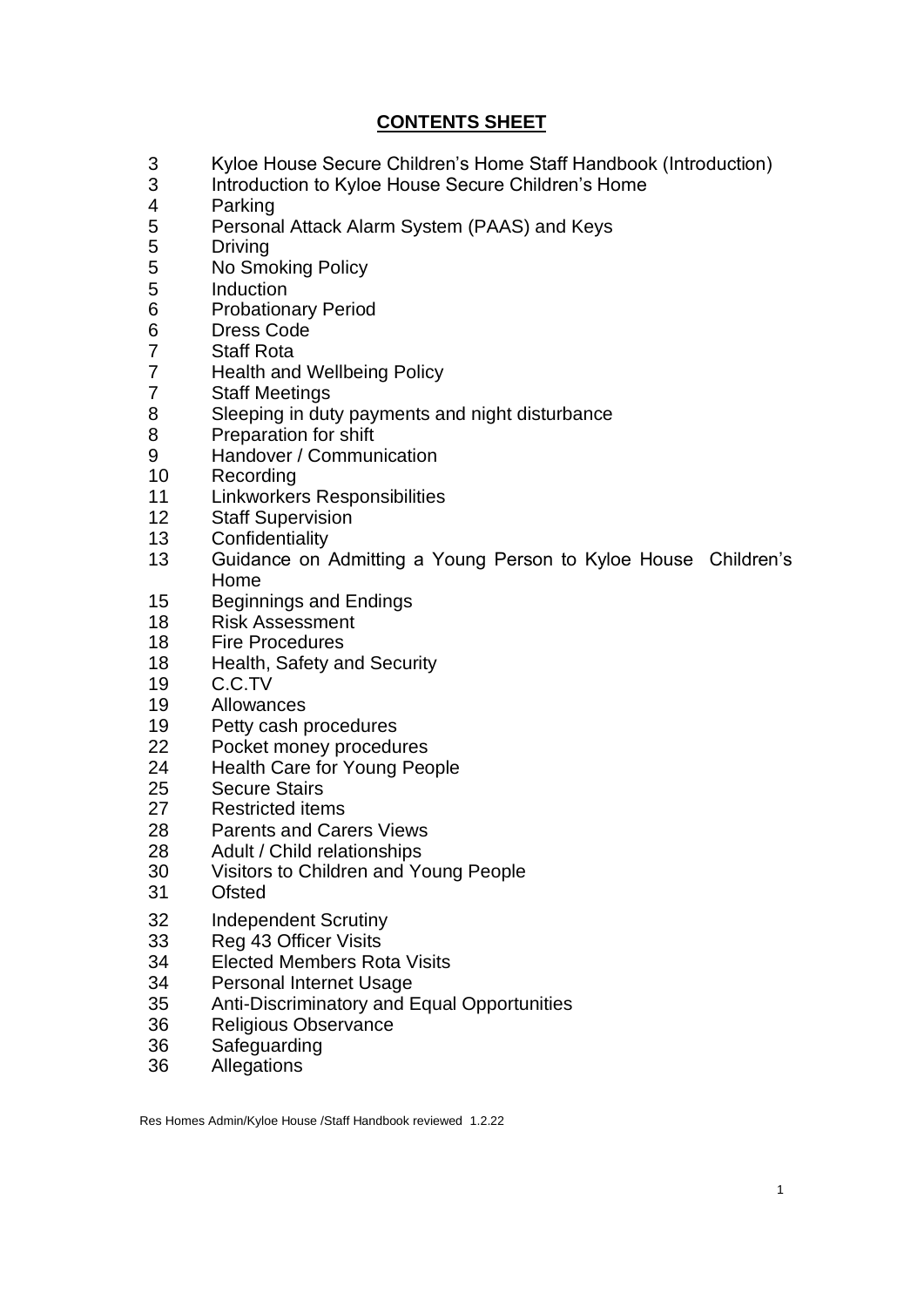- Possible Signs of Abuse
- 43 Radicalisation<br>44 Female Genita
- **Female Genital Mutilation (FGM)**
- Synopsis of Reviews and Meetings
- Independent Reviewing Officers (IRO)
- Education
- Routines, Rules and Expectations
- Skills for Managing Children and Young People
- Good Order and Discipline (Page 15 and 16 Children Act 1989)
- Managing Behaviour and Restraint
- Violent Incident / Restraint / Accident forms
- Sanctions
- Incentive Plans
- Structured Support Time
- Individual Programme (IP)
- Overtime
- Time Off In Lieu (TOIL)
- Legal orders
- Hepatitis B
- Complaints / Suggestions
- Advocacy
- Participation
- Learning Together
- Safecall - Confidential reporting
- Policies and Procedures
- Book Reference List
- Suggestion Sheet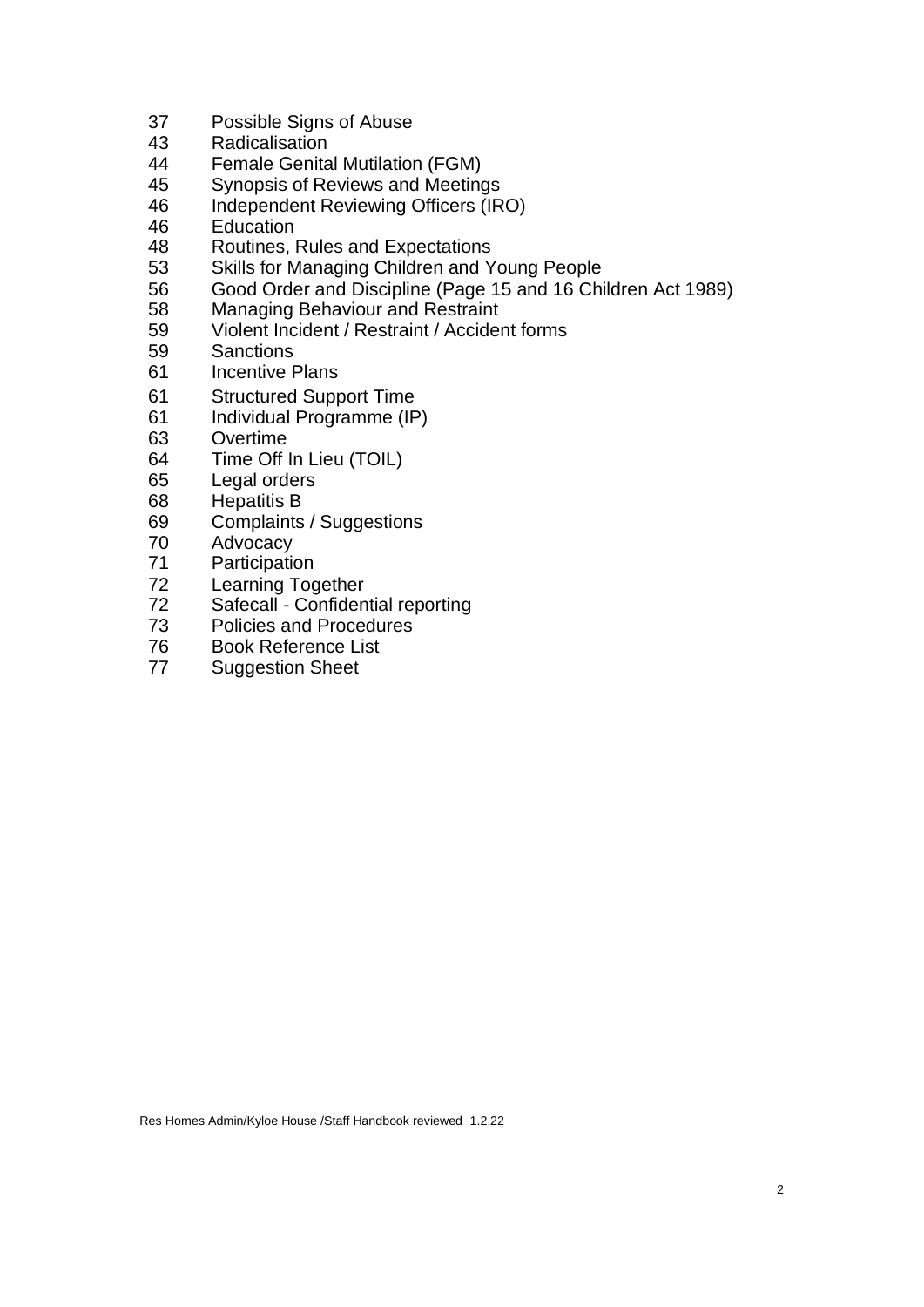#### **KYLOE HOUSE SECURE CHILDREN'S HOME STAFF HANDBOOK**

This handbook is written to give staff a more concise overview of the way we work in Kyloe House Secure Children's Home.

The handbook also gives some practical guidance on how to deal with some of the behaviours displayed by the young people we work with; it also offers advice and suggestions on other aspects of practice and information needed to enhance our working practices.

This handbook is not intended to replace the current Northumberland County Council Handbook and NCC Policies and Procedures. It should be read in conjunction with all these documents.

# **INTRODUCTION TO KYLOE HOUSE SECURE CHILDREN'S HOME**

Kyloe House is a purpose built Secure Children's Home located on the Netherton Park site, off the A1 south of Morpeth town, near Stannington. We provide safe and secure accommodation for a mixed group of up to fifteen young people. It has been designed to provide placements for young people requiring placements ranging in length from one day to several months. The home is licensed by Ofsted.

Kyloe House aims to meet the emotional, physical, social developmental, educational and spiritual needs of children/young people who are in crisis for whatever reason, and to ensure that the community is protected from those young people who have committed serious crimes or whose behaviour presents a risk to people or serious damage to property. Individually tailored, comprehensive and intensive work programmes are used to help young people to develop the skills necessary to return to an open setting, including their own communities.

Kyloe House is managed by Northumberland County Council.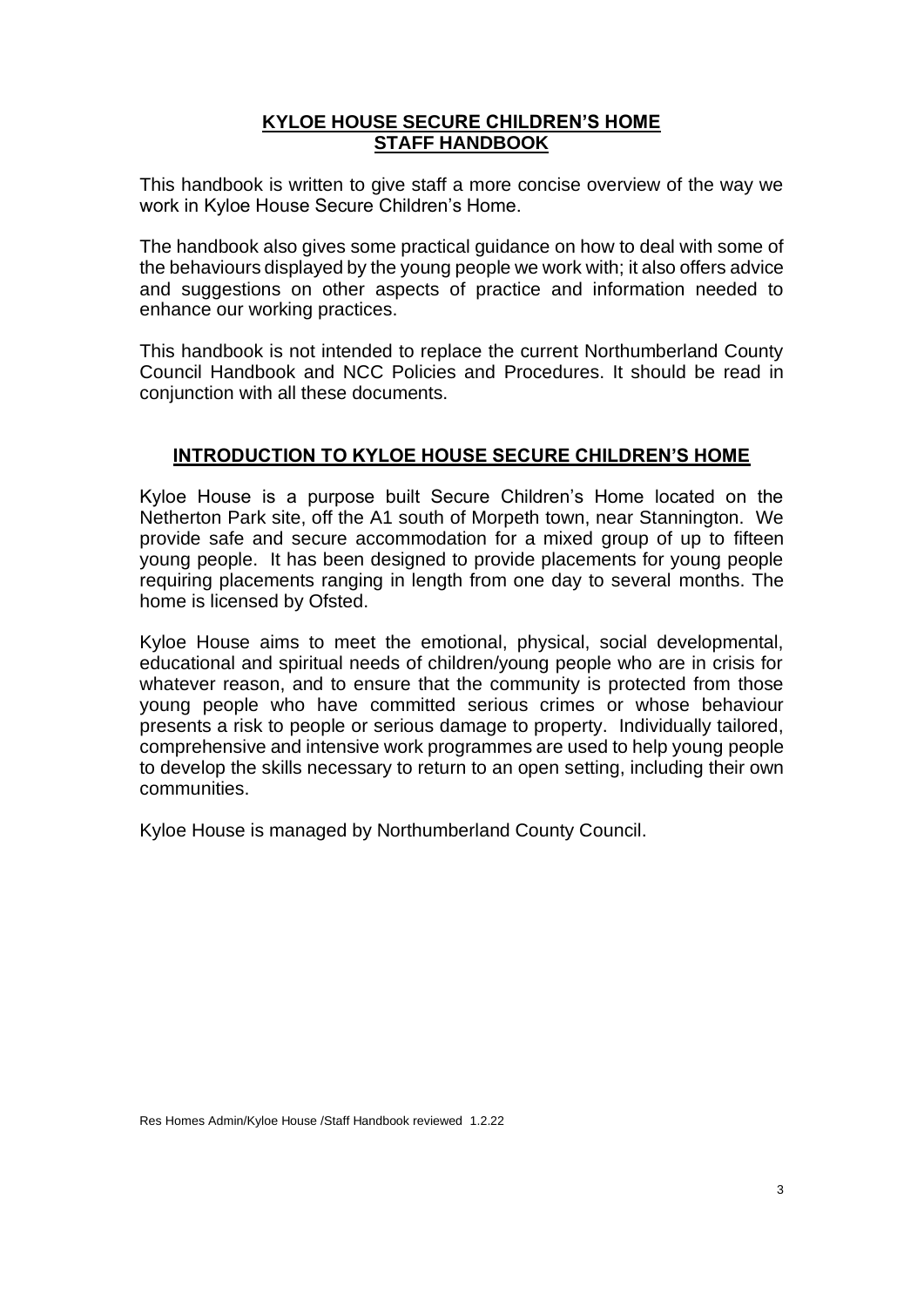# **Aims**

Through a committed and well trained staff team we aim to provide residential care in a stable environment which supports young people, their individual rights, their individual needs and encourages them to make positive choices to reach their potential.

# **Objectives**

- To deliver the service through a diverse, caring and skilled staff team.
- To offer opportunities for young people to access external services supporting their health, social and educational needs.
- To provide a positive group living experience, allowing young people to develop relationships and social skills.
- To enable young people to develop self-management skills to ensure a successful return to the community.
- To work alongside Families, Education, Health, Youth Justice and other bodies involved with the young person, to gain an understanding of their needs and plan for appropriate interventions.
- To provide clear care plans for young people throughout their stay, in conjunction with their social worker and family.
- To involve the young person in taking an active part in their care planning process.
- To act as "good parents" during the young person's stay.
- To protect the young person's rights: to choice, privacy, independence, respect, dignity, partnership and liberty, whilst developing their understanding of responsibility.
- To provide a quality and best value service within the expected standards and regulations, as required of the monitoring bodies.

# **PARKING**

Staff must park in the designated areas of the Kyloe House Children's Home car park.

# **PERSONAL ATTACK ALARM SYSTEM (PAAS) AND KEYS**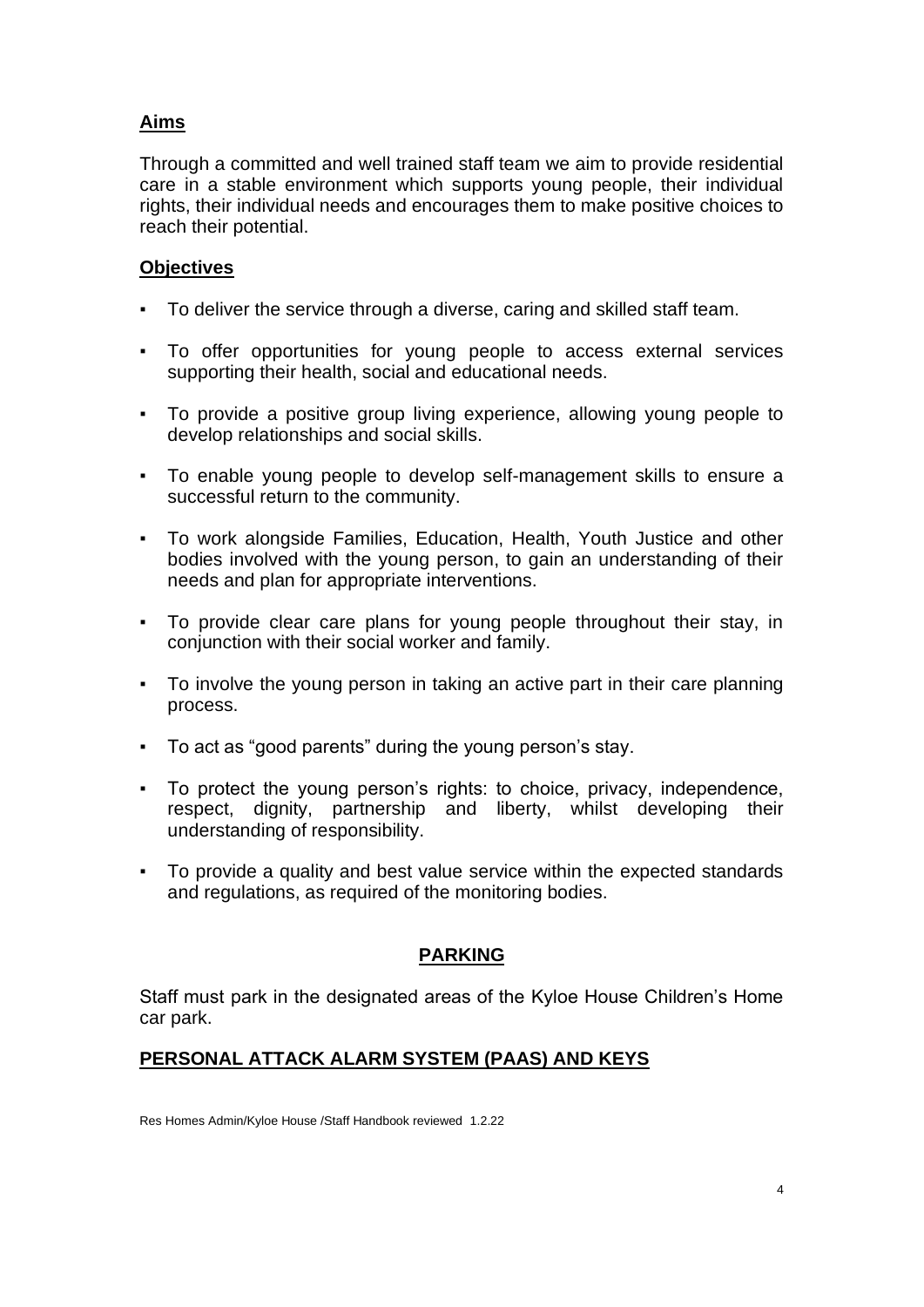You must always attach your PAAS and keys to your work issued security belt before entering the unit. Ensure your keys and PAAS are securely attached. How to use your PAAS, and its purpose, will be explained to you on the first day of your induction to work programme.

#### **DRIVING**

County vehicles may be driven by staff after they have shown a copy of their driving licence.

Drivers are responsible for the vehicle, ensuring fuel and fluid levels, cleanliness, completing mileage sheets and passenger safety. When staff are driving a County Car they are legally responsible for its road worthiness i.e. car tax and tyres. Staff are also responsible for the speed at which they travel.

Fuel is purchased using the fuel card at most garages. Receipts are kept in the staff office and forwarded to County Hall at the beginning of each month.

Any accidents or faults should be reported immediately and arrangements made for repairs.

Staff are not expected to use their own vehicles, but in emergency situations staff must have fully comprehensive insurance with business insurance. Prior to a child being transported in a Council vehicle the staff member should on all occasions thoroughly check the interior of the vehicle to ensure security and safety is maintained.

#### **NO SMOKING POLICY**

Kyloe House Children's Home is a non-smoking building; this applies to young people, staff and visitors.

#### **INDUCTION**

All staff will have a comprehensive induction to help inform them of the practice and procedures of Kyloe House Children's Home.

The induction will usually last three weeks, with ongoing training plans linked to National Children's Homes Quality Standards and Regulations 2015.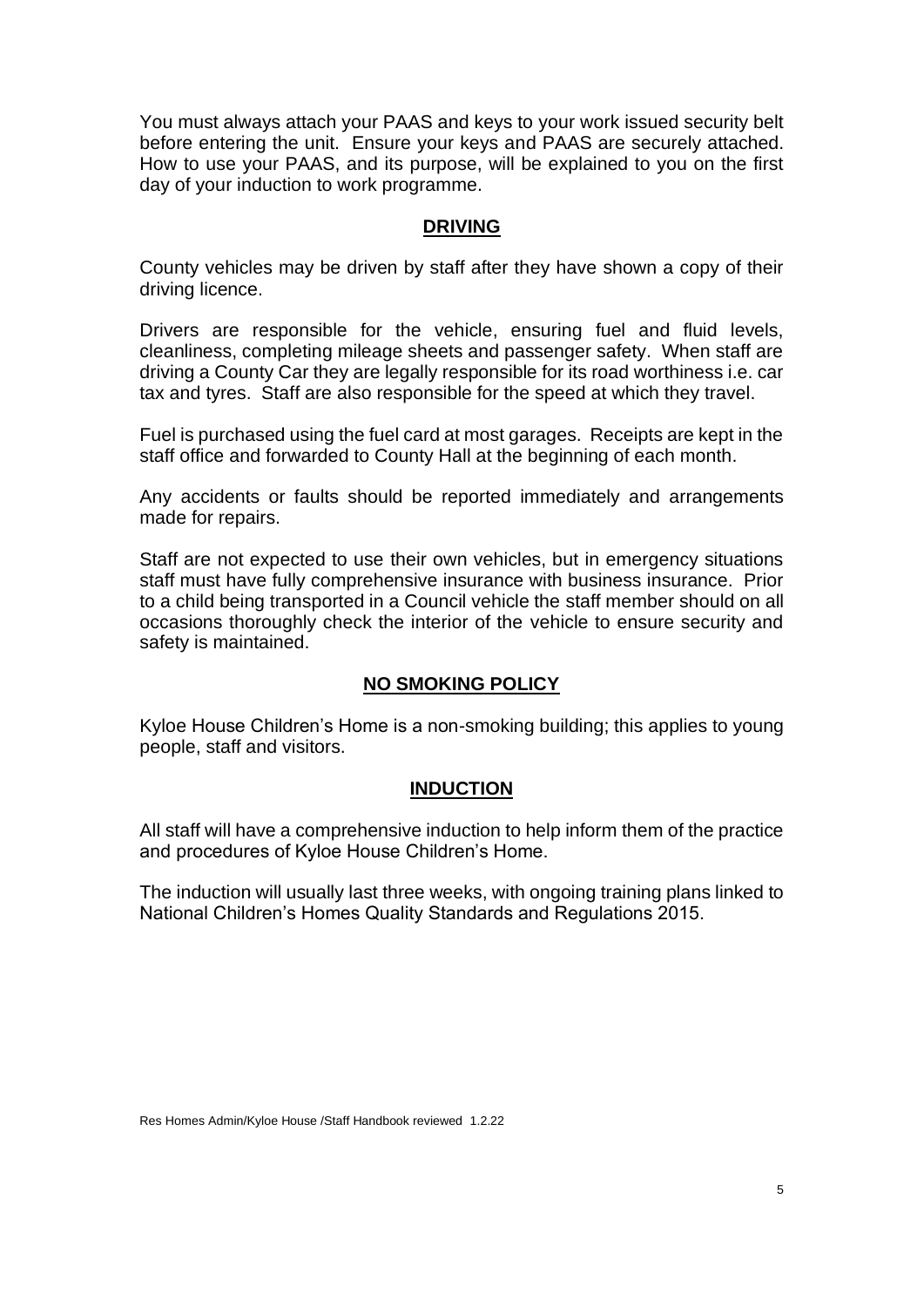## **PROBATIONARY PERIOD**

All staff will receive probationary reviews after month 2, 4, 5 and 6. This interview will normally be with the Children's Services Manager LAC or Registered Manager, Homes Manager and Assistant Manager.

The purpose of this interview is to discuss the new member of staff's progress, identify any areas of practice that need to be developed and set targets, so support the member of staff and ensure they can successfully complete the six month probationary period.

The five month probationary interview is to confirm whether the new member of staff has reached the competency standard to do the job.

Should the probationary member of staff fail to meet the required competency level, a further period of probation may be negotiated. Where it is deemed the probationary member of staff will not reach the competency level, a capability investigation may be deemed necessary, possibly leading to the termination of employment.

## **DRESS CODE**

When dressing for work, staff should always consider their own and indeed the department's professional image and are strongly advised to consider, not only their own health and safety, but their responsibility to their colleagues, especially with regard to the more physical aspects of working with young people in Kyloe House Children's Home. Thought should be given to footwear, which should be appropriate in the event of physical intervention situations i.e. flip flops, high heels and open toed shoes are not to be worn.

Dress practically and appropriately to the dual role of service representative and practical carer. For example no low cut tops, no tight fitting clothing, no shorts, no low slung trousers, no underwear on display for both genders.

#### **Jewellery**

Staff should only wear limited jewellery i.e. a watch, wedding ring and one pair of stud type earrings (in the ear lobe). Facial or body piercings are not permitted and must be changed to silicone retainers prior to commencing shift due to Health and Safety at Work.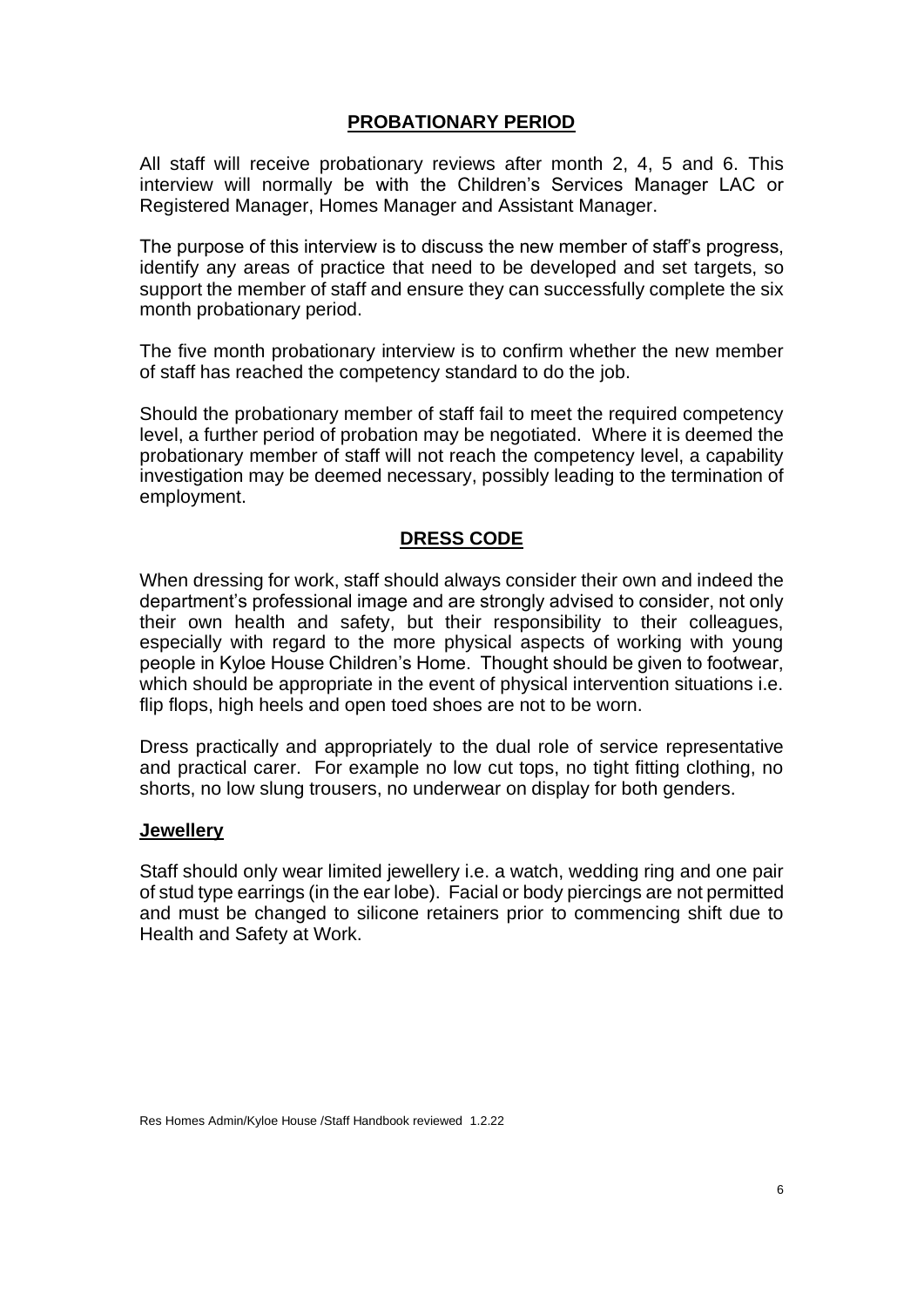# **STAFF ROTA**

The Kyloe House staff team works a rolling rota, 7 day week, 24 hour cover. Staff are required to work evenings including night shift or sleep in duties and weekends.

Staff may be asked to change their shift in the event of sickness and other staff shortages. This will be where possible within reasonable notice periods.

Usually on a Wednesday there is a full Staff Meeting or training. For those staff on a late shift their start time is 12:30. For those on an early shift the finishing time is 16:00. Teams on meeting shift begin at 8am until 4pm.

**Staff must allow time for entering the building and preparing for work, attending the actual unit at the agreed change over time. Staff must allow for such tasks as putting personal items in lockers and turning off mobile telephones.**

## **HEALTH & WELLBEING POLICY**

All staff will receive a copy of the County Council's Health & Wellbeing Policy (formerly known as Absence Management Policy and Procedures), which details the approach that will be taken within Kyloe House Children's Home to support and help colleagues who have health problems.

Should a member of staff feel unwell and is unable to come to work, they must phone the Registered Manager, Head of Education, Homes Manager or Assistant Home Manager and inform them they are unable to attend work because of sickness. The member of staff needs to report why they are sick. If a manager is unavailable the member of staff should speak to the next most senior officer. When the staff member intends to return to work, they must inform the most senior member of staff on duty of their first available date for shift. Staff must keep in touch regularly throughout their sickness period.

On their first shift back to work, the staff member should report to the manager to complete a return to work interview. This is recorded on the member of staff's personnel file at County Hall and also in the member of staff's supervision file.

#### **STAFF MEETINGS**

The staff rota is organised in such a way to allow Staff Meetings or training to take place regularly.

The meeting also allows staff to contribute to decisions affecting the running of the home and encourage the development of a common awareness of the needs of young people. It also gives everyone the opportunity to contribute to the future care planning for the young people resident.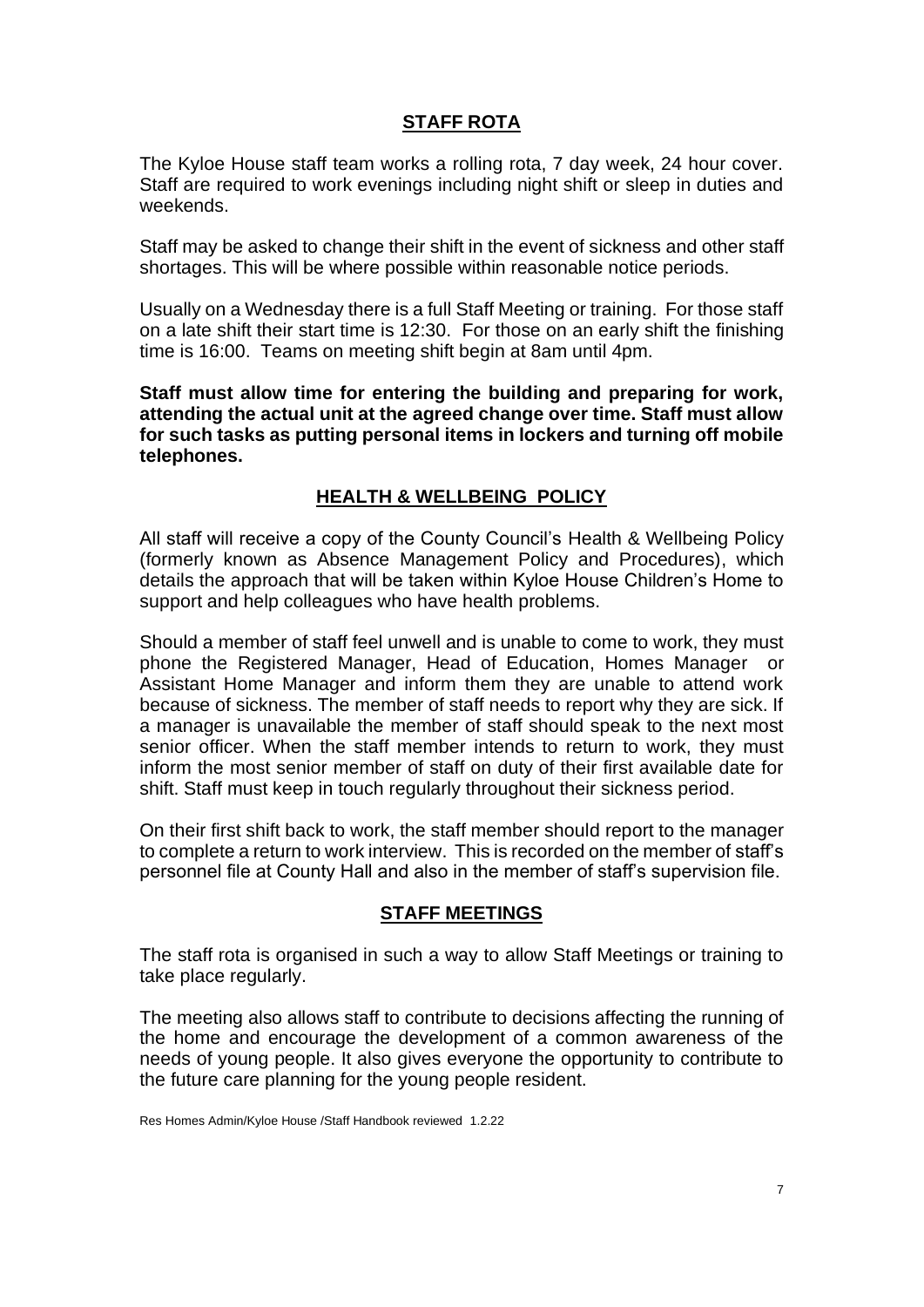The Staff Meeting is generally on a Wednesday afternoon starting at 14:00 and finishing at 16:00.

An agenda sheet is located on the unit office notice board for staff to raise appropriate issues for discussion. If possible any agenda items not normally listed should be raised with the Home Manager prior to the meeting

All meetings are minuted prior to the next meeting. The minutes of each meeting are typed and distributed via email to all staff.

## **SLEEPING IN DUTY PAYMENTS AND NIGHT DISTURBANCE**

Employees required to sleep in on the premises shall receive an allowance as set out in their terms and conditions. This allowance covers the requirement to sleep in and up to 30 minutes call out per night, after which the Time and a Half – the Single Premium Rate/TOIL provisions will apply.

The duty manager/contact may arrange/instruct the staff member to leave their rota shift early as part of their duty of care and to ensure health and safety boundaries are maintained. It is acknowledged leaving the shift early may not always be possible. Any disturbance claims must be agreed by the manager (senior on duty) and claimed as required. All claims must be signed by a manager. Disturbance is only the period required to meet the child/young person's and Home needs.

## **PREPARATION FOR SHIFT**

Staff will sign for a set of keys when they enter the building via the control officer, which **MUST** be secured to their clothing, using secure belts provided. It is not acceptable for keys to be put in a member of staff's pockets. When starting shift, it is vitally important that staff make an entry into the logbook of their starting time, with their signature.

At the end of the shift the reverse of the procedure should be followed; staff must prior to leaving the actual unit make an entry into the logbook stating finishing time. They will then sign their keys back in via the control officer

If a member of staff accidentally takes a set of keys home, then these must be returned to the home immediately, as it is a breach of security.

A member of staff is identified to shift coordinate. A second member of staff undertakes Fire Warden duty on each shift.

## **HANDOVERS / COMMUNICATION**

Handover periods should last no more than half an hour, morning handover at 08.00am, afternoon shift handover at 3.00pm and evening handover at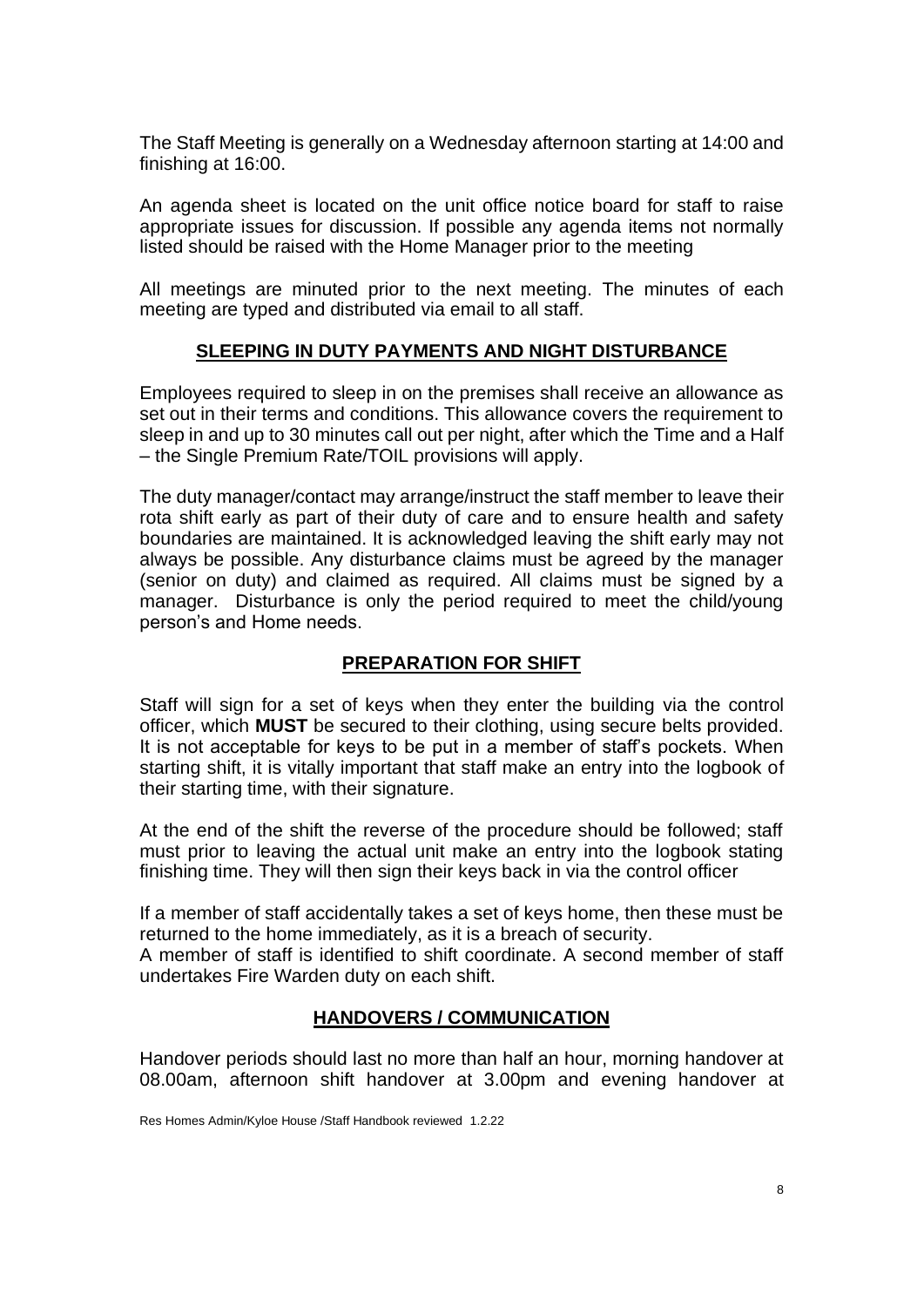10.30pm.

It is important the oncoming shift is in the home to begin the handover on time. The handover is of paramount importance for staff working in an environment where effective communication and consistency underpin good practice.

The team leader or shift coordinator from the outgoing shift meets with the incoming shift promptly and discusses the relevant issues from the previous shift. (There may be times when issues from other shifts are relevant to discuss). The team leader or shift coordinator should bring the Handover File to the meeting.

The team leader or shift coordinator from the outgoing shift leaves the handover to allow the incoming shift to plan the evening.

The oncoming shift plan the evening - taking into account the previous shift information and what has happened over the last twenty four hours. Discussing risk assessments, activities and meetings are crucial to managing the shift coordination.

Staff can greatly influence each other during handovers and meetings. An approach that is less than professional can have the effect of bringing the incoming staff down, for example;

*"It's been an awful shift, they've all been horrible, it's all yours and good luck!"*

Negative moods, tone of voice, language used, sarcastic and/or derogatory comments can all have a demoralising effect on staff and young people, not to mention creating an abusive environment.

Good communication and positive environments are created with confidence in a system that is clear, consistent and fair. This is maintained by all staff moving in the same direction, ensuring they are familiar with the guidelines, maintaining consistency in their approach and communicating with colleagues on decision making.

Working in isolation, deviating from acknowledged guidelines or changing rules to suit the staff member creates confusion, inconsistency, uncertainty, mistrust and disharmony for everyone.

#### **RECORDING**

Any form of recording by staff should be legible, factual and child centred, it should not have opinion unless this is stated by the individual.

Other staff will need to read what is recorded, as will other agencies e.g. Ofsted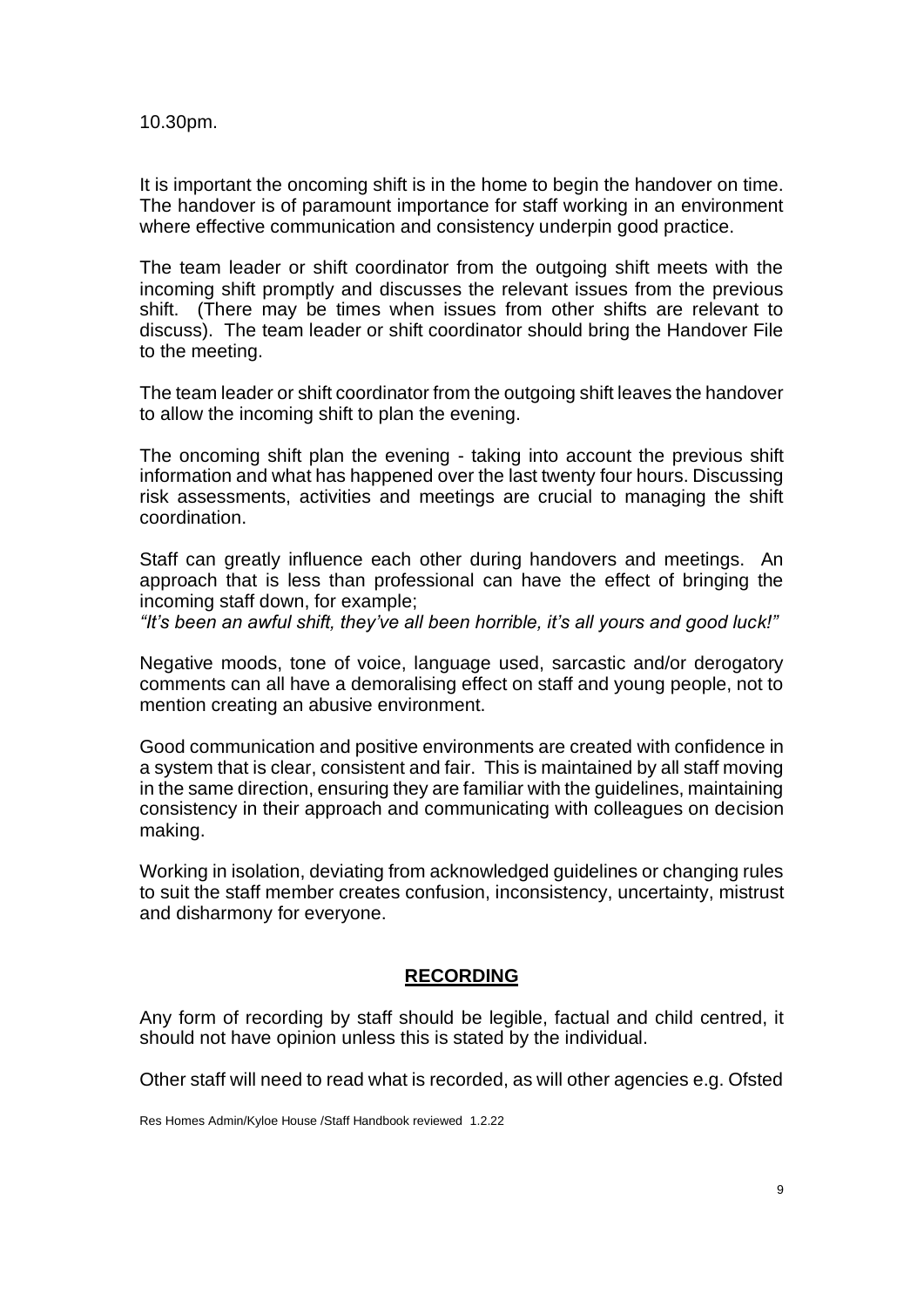and members of the Monitoring and Review Team. The young people will also read their reports and have access to their files. It is important to ensure language and presentation of all written work is to a high standard and also written in a child friendly manner.

Good, clear recording is essential when communicating information to others.

All recording should be signed by the author; they should also print their name and date the entry.

When applicable, the author should also note the time.

# **Log Book**

- Each new log book is numbered with a start date.
- All staff names, signatures and initials are entered into the front of the log book. This enables identification of signatory entries.
- Start each new day on a new page. This aids easier referencing.
- Each page is numbered, to ensure that there are no missing pages.
- Staff on duty are identified at the beginning of each day for early, late and waking night shifts
- The name of the person and time of log entry are entered into the first two columns of the log book i.e. times of a young person's comings and goings from the home, staff leaving/returning, visitors to the home, telephone calls etc.
- Every entry is signed by staff making the entry. The signature should be consistent with the specimen signature in the front of the log.
- There should be no lines left between entries to prevent Leave a line between entries for ease of reading.
- It is helpful for staff if their name is identified and highlighted in the left hand column if there are any messages.
- Entries should be as short as possible. Contents of entries should be clear, concise and correct and not contain any information of a confidential nature.
- The log book should be a source of information of a non-confidential nature and a directory to where the reader can find further information i.e. daily notes, main file.
- If the page is not fully complete, draw a diagonal line across the remainder of the page before commencing a new day with a new page.

# **Diary**

The homes electronic diaries are integral to the smooth running of the home and must be kept up to date and checked regularly. Appointments that are missed from the diary can be frustrating for the young person and both internal and external providers.

● The diary must be used to record all events concerning the young people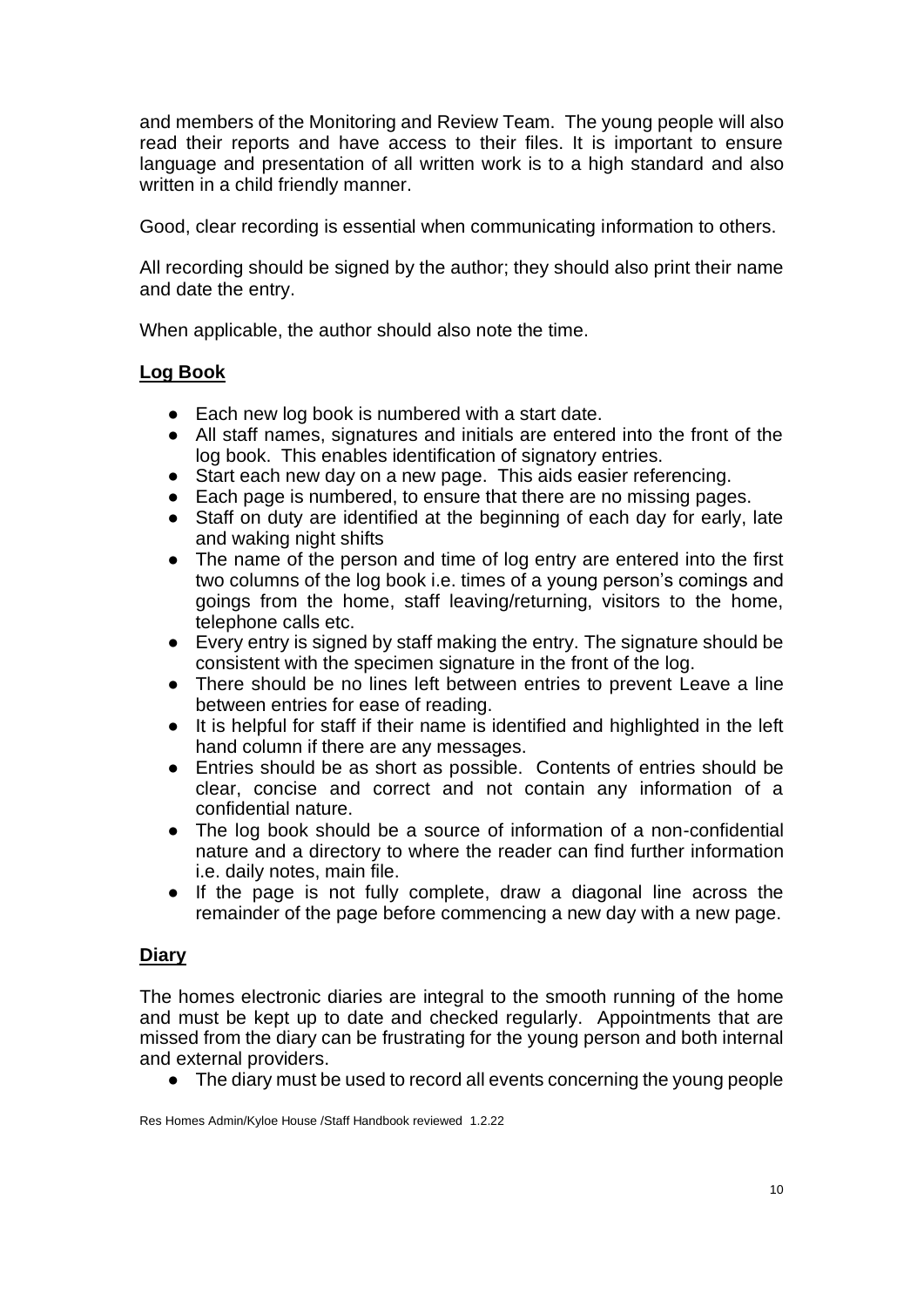i.e. appointments to see a doctor, review dates, meetings, sessions, Social Worker visits etc.

• The waking night staff should copy all diary entries onto the Handover Sheet for each new day.

#### **Files**

- Each young person has both a paper and an electronic file
- It is the responsibility of all staff to ensure that files are kept tidy and are sectioned correctly. Individual Linkworkers/Managers should regularly check this is the case.
- Young people can have access to their file, however any information in the confidential section should be removed first. Permission to see information in the confidential section would need to be sought in writing from the Social Worker.
- If young people wish to see their Social Worker's file, then this request must be put in writing to the Social Worker.

## **LINKWORKER'S RESPONSIBILITIES**

To act as the corporate parent during the young person's stay. To ensure the young person is informed about Kyloe House Children's Home and to support the young person to understand Kyloe House Children Home's young person's handbook and assist them in reading if necessary.

To be fully conversant with the young person's file, wants, wishes and needs.

To be an effective link/co-ordinator for all those concerned with the young person, taking appropriate action to ensure the young person is supported to meet positive outcomes and aspirations. To ensure the young person's voice is heard and that they actively participate in the development of the service delivery.

To be a link person for the young person, their family and other colleagues; monitoring the care of the young person within Kyloe House Children's Home and their education development in conjunction with the teaching team.

The Linkworker should actively contribute to any identified assessment work making a formal contribution to reviews and planning meetings. To be responsible for collating and coordinating written reports, with the support of the identified Case Manager.

The Linkworker should work directly with the young person to ascertain their wishes and feelings in respect of all plans relating to their care and to encourage them to be involved in the planning process. The Linkworker should maintain a close working relationship with the field social worker/parent/carer/YOT workers and other professionals.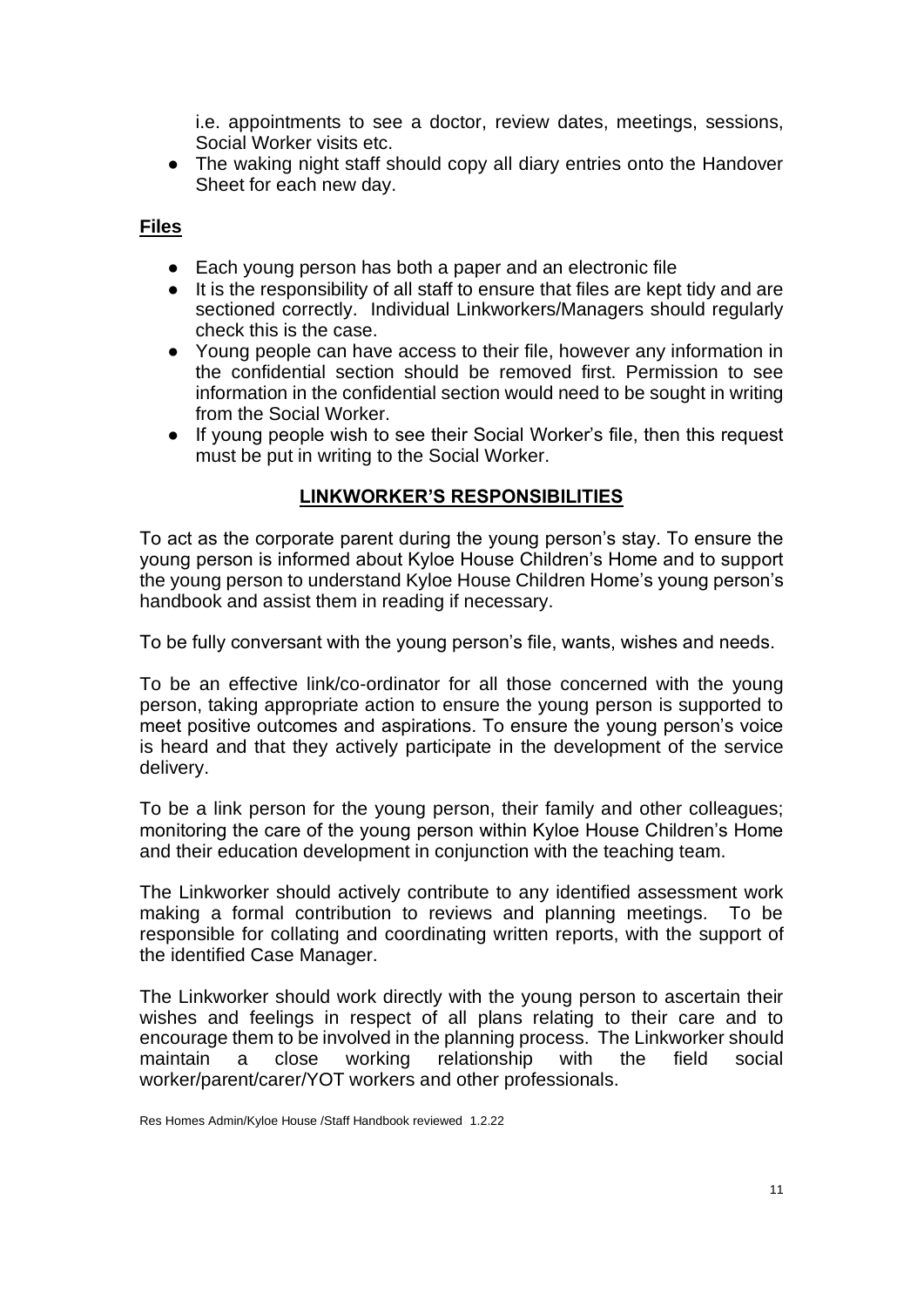The Linkworker should at all times be acutely aware of the young person's needs including their presentation and clothing.

The Linkworker should work closely with and offer regular updates to the young person and their work colleagues regarding need to know information to support the young person's care.

It is paramount the Linkworker ensures special days e.g. birthdays, and other celebration days are celebrated within the cultural and religious needs of the young person they are link working. To be attentive to the young person and ensure the young person is valued.

The Linkworker should liaise with, develop and maintain a close working relationship with education staff; to support and develop the education outcomes for the young person.

To monitor and assess, taking the appropriate action where necessary to support the young person's health, development and emotional well being.

Ensure that plans agreed and recorded are carried out within given timescales.

The Linkworker should at all times be encouraging to all young people and their link child consistently supporting and helping, acting as an advocate for the young person.

#### **STAFF SUPERVISION**

All staff will receive regular formal supervision. Staff will receive other forms of supervision, i.e. group informal and ad hoc supervision.

The purpose of supervision is to help staff develop to their full potential and ensure good practice in Kyloe House. Areas for discussion will include, training needs, the setting of aims and objectives, issues regarding young people and any issues regarding staff progress and development.

Supervision will offer support and encouragement to staff and discuss any issues of concern for the supervisor or supervisee, absence management will also be discussed.

Time will always be available to discuss any personal issues if the member of staff choses to. Supervision will be the responsibility of the member of staff's identified supervisor.

#### **Appraisal**

Staff appraisals will be carried out on a yearly basis.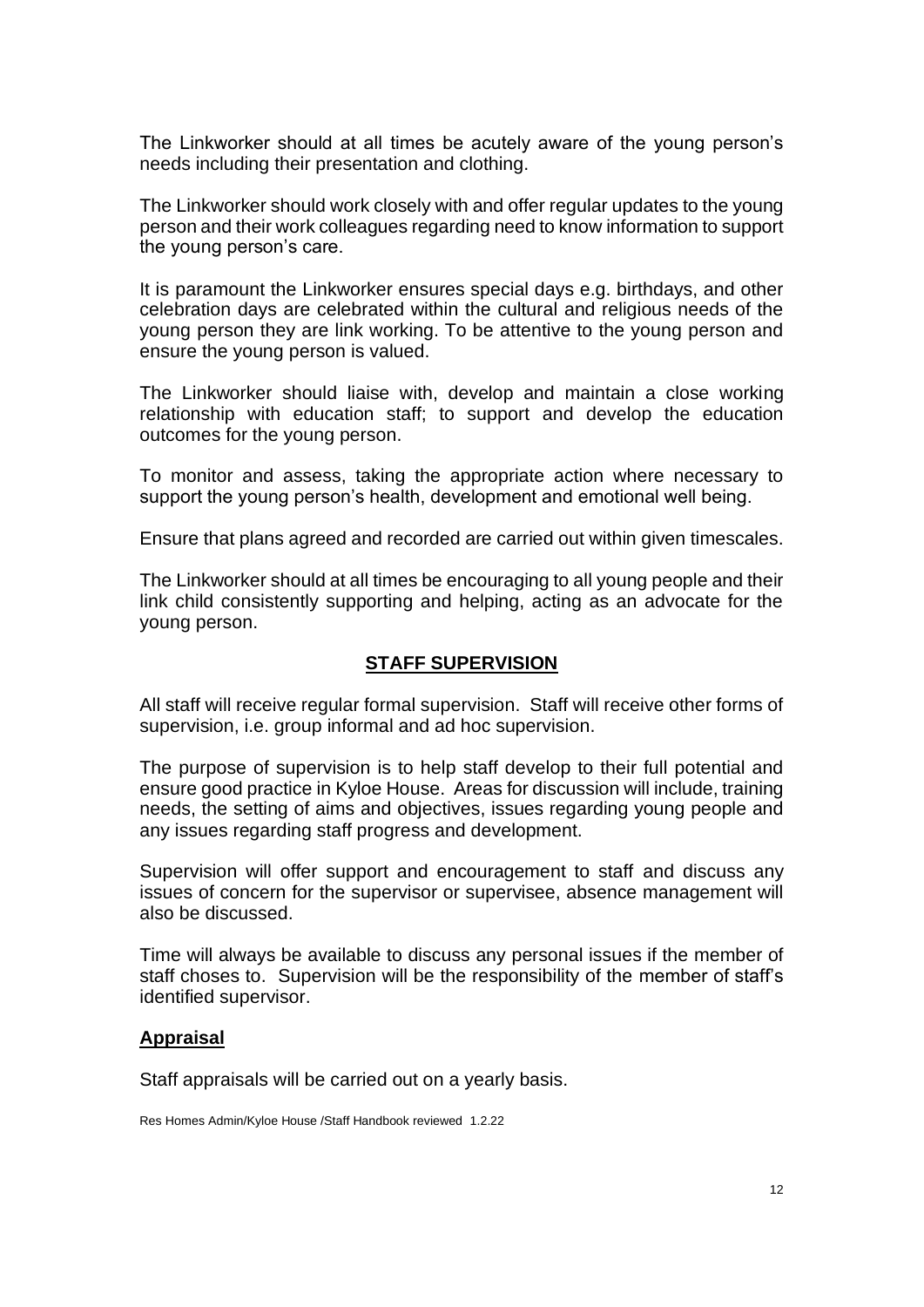# **CONFIDENTIALITY**

All written material concerning our young people will be filed in their own specific case file, in electronic form and kept in the staff office. Under no circumstances will any files be allowed to leave the building without the permission of the Registered Manager, this also applies to all other documents with written information such as daily log.

If a young person wishes to access their file, they should be supported to put this in writing to their Social Worker, Registered Manager or Service Manager for LAC.

Any matters concerning the operational management of Kyloe House Children's Home, including specific case material, should not be discussed outside of Kyloe House Children's Home. Remember, if we cannot secure our users' confidentiality, we cannot expect trust or respect from the young people.

Staff should be aware of the NCC code of conduct including the use of Facebook, Twitter and e-mail. Furthermore staff should familiarise themselves with the Data Protection Act.

#### **GUIDANCE ON ADMITTING A YOUNG PERSON TO KYLOE HOUSE**

Points to Consider:-

During the global pandemic, the admission of young people has been amended. Young people must undergo a period of Isolation. This procedure was formulated under direction from Public Health England. A young person will enter the Isolation area for a period of up to 10 days. A young person can take a PCR test on days 0-1 and then retest on days 5-6. If both tests return negative for COVID, the young person can leave Isolation. During the period of Isolation, it is staff responsibility to manage and maintain the health and wellbeing of the young person as well as prepare them for living within the home.

The majority of young people who require secure services have reached a crisis point in their life but regardless of a young person's route of entry into Kyloe House or the reasons why they require a secure placement, all young people will be afforded an equal level of support, encouragement and guidance throughout their stay in Kyloe House.

When a young person arrives at Kyloe House they have generally been escorted by adults who are unfamiliar to them (usually an escort agency), added with this the confusion and fear of what faces them can all contribute toward a stressful experience for young people.

Res Homes Admin/Kyloe House /Staff Handbook reviewed 1.2.22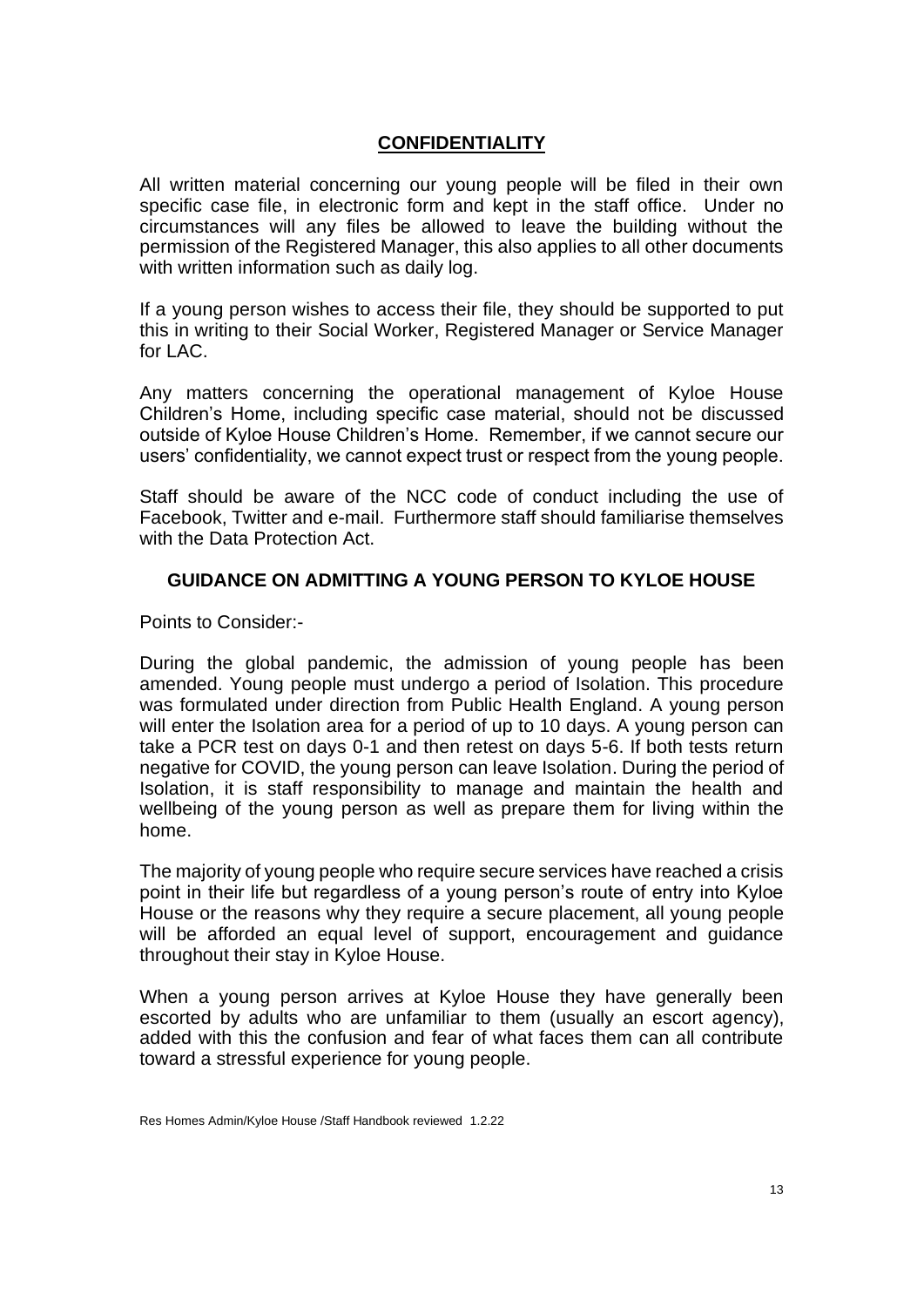When the escort vehicle approaches the home the escort will announce their arrival and be allowed access to the secure drive through garage area. The party will be met by two Kyloe House staff, (usually by pre-arrangement the young person's Linkworkers) who will welcome the young person to the home. Consideration will be given to gender, aiming for a balance of both a male and female. A full admission procedure will be completed prior to the young person entering the Reception/Admission suite. The staff will begin to go through the admission procedure, constantly making efforts to reassure the young person. The staff will make an effort to make the young person feel comfortable by offering light refreshments and basic information on Kyloe House.

Following the admission the staff will encourage the young person to move to the unit they will be accommodated, as this will hopefully ease any anxieties. The young person will be introduced to other young people and staff at their own pace, this cannot be rushed and must be managed sensitively.

As the young person settles into their bedroom staff will make available copy personal copy of the Kyloe House young person handbook. Staff will spend time with the young person going through all of the handbook, outlining all significant and pertinent areas while trying to gain a sense of what is important to the young person.

The handbook is an informative booklet, which aims to cover all necessary information a young person needs to know about their new home. Typically this will include information on linkworkers, confidentiality, meetings, pocket money, and complaints procedure, religious and cultural issues. For most young people this generates questions regarding the unit, education, and social welfare and it is an opportunity for staff to explore any preconceived ideas the young person may have about the secure environment.

As part of the one to one work undertaken with young people any issues the young person may have will be addressed as they arise, allowing the young person to settle into their new environment and focus on the care plan and areas of work which will support their return to their community.

#### **Points to Consider**

- That consideration has been given to which is the most appropriate bedroom.
- That their bedroom has been made up and is in a good state of repair.
- Particular food preferences/needs have been established and alternative meals have been prepared if necessary.
- Any cultural needs have been identified and plans put in place if needed.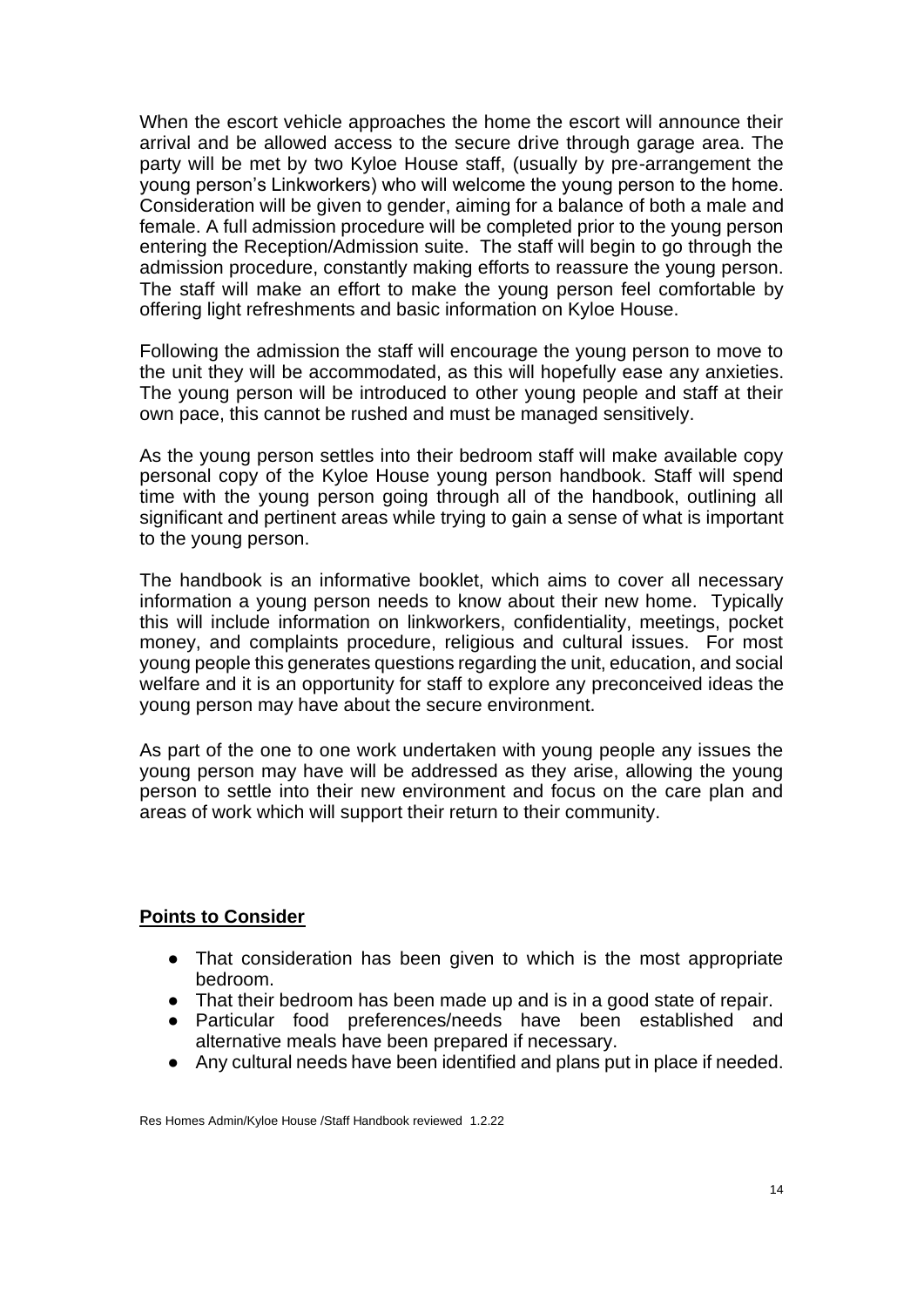- Electronic and paper files have been set up.
- Contact details have been clarified and agreed with Social Workers and recorded on file.

# **BEGINNINGS AND ENDINGS**

At Kyloe House Children's Home we consider transitions to be very important and, as a group, we think about the impact of beginnings and endings.

Not all young people who come to Kyloe House Children's Home have forewarning of what is about to happen to them; they are occasionally placed in crisis.

Beginnings and endings are such a major part of everyone's life that they deserve a lot of time just thinking about how we do them. We need to consider some of the following issues regarding beginnings and endings and, as a team, we can hopefully make transitions as important to us as they are to the young people we care for.

Firstly, consider what the young person may have experienced in their past. How have endings been for them? - rejection, removal from home, no contact, devalued, low self worth, death of a parent or significant other, abuse - all very negative and traumatic.

Think about your own endings. What might the young person be going through right now? - Self doubt? Untrusting? Let down? Rejected? Confused? Scared?

Think about what message we want to give the young people. We want them to know they are valued, they have succeeded and that they are important.

It will not always be possible to be in control of what happens to a young person in our care. We are not always going to be able to plan the endings, but we should strive for the best outcome.

We need to think of how we acknowledge the success moving on is about, the worthiness of the individual, the shared memories and the relationships that develop.

The Linkworker should consider types of contact after the young person has left. This could be planned and time limited and with the agreement of the Social Worker. The home and individual staff members should be aware of the commitment expected, what is practical, issues around letting go and whose needs are being met in maintaining contact. What input have the next placement/carers had in agreeing contact with Kyloe House Children's Home. Any arrangements should be recorded and clear in the purpose.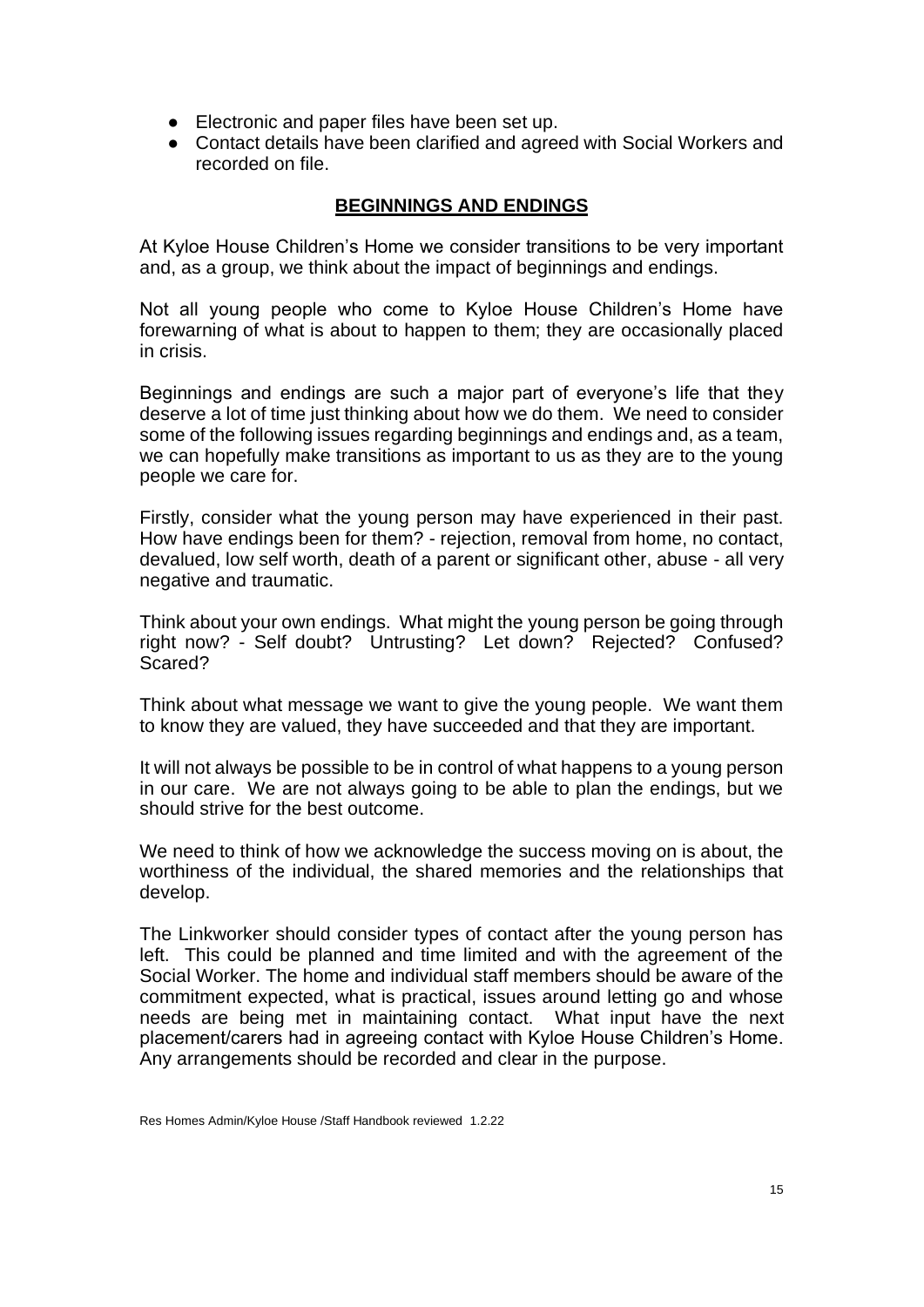Memories are very important to young people. Linkworkers should create a permanent record or visual memory of their stay at Kyloe House Children's Home.

Should a young person contact individual staff either directly, by email, telephone once they have left the service and are no longer subject of a contact plan, the member of staff must immediately bring this contact to the attention of the Registered Manager or supervisor and ensure they follow the expected "contact policy". No staff member should share personal contacts with young people and should not make contact with young people from a personal mobile, telephone or email address.

#### **BEGINNINGS**

To ensure that the placement begins positively, the staff on duty need to be prepared and be aware of the admission procedure.

Remember, the young person is likely to have been in crisis and they may be scared, anxious or even feeling numbed. Remember also, the young person is dealing with an 'ending' and may be feeling rejected, let down and uncertain about their future.

Important issues are: Firstly ensure you have the correct legal order for restricting the young person's liberty

- Staffing Identify staff to carry out the admission and include linkworker if possible.
- Environment Ensure rooms are prepared i.e. bedroom.
- Knowledge Read the information in the referral; where possible be aware of the young person's needs and likes. Give the young person support and answer questions as they arise, ensure the young person is given a booklet and explain you read through it with them later.
- Needs Ensure the young person has a welcome pack ready i.e. information and toiletries. Have food and drinks prepared as part of welcome.

Be calm and confident with the young person, create a sense of safety.

#### **ENDINGS**

We have acknowledged as a team that there must be some certainty to ending the placement and that all young people receive the same regard.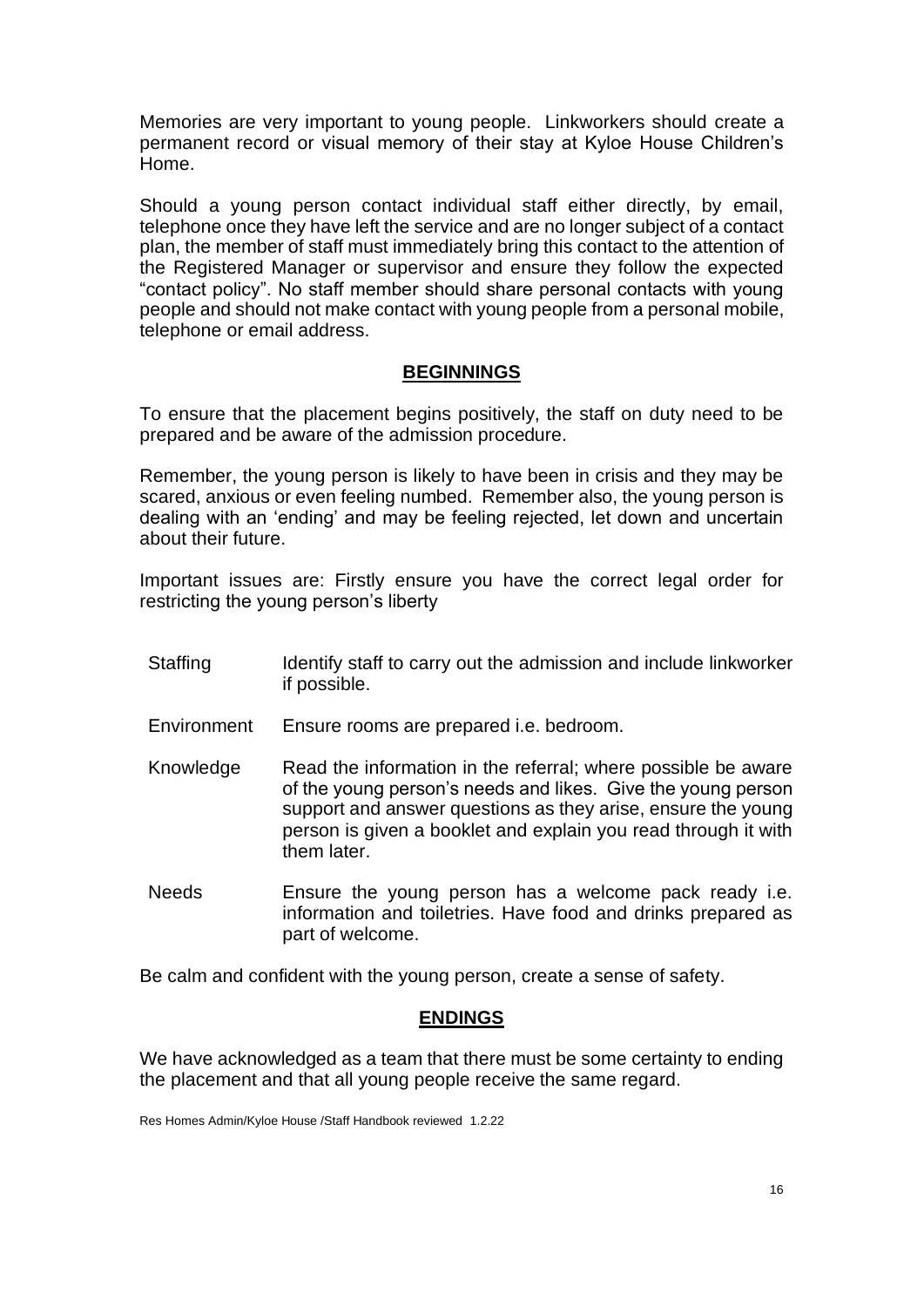Therefore we will always:

Make Linkworkers responsible for planning the young person's ending. Make a 'memory book' of photographs and keepsakes for the young person to take away.

Ensure a celebration leaving card is purchased and signed by as many staff as possible and peers if applicable.

The Linkworker should prepare/arrange the young person's favourite meal on the last night and make a cake (or provide a buffet tea party/take away).

The Linkworker should enable the young person to say goodbye to peers, care staff and teaching staff wherever possible. Consider individual wishes and feelings of the young person when planning a leaving party.

It is of paramount importance that a discharge checklist is completed and that the young person has all their belongings.

When packing a young person's belonging it is not acceptable to use plastic bin bags. The Home should ensure the placing social worker is aware they must provide suitable luggage at the onset of the placement. The home's aim is for young people to experience a positive ending from a successful placement enabling them to move on and continue with their achievements.

## **RISK ASSESSMENT**

Risk assessment is one of the major aspects of our practice which underpins the work we do in Kyloe House Children's Home.

Basically what it means is, if anyone's safety could be at risk by using a piece of equipment, doing an activity, being with another young person in the group or being in a particular room, then staff would need to consider the risks and make appropriate management decisions or ultimately not allow the activity to occur. Any change of risk planning should be at all times discussed with a Manager or case manager.

Staff need to be vigilant and concerned about risks and any matter or situation that they believe may constitute a risk and must bring them to the attention of the Team Leader, shift coordinator or a manager.

Every young person should have written risk management strategies. These strategies should be discussed at staff meetings/formulation meetings and any changes proposed should be agreed by a manager.

## **FIRE PROCEDURES**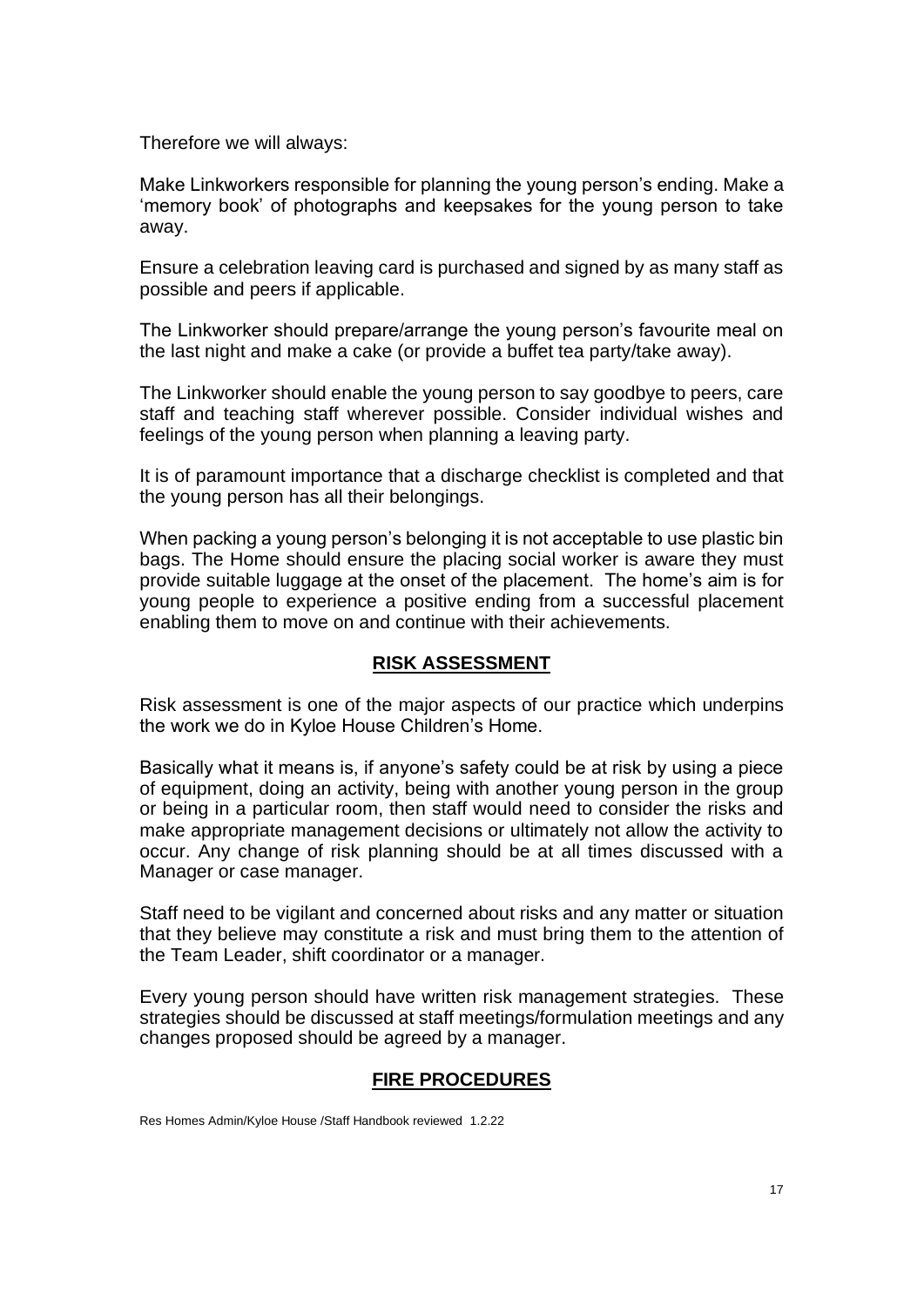Fire drill procedures are on display throughout the home. It is the responsibility of each staff member to be familiar with the procedures. **Take time to read the procedures and understand them.**

All staff within the home are required to complete Fire Safety training, which ensures familiarity with fire applications and safety requirements whilst on shift.

Each shift will have an identified Fire Warden who will take the lead in the event of a fire alarm.

Fire tests are carried out weekly and recorded in the Fire Log. Fire equipment is checked on a monthly basis and also recorded in the Fire Log. Any faults are reported and repaired immediately.

Fire procedures should always be followed, even if it is a false alarm.

#### **HEALTH, SAFETY AND SECURITY**

We all have a responsibility to ensure that the building and environment we work in is safe and secure for ourselves, our colleagues, the children and young people we work with and visitors to Kyloe House Children's Home.

Northumberland County Council has a Statement of Policy on Health and Safety at Work. This Statement can be found in NCC Policies via the intranet.

#### **C.C.TV**

C.C.TV is in operational throughout the home internally and externally (not in the child's bedroom). Images are monitored for the purposes of security, ensuring the safety of young people and the general public. This scheme is controlled by Northumberland County Council and managed on site by Kyloe House.

| Age | <b>Allowance</b> |
|-----|------------------|
| 10  | £1.80            |
| 11  | £2.10            |
| 12  | £2.50            |
| 13  | £2.80            |
| 14  | £3.20            |
| 15  | £3.80            |

#### **ALLOWANCES**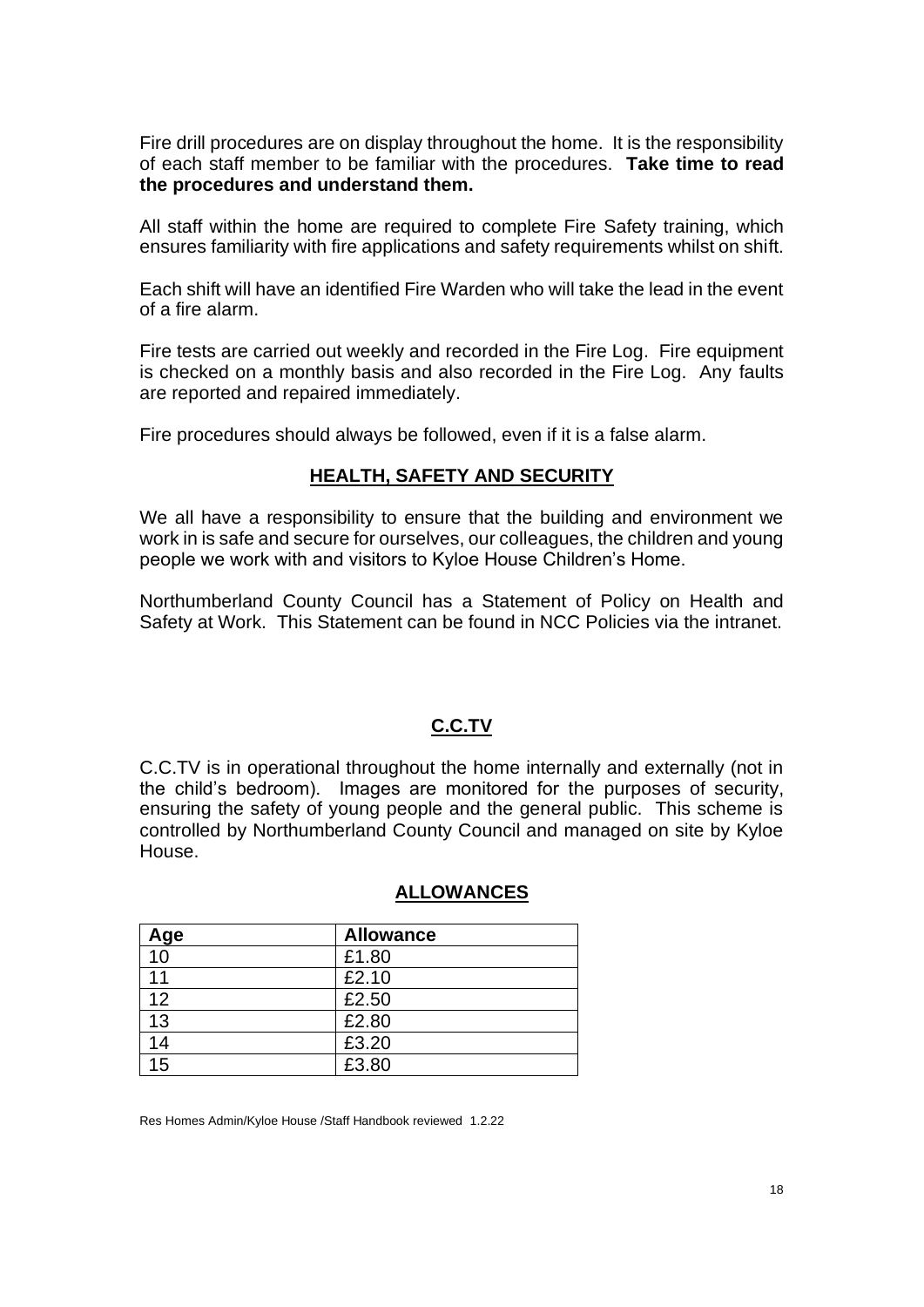| ◠<br>O | £5.80                             |
|--------|-----------------------------------|
|        | $\mathsf{r}\circ$<br>co.<br>£6.50 |

#### **Birthday Allowances**

Each young person is currently allocated £30.00 for their birthday.

## **PETTY CASH PROCEDURE**

Each unit has a running petty cash balance. Any purchases made will be refunded once a week by Admin. All purchases must be validated with an official receipt and be attached to a petty cash voucher.

If the cash box does not balance, staff should speak to Admin who will explore any discrepancies.

All petty cash purchases must be logged in a cash log book.

**Purchases can be made by credit or debit cards as a result of cashless systems during COVID.** Admin will balance the Imprest Account at the end of each month.

## **Petty Cash Recording**

All money taken from and paid into the petty cash system **MUST** be recorded in the Unit Petty Cash Book.

All entries must be dated and numbered in sequence and recorded on an NCC receipt. At the start of the month the number reverts back to number 1.

#### Example

| <b>Date</b> | <b>YP</b><br>Int. | <b>Rcpt No.</b> | Reason                | In | Out  | <b>Balance</b> |
|-------------|-------------------|-----------------|-----------------------|----|------|----------------|
| 01.07.10    |                   |                 | <b>Sweets</b>         |    | 2.50 | 17.50          |
| 02.07.10    | AB                | ◠<br>_          | <b>Personal Needs</b> |    | 3.00 | 14.50          |

When money is taken out from the petty cash and the whole amount is not spent, the change should be returned and recorded on the receipt and in the book.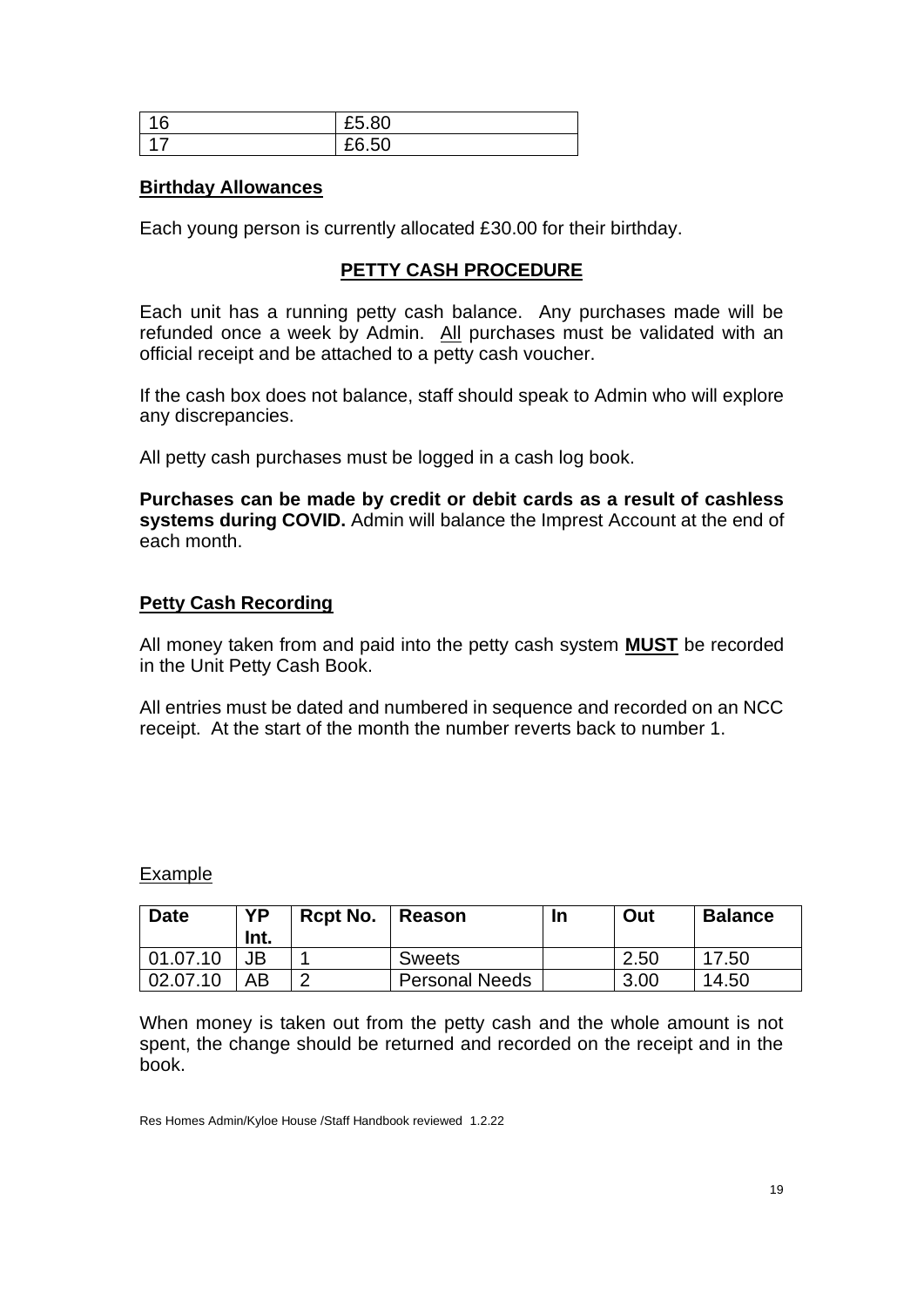## Example NCC Receipt

**Receipt No.**

## **Received from NORTHUMBERLAND COUNTY COUNCIL**

|                                  |           |              | pence |   |
|----------------------------------|-----------|--------------|-------|---|
|                                  |           |              |       |   |
| Young Person Name                |           |              |       |   |
|                                  |           | Out £ :      | р     |   |
| Signature ______________________ | Spent £ : |              | р     |   |
|                                  |           | Reimbursed £ | ÷     | р |

## Example of How to Record

| <b>Date</b> | YP<br>Int.  | Rcpt No. | Reason                | <u>In</u> | Out   | <b>Balance</b> |
|-------------|-------------|----------|-----------------------|-----------|-------|----------------|
| 01.07.19    | JB          |          | <b>Sweets</b>         |           | 2.50  | 17.50          |
| 02.07.19    | AB          | റ        | <b>Personal Needs</b> |           | 3.00  | 14.50          |
| 03.07.19    | <b>UNIT</b> | ◠        | Activity              |           | 10.00 | 4.50           |
| 03.07.19    | АC          | 4        | <b>Bus Fares</b>      |           | 1.00  | 3.50           |

Wherever possible, receipts must be obtained and attached to the back of the NCC receipt. It is the responsibility of the person who took the petty cash to ensure that the till receipt matches the NCC receipt.

## **Team Leader or Person Responsible for Petty Cash**

All staff who take money from the petty cash are responsible for recording and receipting of the money.

However, at the end of each shift, before going off duty, the money in the tin should be balanced with the petty cash book and signed off as balanced and correct.

It is not enough to simply count the cash and make sure it balances with the amount in the tin. The person signing should check the calculations and receipts to ensure they are correct and balance. Once the petty cash book is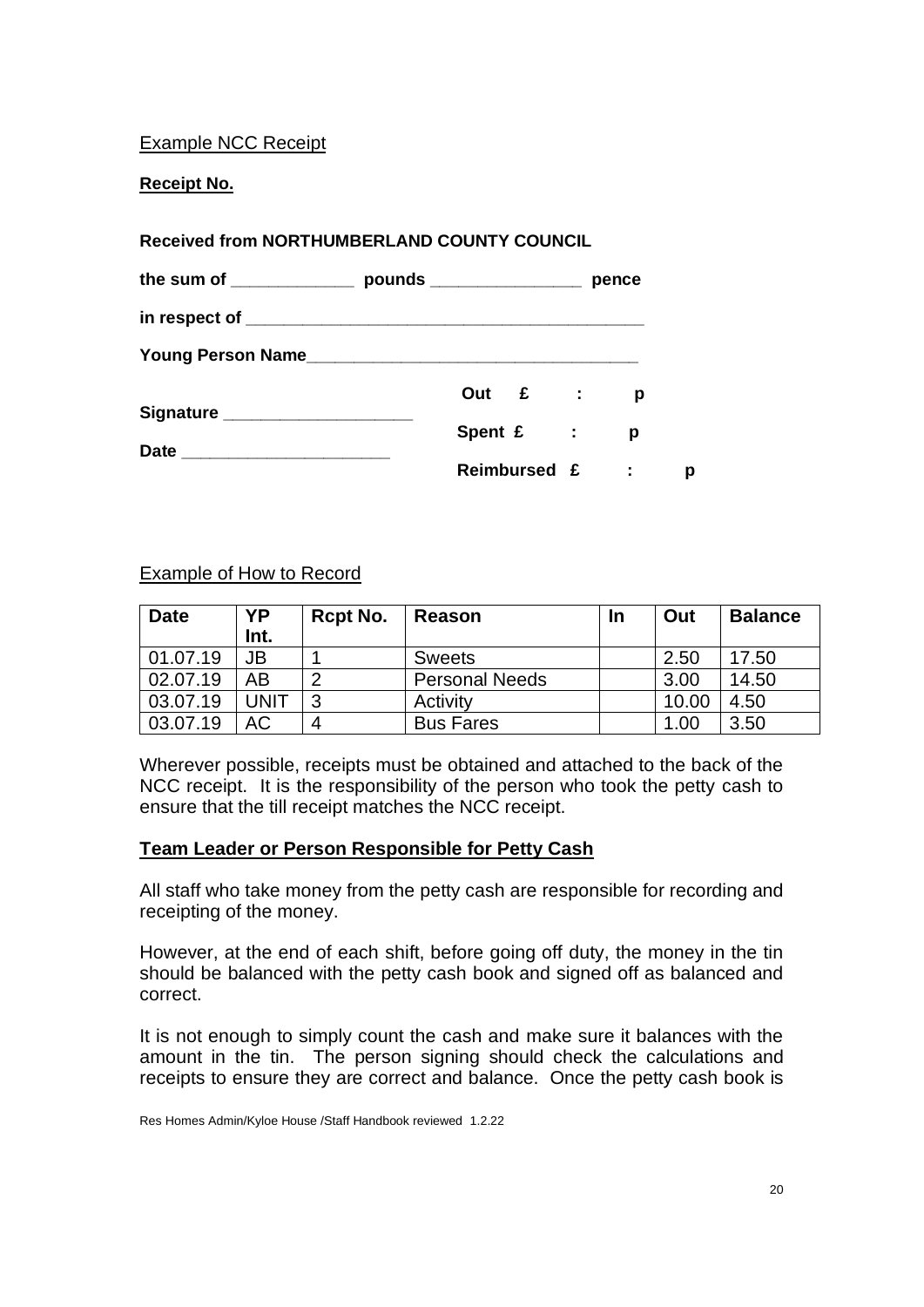signed as balanced and correct, you are responsible for any errors Admin may find when they check the petty cash.

When the petty cash is returned to Admin they will balance receipts and the petty cash tin. If there are any errors which are not obvious or easily rectified, then the tin and book will be returned to the Unit to be corrected. Any discrepancies in cash will be noted and the person responsible for the error will have to cover any shortfall, or be reimbursed if the money is over.

#### **Petty Cash Top-Ups or Requests for Money**

The petty cash tin and book should be brought to Admin for all top-ups or any request for clothing money or additional expenditure.

All requests for money should be with Admin two days before the money is required.

Give as much notice as possible when cash is required, but there can be flexibility for emergency funds.

## **POCKET MONEY PROCEDURE**

Weekly pocket money will be credited to every young person's account resident in Kyloe House.

Below is a step-by-step guide to awarding pocket money to alleviate any discrepancies.

#### **Taking Money from the Petty Cash**

- 1. You should take the required amount out of the cash tin (preferably in the presence of a colleague).
- 2. Write out a petty cash receipt for the amount taken.
- 3. Enter the receipt into the petty cash book giving it the next number in sequence. Deduct the amount from the balance to give a new total.

#### **Pocket Money**

Please enter all pocket money withdrawals on the yellow receipts so they can be easily identified from the normal day to day transactions.

Please deduct the amount spent from the young person's pocket money sheets in the usual way. The pocket money sheets will be reimbursed by admin as usual but the transactions will be a paper exercise and any pocket money the young person accrues will be paid out when they leave Kyloe House.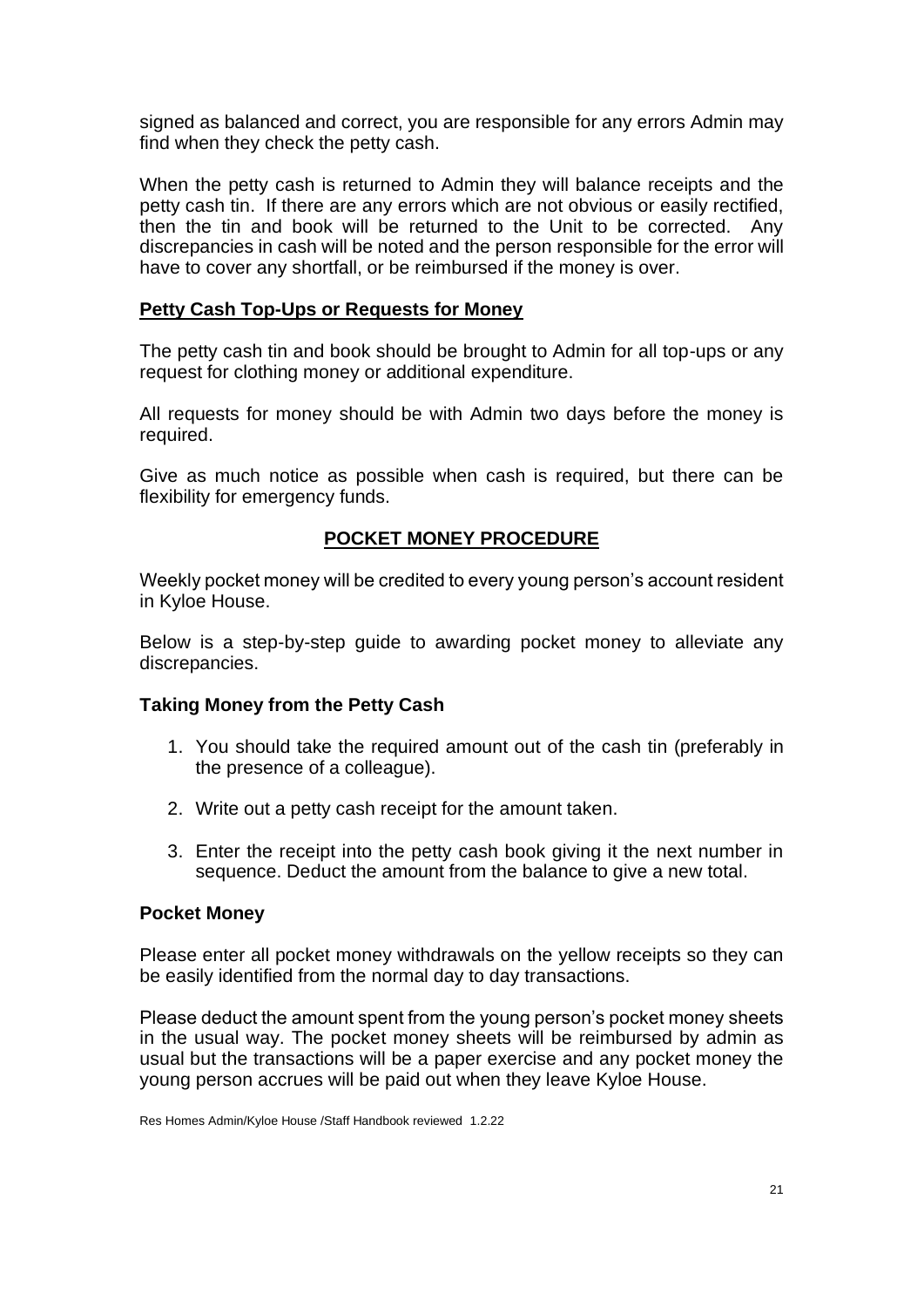## **If all of the money is not spent**

Pay back the change into the petty cash tin and the petty cash book and amend the balance accordingly. Go to the receipt you wrote out and attach the till receipt to the Northumberland County Council receipt you wrote out. Mark the receipt with the £11.95, mark on the receipt £3.05 change returned and the new amount £11.95 and attach the shop receipt.

## **Shift Change over Petty Cash Responsibility**

Before accepting responsibility for the petty cash the following steps **must** be followed.

- 1. Go to the last point in the petty cash book where the petty cash was checked and signed.
- 2. Check all the calculations in the book from this point. If there is an error check the petty cash receipt against the figure in the book and make the necessary adjustment.
- 3. Check that the amount of cash matches the amount shown as the balance in the petty cash book.
- 4. If you are satisfied the petty cash is correct, sign the book as calculations and balance correct.

#### **If there is an error in the Petty Cash**

If the mistake cannot be found, having made sure all of the receipts have been checked to make sure they match the amount shown in the tin, calculations checked then the following actions to be taken:

- 1. If the cash in the tin is less than the figure in the petty cash book then the shortfall should be put in by the person who was responsible for the petty cash on the shift you are taking over from.
- 2. If there is more money in the tin than the balance in the book then take the money out of the tin once you are satisfied that the money does not belong to anyone. It should then be given to the Unit Manger to be paid into the County Fund.

#### **If a Social Worker or Parent gives me money to buy goods for a young person.**

The money received should be given to Admin to be banked. The money can then be spent in the usual way through the petty cash book.

Res Homes Admin/Kyloe House /Staff Handbook reviewed 1.2.22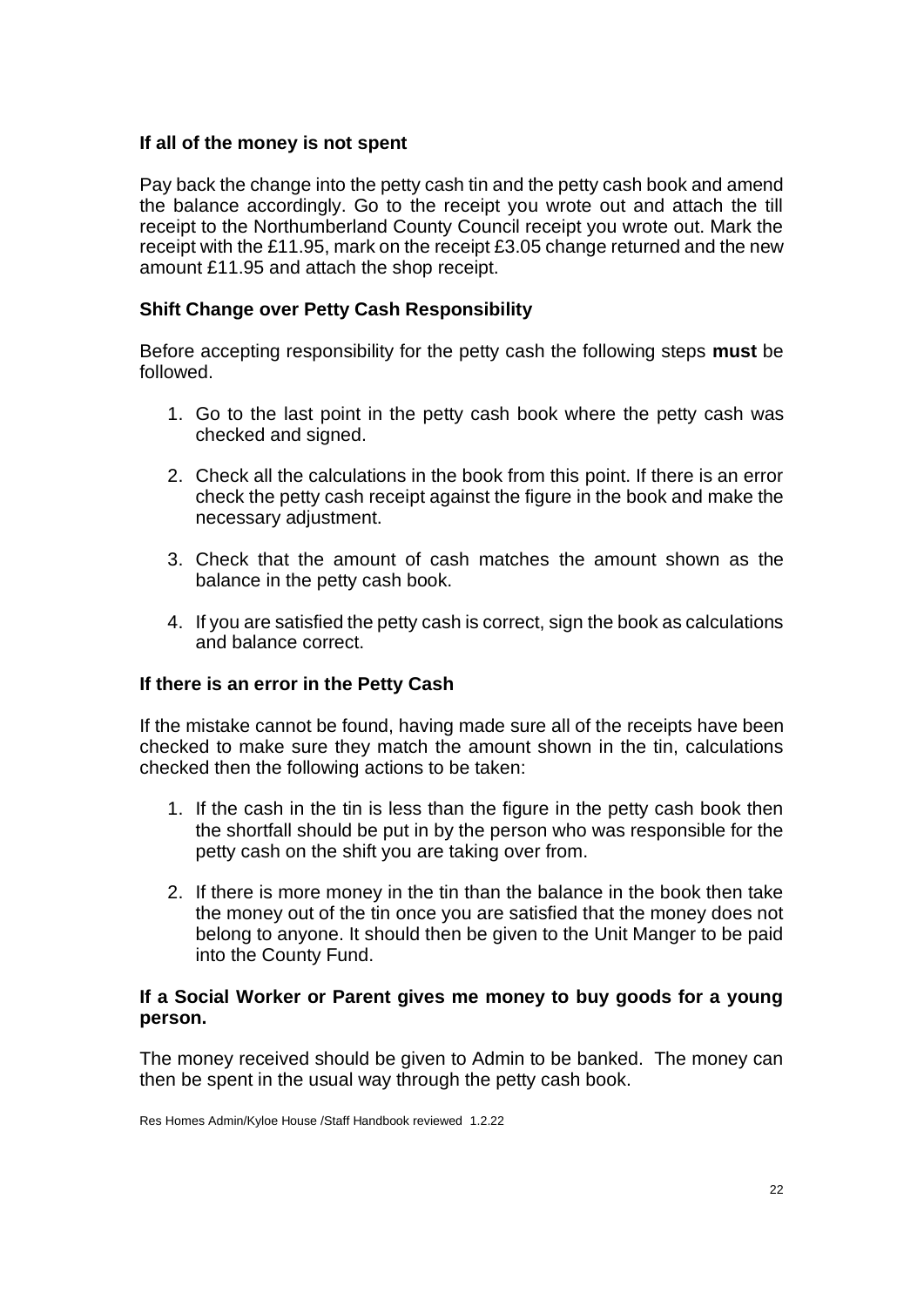## **If a young person gives you a contribution towards something.**

Write out a receipt for their pocket money contribution and a receipt for the balance of the amount from the petty cash system.

#### **Pocket Money Cards**

Each young person will be allocated a cash control card, this will be used to record all money received by the young person. (i.e. pocket money/birthday allowance/presents).

It is to be clearly indicated where the money has come from and how much has been spent.

Each entry onto the cash control card is to be signed by the young person and the staff member actioning the transaction.

The pocket money card should be kept in the pocket money file. The cards must be taken to Admin weekly when they will be checked and balanced. All entries onto this card should be initialled or signed by the relevant person. Any expenditure must be initialled or signed by the young person and then recorded on the cash control sheets in admin.

The cash log book should balance at all times with the amount in the petty cash tin. If it does not balance and the additional cash does not belong to anyone on duty it should then be given to the Home Manager to be paid into the County Fund.

# **HEALTH CARE FOR YOUNG PEOPLE**

On admission (or as soon as possible after) every young person will be given a Health Assessment by our visiting School Nurse/Health Advisor. This examination is to ensure the young person is in good health. The School Nurse will request a doctor if required. A doctor of the same sex as the young person can be requested by the young person if they wish.

Our School Nurse provision consists of a full time nurse and one 16 hour per week provision. Any young person can request to see them if they feel the need to. During the first couple of weeks every young person will also have the opportunity to see a dentist and optician. The School Nurse will arrange for a doctor to visit if required. We encourage all young people through their health care plan to have a good standard of personal hygiene, exercise and eat a well balanced diet.

Should any young person require any medical emergency treatment, staff will make the appropriate arrangements and ensure risk planning is part of any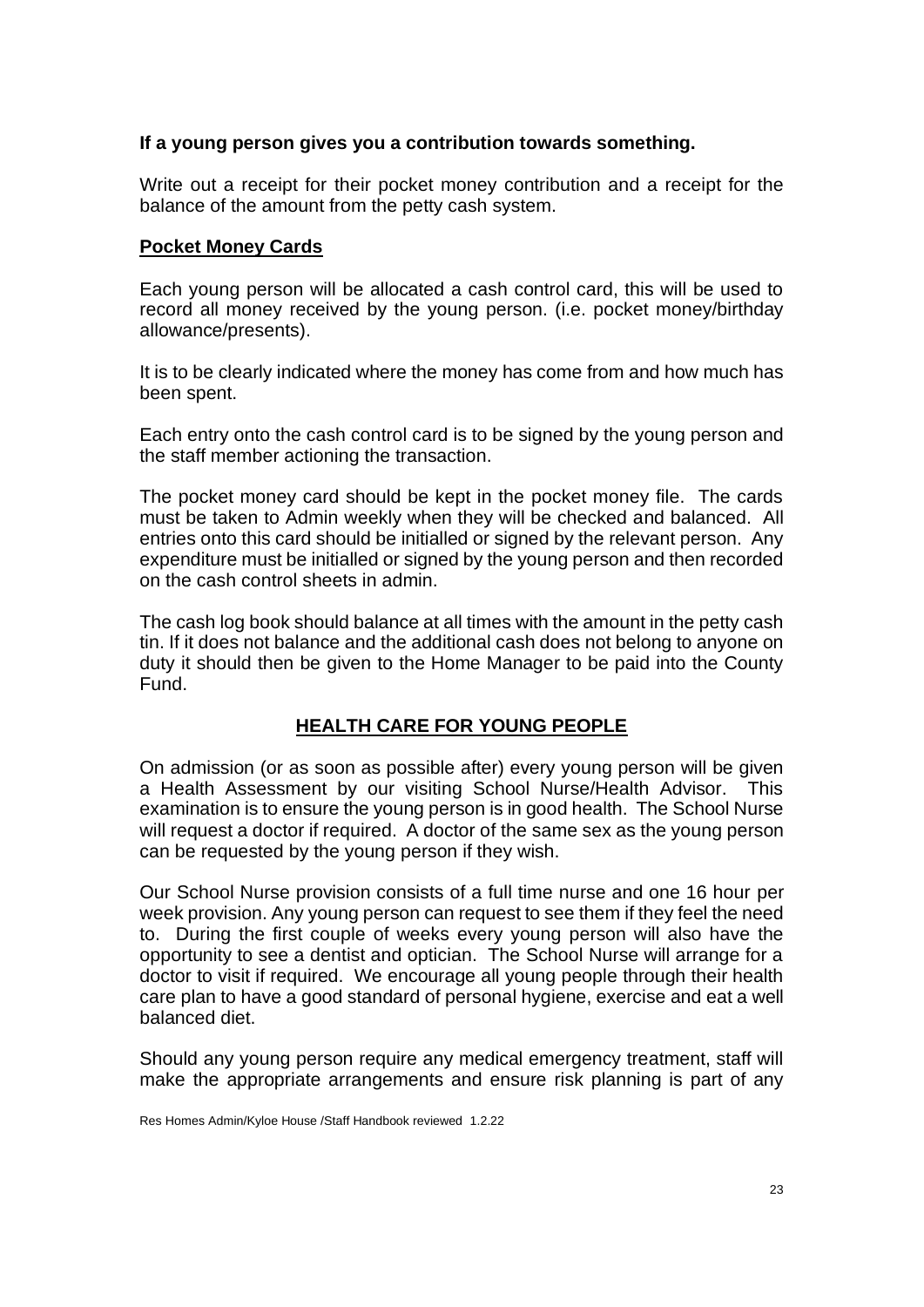emergency arrangement.

All toiletries are provided by Kyloe House; if any young person requires special toiletries because of their race or culture we will endeavour to provide them. If parents or carer wish to buy their child any special toiletries such as perfume and deodorants they can, however, when they bring them they must be given to staff. Again all toiletries are risk assessed; in case of deodorants no young person will have access to aerosols.

A varied and balanced diet is offered and young people are encouraged to participate in menu planning and the preparation of some meals. Menus are discussed each week at the Young People's Meeting.

Regular exercise and the development of individual hobbies and interests are encouraged. Opportunities are offered for young people to develop a good understanding of the importance of health and fitness, including access to information and advice about health issues that may be significant for young people, for example alcohol and substance misuse, smoking, sexuality and health.

## **SECURE STAIRS**

Kyloe House are part of the secure estate secure stairs project.

#### *Background to the SECURE STAIRS Project*

NHS England are working across the secure estate to develop a new, more integrated way of creating change for young people, the SECURE STAIRS framework. The aim of SECURE STAIRS is to support settings across the estate to reach the same standards in terms of

a) the key foundations needed to be effective units and b) the care pathways needed to give the best chance of creating sustainable change for the young people in their charge.

#### *Key Foundations*

The fundamental principle of the SECURE STAIRS framework is that the setting and

the relationships within it between care staff and young people are the primary agents of change for young people within secure settings (rather than, for example, thinking that change will mainly be created by specialist individual therapy). The maintenance of a therapeutic environment within settings is therefore a critical and essential task in its own right and the very foundation for any work with the young person to be effective. The foundation elements of SECURE STAIRS are: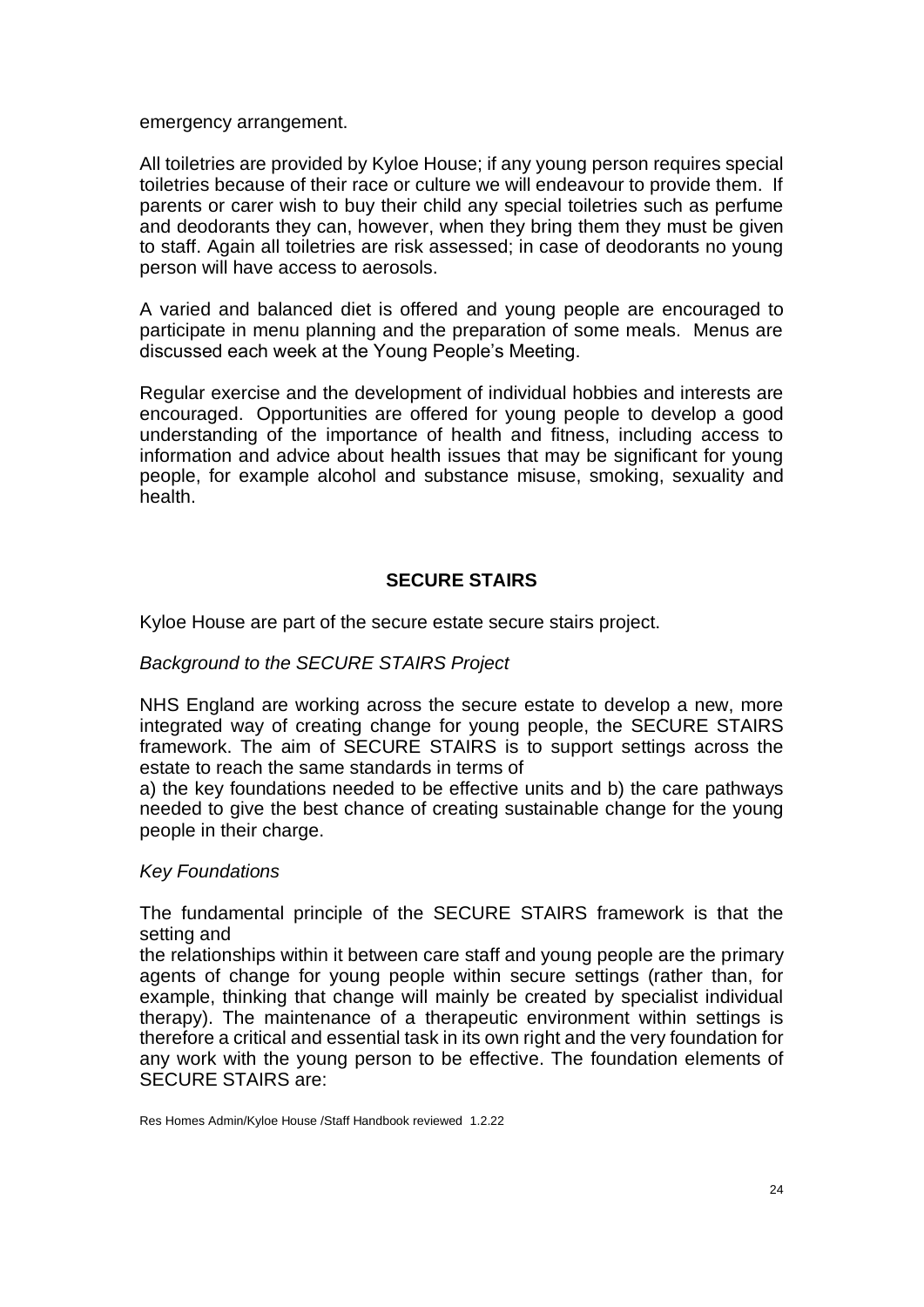- **S** staff with skill sets appropriate to the interventions needed
- **E** emotionally resilient staff able to remain child-centred in the face of challenging behaviour
- **C** cared for staff: supervision and support
- **U**  understanding across the establishment of child development, attachment, trauma & amp; other key theories
- **R**  reflective system, able to consider impact of trauma at all levels
- **E** 'Every Interaction Matters' a whole system approach

#### *Care Pathways*

Interventions based on a clear understanding of why a young person was behaving in the way that led to them entering the secure estate should increase the likelihood that those young people leave the secure estate with better life chances and better mental health than when they entered, and less likely to require a further stay on the

estate. All the settings will be supported to implement or continue to implement (if in

place already) care pathways that clearly evidence a STAIRS approach. The key stages in care pathways that can be considered STAIRS approaches are:

- **S** Scoping Clarity re presenting problems, who the key players are in the young person's 'home' life and what change is wanted by whom
- **T** Targets Staff and young people and 'home' environment agree on goals for young person's time in secure estate – "your time here matters"
- **A** Activators All young people have a bio-psycho-social formulation that identifies the activators of this particular young person's problems
- **I**  Interventions Day to day and, where appropriate, specialist interventions, are in place to address these activators
- **R** Review and Revise- Clear real-life outcome monitoring of movement towards targets regularly evaluated and plans revised if necessary
- **S** Sustain Sustainability planning from outset around maintaining target goals on discharge

## **HEALTH ADVISORS**

All young people who are admitted to Kyloe House Children's Home are referred to the Health Advisor, SORTED (Substance misuse service) and Community Forensic Children and Young People's Service (mental and emotional health service for young people) to address issues regarding the health of Looked after Child/ren.

SORTED will provide an initial screening for all young people admitted to Kyloe House Children's Home. If the young person is from Northumberland and is felt that work with SORTED would be beneficial, then SORTED will create a care plan for the individual young person. The service that SORTED provide is of a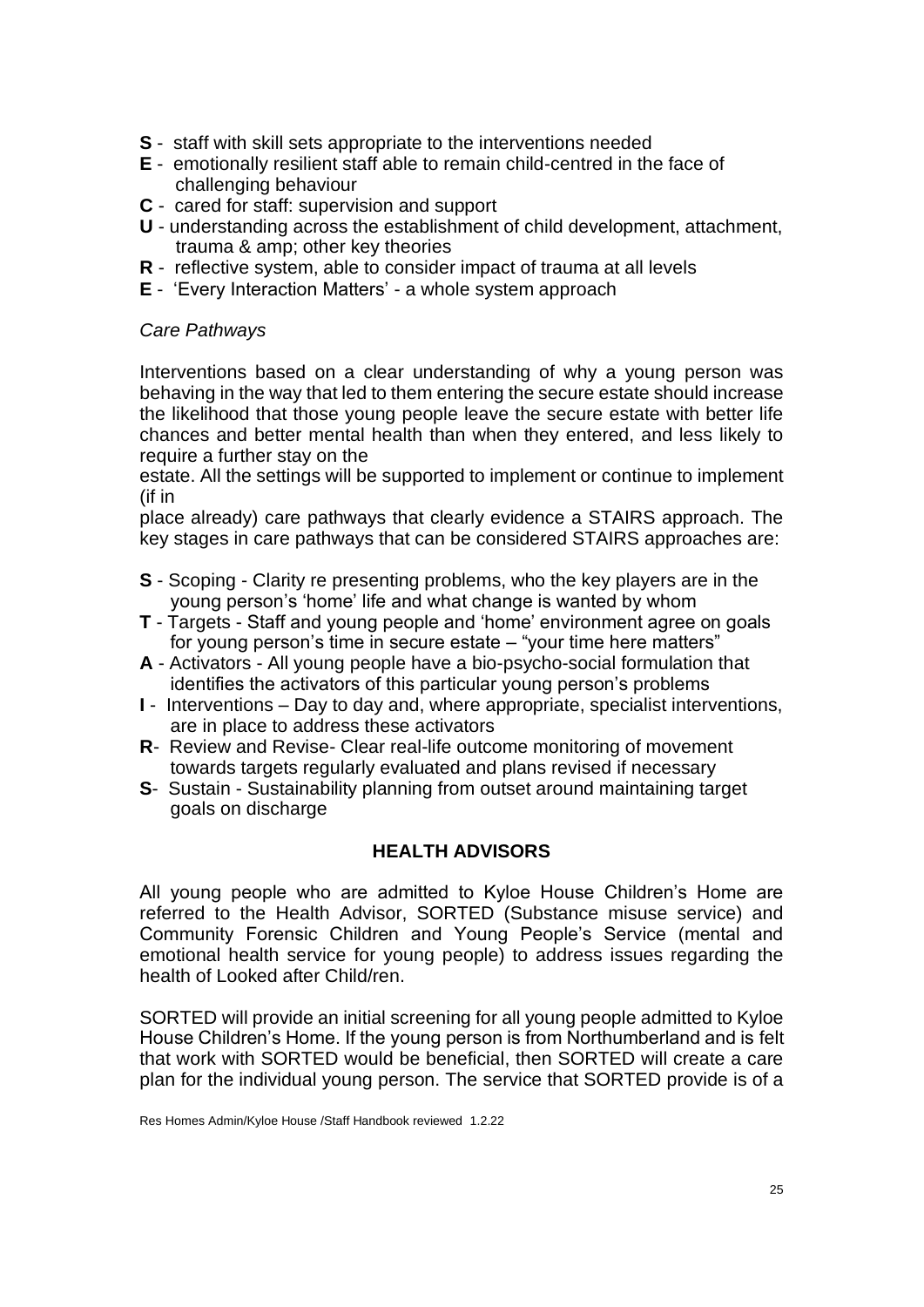confidential nature (unless there is a safeguarding issue). However SORTED work closely with the staff at Kyloe House Children's Home and will provide support or guidance about work that could be undertaken in Individual Program (IP) sessions. Or if a young person chooses not to engage with the workers from SORTED, then SORTED will provide written advice about areas of work that could be undertaken by staff at Kyloe House Children's Home. All staff at Kyloe House Children's Home will have the opportunity to complete a basic drugs awareness course provided by SORTED.

Kyloe House has a service level agreement with the Kolvin adolescent forensic mental health service, who have an integrated team based within the unit. The Kolvin Service are a multidisciplinary team (MDT), including: psychiatry, psychology, nursing, occupational therapy and speech and language therapy.

All young people recieve an initial screening (the Comprehensive Health Assessment Tool or 'CHAT') by the Kolvin Service nurse practitioner, to identify their needs. Further assessment may be provided by other members of the MDT if required.

The Kolvin Service works both directly and indirectly to support young people at Kyloe House. The team contributes to young people's formulation, provides advice and support to the residential care team, offers direct assessment and intervention when appropriate, and contributes to multi agency discussions within the monthly multi agency team around the child (MATAC) meetings.

#### **RESTRICTED ITEMS**

The following items are classed as "Restricted Items" and are not allowed onto the units.

| <b>Matches</b>       | Lighters             | Cigarettes         |
|----------------------|----------------------|--------------------|
| Polythene/clingfilm  | Keys                 | <b>Belts</b>       |
| <b>Ties</b>          | Coat hangers         | Certain food       |
| Pottery              | Money                | Aerosols           |
| Electrical equipment | Jewellery            | <b>Blue Tac</b>    |
| Razors               | <b>Scissors</b>      | <b>Chewing Gum</b> |
| Glass                | <b>Mobile Phones</b> | Tools              |

Where possible staff should avoid bringing these items into Kyloe House; if they do they must be locked in their personal lockers. Mobile phones must be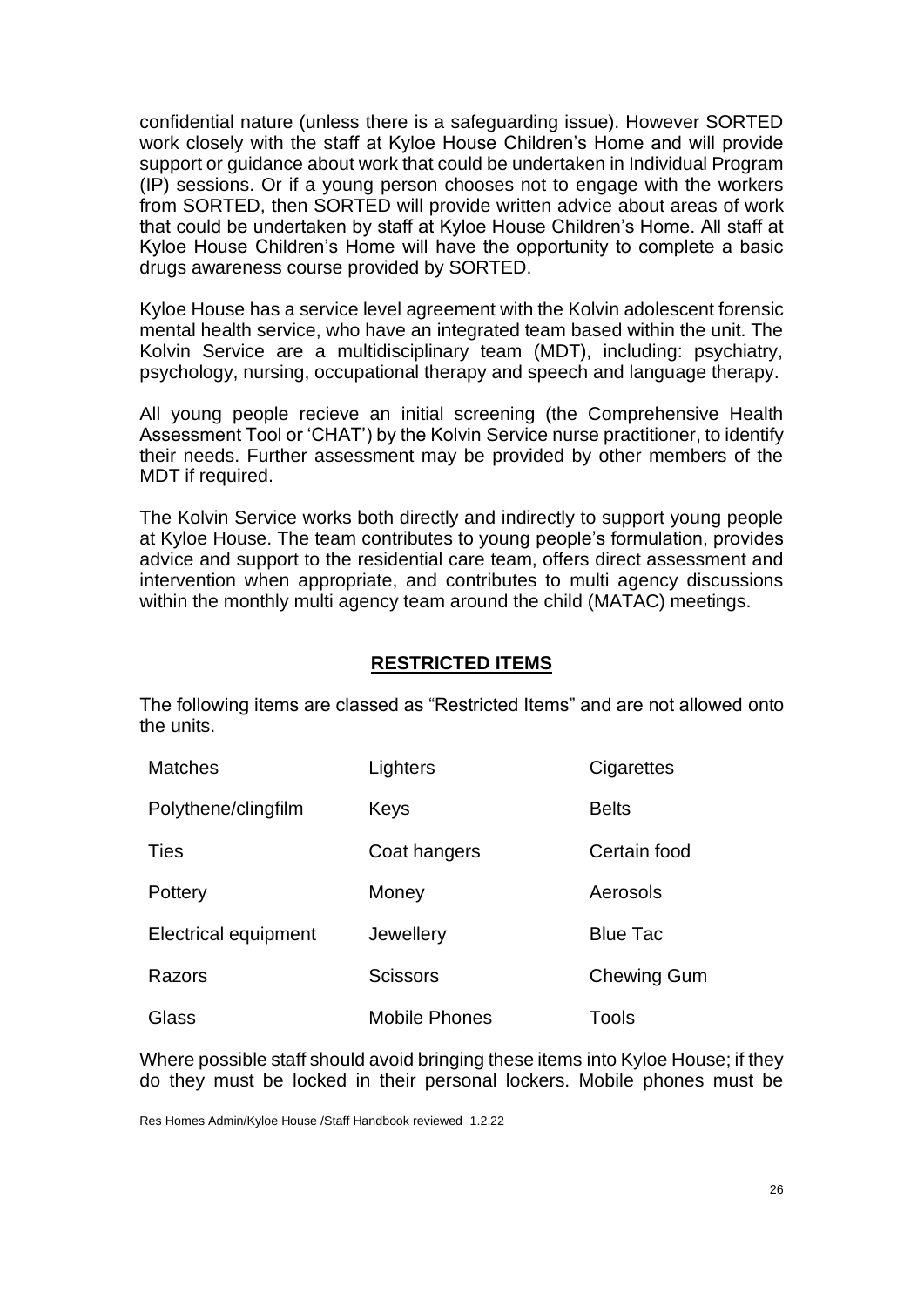switched off when stored in the staff member's locker

Under no circumstances are drugs, sexually explicit material or alcohol allowed in Kyloe House. Should any member of staff need clarification about any other item which may be seen as a "restricted item", they should speak to a manager. Any prescribed medication must be kept in the staff member's personal locker, in special circumstances a staff member who needs immediate access to medication such as inhaler they should make arrangements via the Registered Manager or a member of the Management Team, and create a specific risk assessments plan.

# **PARENTS AND CARERS VIEWS**

Kyloe House Children's Home aims to work in partnership with parents and carers, to ensure the needs of their children are met during their stay with us.

As a residential support worker, you are in the trusted position of caring for someone else's child. Whilst it is acknowledged that the parent and child relationship will be experiencing difficulty resulting in admission to residential care, this relationship cannot be replaced. The staff must work in partnership with the parents. Wherever possible, as with the child/adult relationship, the professional will seek to have a relationship with the child's family which encourages and supports social work intervention. It cannot be a friendship or social relationship. We recognise that the views of parents and carers are of paramount importance when planning for their child; therefore we would always attempt to incorporate their views and suggestions into the way we manage and look after their child.

# **ADULT / CHILD RELATIONSHIPS**

The role of a residential child care worker offers an adult an opportunity to influence, encourage, and enable a child/young person's development. The scope of this influence is considerable and not often found in professional roles. Therefore, this relationship carries considerable responsibility for the adult. It is the adult's responsibility to place boundaries around the relationship. To develop the relationship for the sole benefit of the child/young person.

As with the adult/adult relationship it offers the child/young person an important vehicle through which the child/young person can learn to trust, share, negotiate and demonstrate consideration for others. Through this relationship the child/young person is offered unconditional regard, which in turn, allows the child/young person to develop as an individual with a positive self-esteem.

The adult must not overly criticize the child/young person; rather they should offer direction and reflect on the consequence of the child/young person's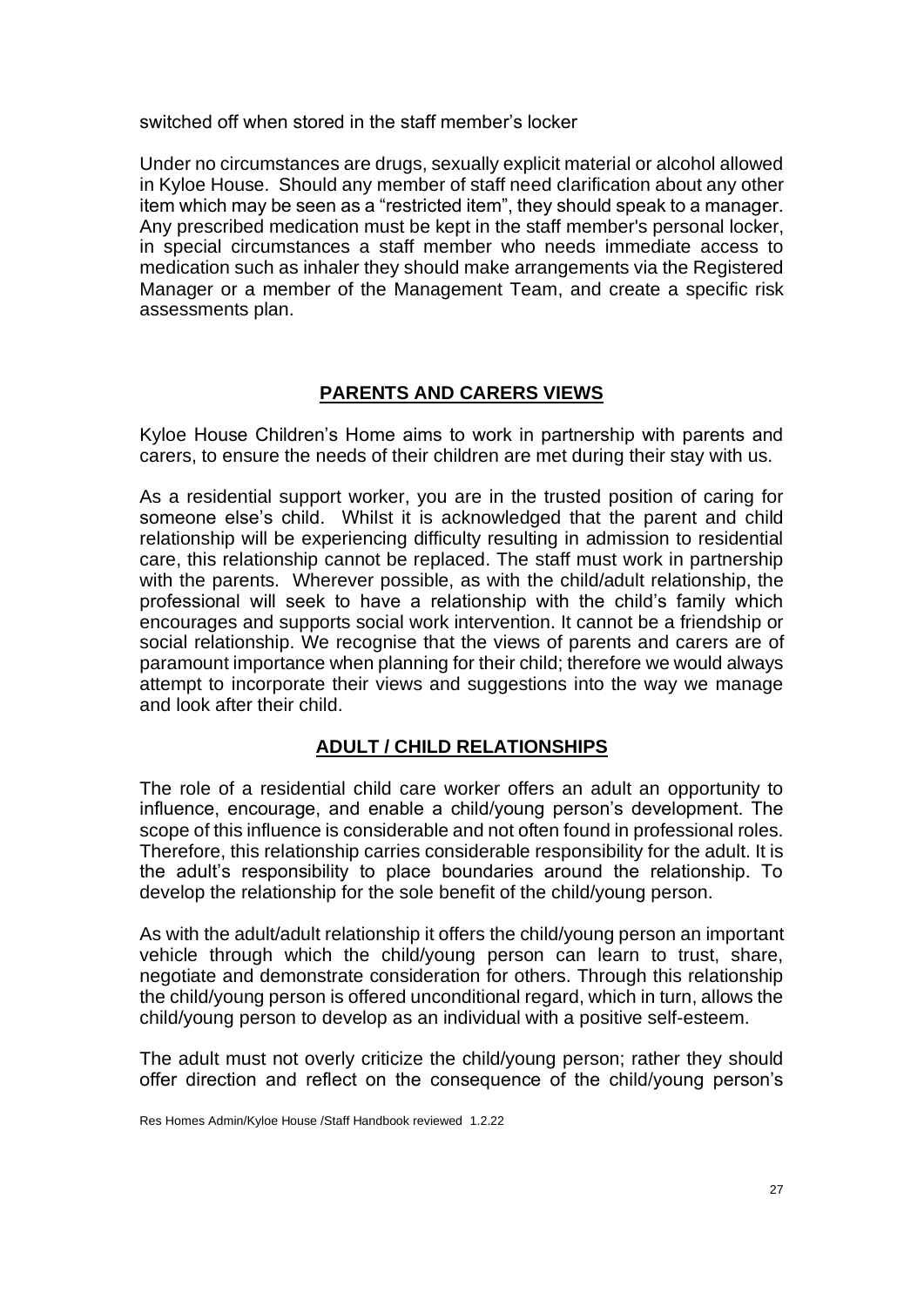behaviours. The adult must never show hostility towards the child/young person, however, they should reject any hostility shown by the child/young person toward them. The adult should show tolerance and patience, and recognise the unique circumstance of each child/young person. The relationship should encourage and enable the child/young person.

It is appropriate for the adult to show affection, providing it is in response to the child/young person's need, and this is acknowledged and confirmed by other team members. The adult/child relationship is a professional relationship and as such is not mutually reciprocal.

Within the child/adult relationship it is appropriate for the adult to share general information about themselves. It would not, however, be appropriate to discuss difficulties in these relationships or individual personal events. For example, when working with a young woman who has miscarried, it would be appropriate to show empathy and interest but it would not be appropriate to relate a situation in which a family member has had the same experience and has got over it.

The relationship should allow the child a safe place in which to discuss their emotions, experience and sexuality, but the adult should not share such information with the child/young person.

It is the adult's responsibility to manage his or her own emotions and subsequent behaviours. Where this presents difficulties for the adult, they should look for support from their managers and colleagues.

#### **Practice Guidelines:**

- In some instances a young person may know you from the community and will have information about you or be friends with your children. Always discuss this with your supervisor and team and devise strategies for managing it.
- An adult should not give children/young people their address or telephone number or personal social media contacts. If a client becomes aware of this; the adult should advise their manager. They should not enter into private correspondence with a young person eg. Letters, emails. A record of correspondence with ex-residents should be kept in the contact with ex-residents log.
- They should not seek to have contact with clients when off duty unless as part of an agreed care plan.
- Staff should not give or receive personal gifts from young people as it could be seen as collusive behaviour.
- Staff will not buy any personal individual presents for young people for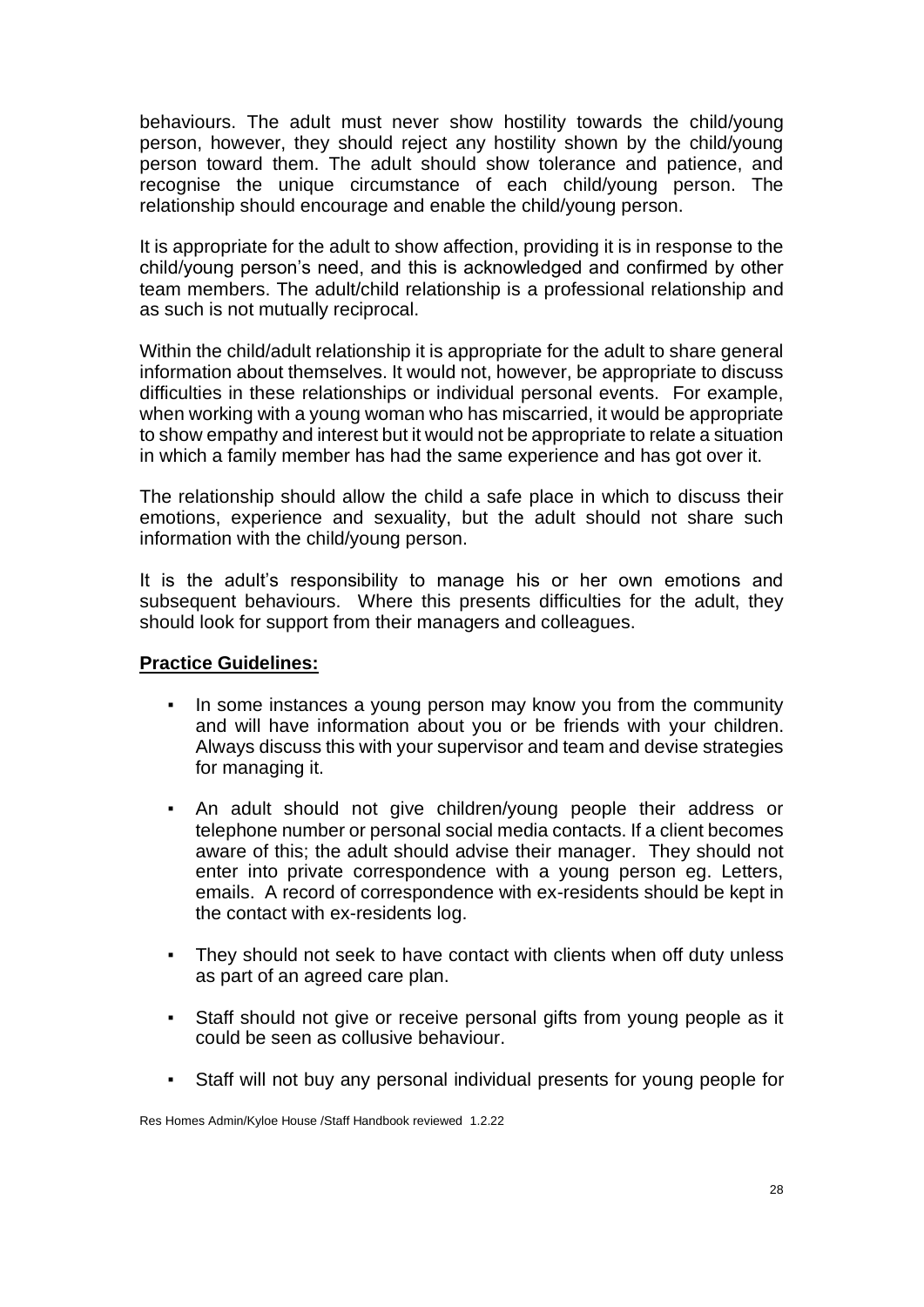birthdays or other celebration days.

- They should not give the child/young person photos of themselves outside of the work setting.
- They should not give, or receive from a child/young person, money.
- Adult should not gamble with a child/young person
- They should not personalise discussion about politics or religion.
- Adults should not change a child/young person's given name or give the child a private nickname.
- They should not share exclusive communication. For example, have passwords or secret handshakes. These examples are not exclusive and, when there is any question about behaviour, the adult should discuss with their manager.

## **VISITORS TO CHILDREN AND YOUNG PEOPLE IN KYLOE HOUSE CHILDREN'S HOME**

Visitors to Kyloe House Children's Home will be made welcome and requested to sign a Visitor's Book on arrival and departure. It is the responsibility of the staff on duty to monitor all visitors, thus ensuring the safety of young people and adults. Young people are given guidance on the arrangements for inviting friends and family to the Home and such arrangements will be guided by risk assessment.

During the global pandemic, Visitors to be divided into two categories (family visitors and professional visitors) Professional Visitors – **MUST** provide evidence of a negative test taken within 72 hours prior to the visit. Evidence must be shown prior to any visit taking place.

Family Visitors – Family Visitors must be encouraged to carry out an LFD prior to entering the building. However, this is not a compulsory requirement at this time.

Students will be subject to checks in response to the Children's Homes Regulations 2015. Volunteers will also need to comply with such checks and an interview/vetting process by the management of the Home and Service Manager for Looked After Children.

All other visitors to the home and campus such as contractors are allowed, through prior arrangements with the Home or Support Services Manager. All visitors will follow required protocol and are subject to identification checks.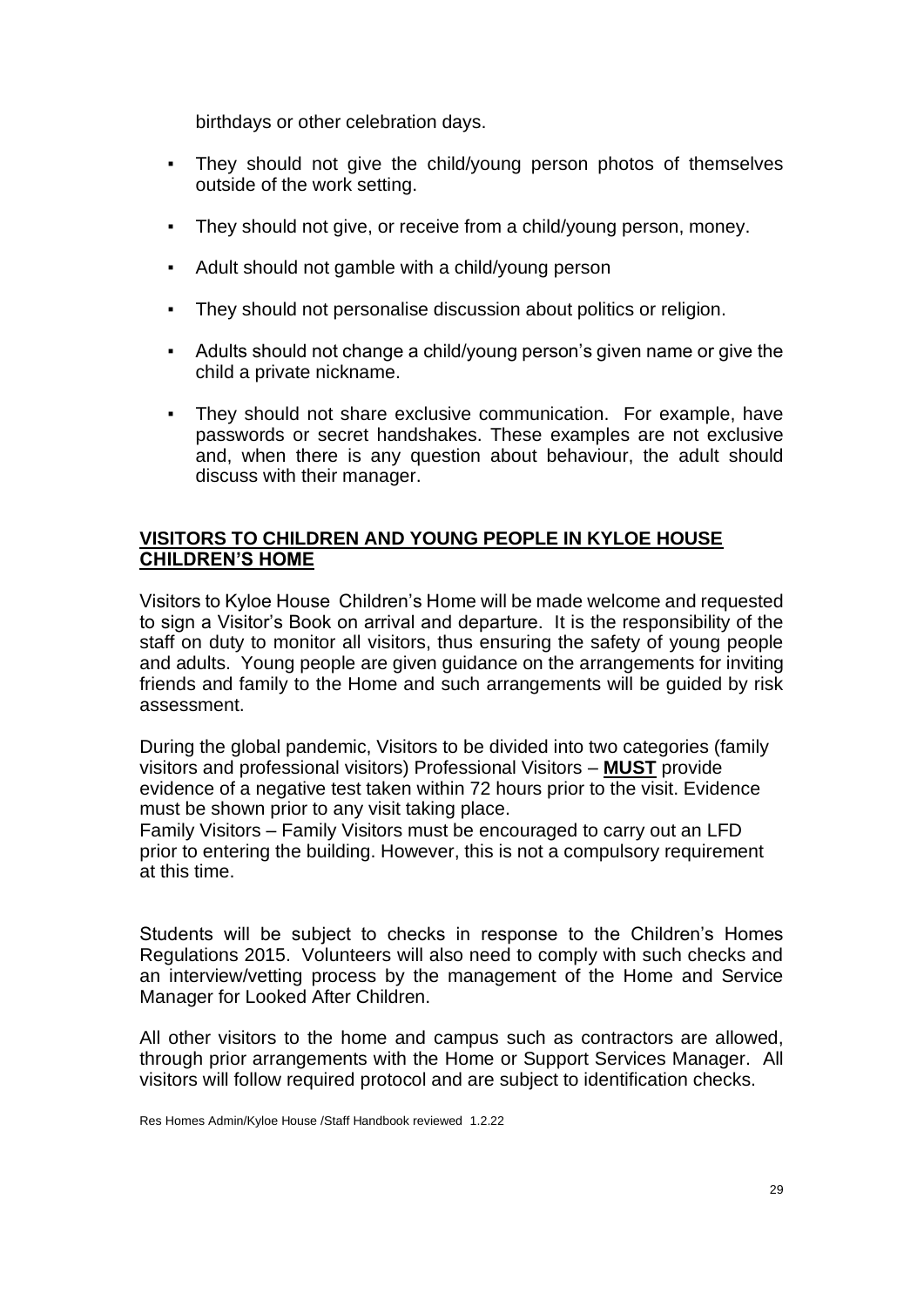Ideally, visits from family, friends and other significant people should be made when school has finished or at weekends.

Generally, all visits should end by 9.00pm, to allow staff to help all the young people prepare for bed.

All contact must be approved by the Social Worker.

# **SOME FACTS ABOUT VISITING**

# **All contact must be approved by the social worker**

- Only two people to visit at a time (excluding children), unless authorised by Duty Manager
- Only people with authorised contact can visit a young person
- Some visits may need to be supervised by staff, either by a member of staff sitting in the same room.
- Under 18s must be accompanied by a responsible adult, unless agreed prior to the visit with the Placing Authority.
- Before coming into the main part of the building, staff may use the hand held metal detect with visitors to ensure restricted items are not brought into the building. This action will only be agreed if there is a known risk.
- Any other situations regarding visiting must be confirmed and approved by the Duty Contact.

# **OFSTED**

## **Office for Standards in Education, Children and Skills (Ofsted)**

Ofsted regulates and inspects all children's homes in England. The residential care sector supports some of the most vulnerable children and young people and Inspection acts in a number of ways to drive and support improvement. Ofsted aim to raise expectations by setting the standards of performance and effectiveness expected of children's homes. Each home receives two unannounced visits a year a full and an interim inspection.

The framework for inspection's are underpinned by the Children's Homes Regulations 2015 and the Guide to the Children's Homes Regulations including the Quality Standards 2015. The inspections are intended not only to test compliance but also to raise standards and drive improvement in the sector, with a strong focus on improving outcomes for children and young people. Inspectors will evaluate how the service contributes to children and young people's experiences and supports them to make progress.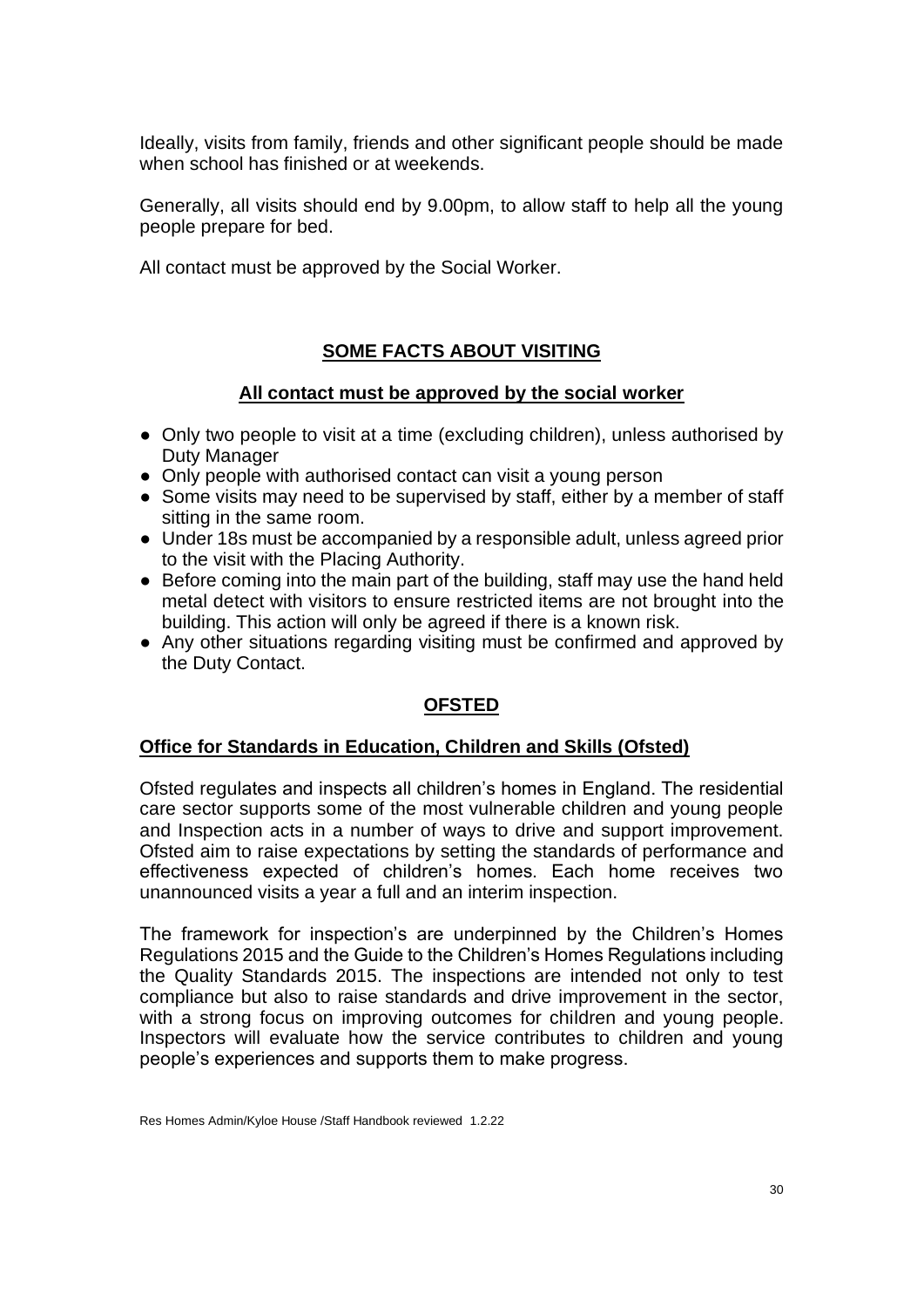# **INDEPENDENT SCRUTINY**

The Quality Standards 2015 stipulate that the registered person should actively seek independent scrutiny of the home and make best use of information from the independent and internal monitoring. Independent monitoring takes place via Regulation 43 visits and Rota visits. Internal monitoring is carried out by the registered manager in line with Regulation 45 requirements.

## **Regulation 43 Officer Visits, The Legal Position**

Regulation 43 of The Children's Homes Regulations 2015 make the requirement that 'The registered person must ensure that an independent person visits the children's home at least once per month'.

Further guidance is contained in Children's Homes Regulations 2015 and the Guide to the Children's Homes Regulations including the Quality Standards 2015. This states that the purpose of Regulation 44 visits is to ensure that the conduct of the home is overseen by someone not involved in its operation, who can provide an independent report to Ofsted and the registered provider.

During a Reg 44 visit, the inspector will require access recording systems in order to monitor their effectiveness. They must also have the opportunity for private conversation with any child living in the home, other family members or any staff members who request it and should always report on their observation of the children/young people in the home.

Generally speaking, Regulation 44 visits should be seen as useful to the home inasmuch as they are a way in which the overall performance can be regularly monitored.

An effective system of the Regulation 44 visit should help the home to develop good practice and identify areas for improvement.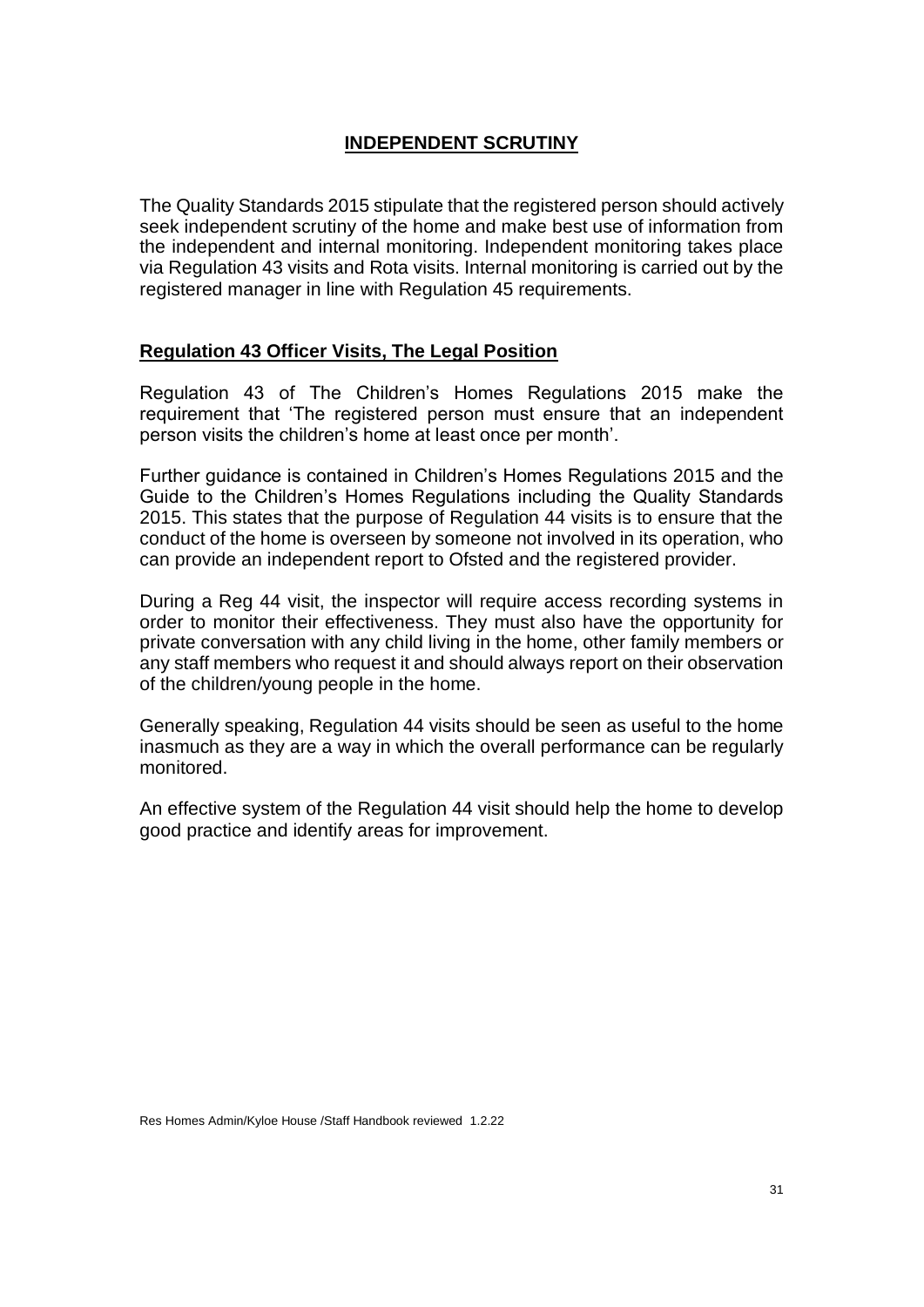# **Contact Details**

**Reg 43 Visitors**

Reg 43 visitors visit the home once a month to check that you are looked after properly. Northumberland County Council has identified Judith Keepin, Vicky Lockyer and Christine Hoggarth as Regulation 43 Visitors. They have worked for Northumberland County Council for over 15 years.

Judith can be contacted by:

Telephone: 01670 623675

Email: [Judith.keepin@northumberland.gov.uk](mailto:Judith.keepin@northumberland.gov.uk)

Vicky can be contacted by:

Telephone: 01670 623293

Email: [Vicky.lockyer@northumberland.gov.uk](mailto:Vicky.lockyer@northumberland.gov.uk)

Christine Hoggarth can be contacted by: Telephone: 01670 620357 Email: [Christine.hoggarth@northumberland.gov.uk](mailto:Christine.hoggarth@northumberland.gov.uk)

Visits can be planned or unannounced. If the visit is planned staff can be asked to prepare certain information for the visiting officer.

Visits can last up to 3 hours. Staff can request time with the visiting officer to discuss any issues they have about the running of the home in private. Young people also have this right.

The visiting officer will write a report on the visit and this will be available to all



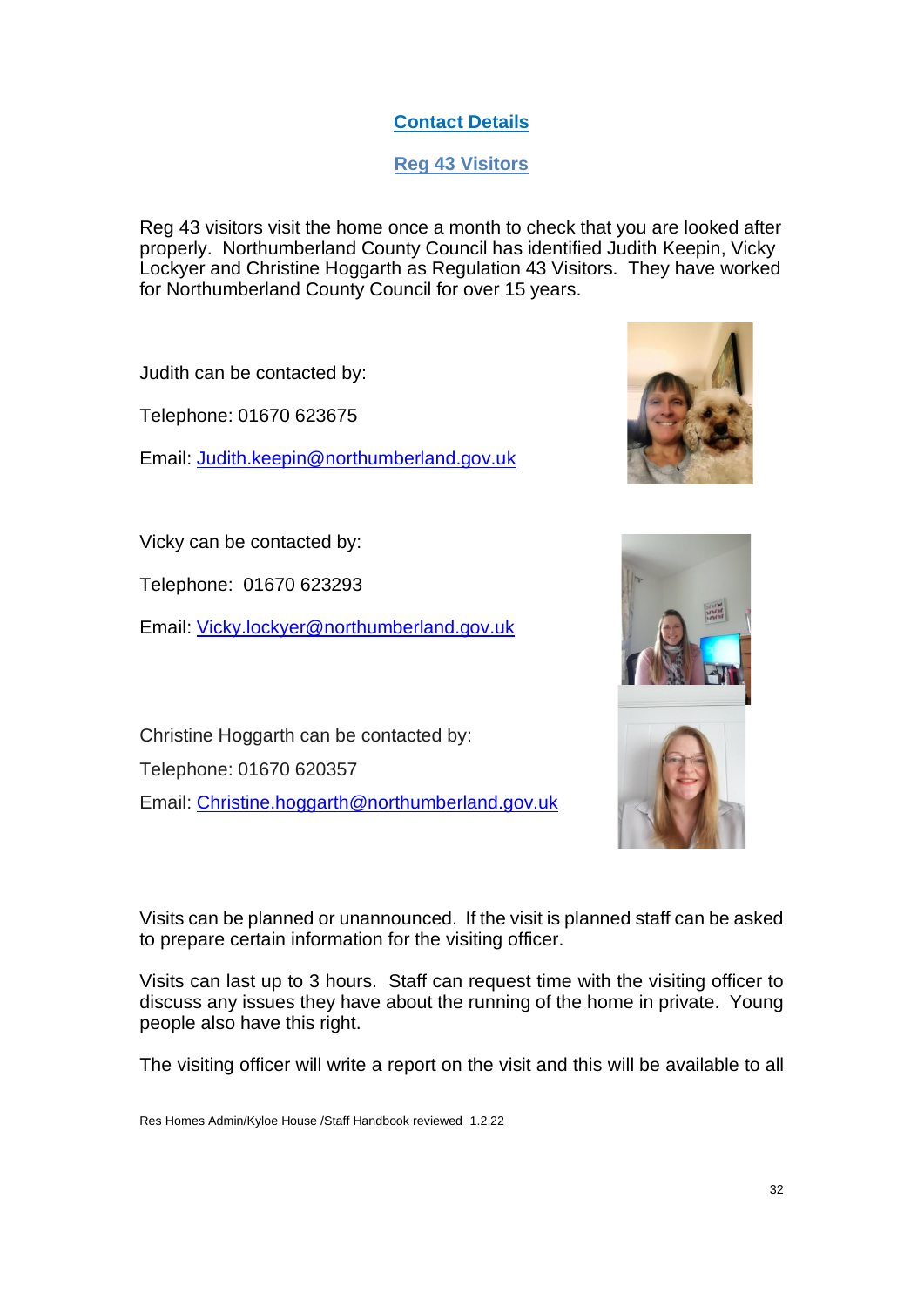staff in the home.

Regulation 44 visits are an important means of ensuring high standards of care are being provided for children in residential care. As such they can be very useful in helping staff to monitor the home's performance and build on good practice. Staff's cooperation and support for this process is a vital part of ensuring it is effective and worthwhile.

## **Elected Members Rota Visits**

Rota visits are undertaken by named County Councillors. The purpose of the visit is to monitor and ensure good practice is demonstrated in the home. A report is with recommendations is submitted to senior managers and the registered manager after each visit. Reports are collated quarterly and presented to the Corporate parenting committee.

# **PERSONAL INTERNET USAGE**

Staff who choose to use social networking sites outside of work are advised to exercise caution regarding the security of personal information. Staff members should where possible, set all personal information to private and maintain awareness of the content of profile information.

Should a young person contact you via social networking site then this must be reported to your line manager (and the young person blocked if possible).

Internet usage within the building during work hours is limited to work related use only.

When supervising young people on computers staff must not be logged on to a computer and must be vigilant that appropriate use by the young person takes place throughout the session.

If staff do not have the required knowledge or skills to support a young person they must bring this to the attention of the Team Leader and gain the appropriate skills or ensure a colleague can support the young person.

## **TELEPHONE CALLS/SKYPE**

All young people are allowed to make telephone calls to individuals the Social Worker has agreed as appropriate contacts.

There are private areas within units where calls can be made. There may be reasons for the call to be supervised; if so staff will sit with the young person for the duration of the call or monitor the call from the office facilities.

Direct calls can be made by young people to Advocacy Service in Cramlington,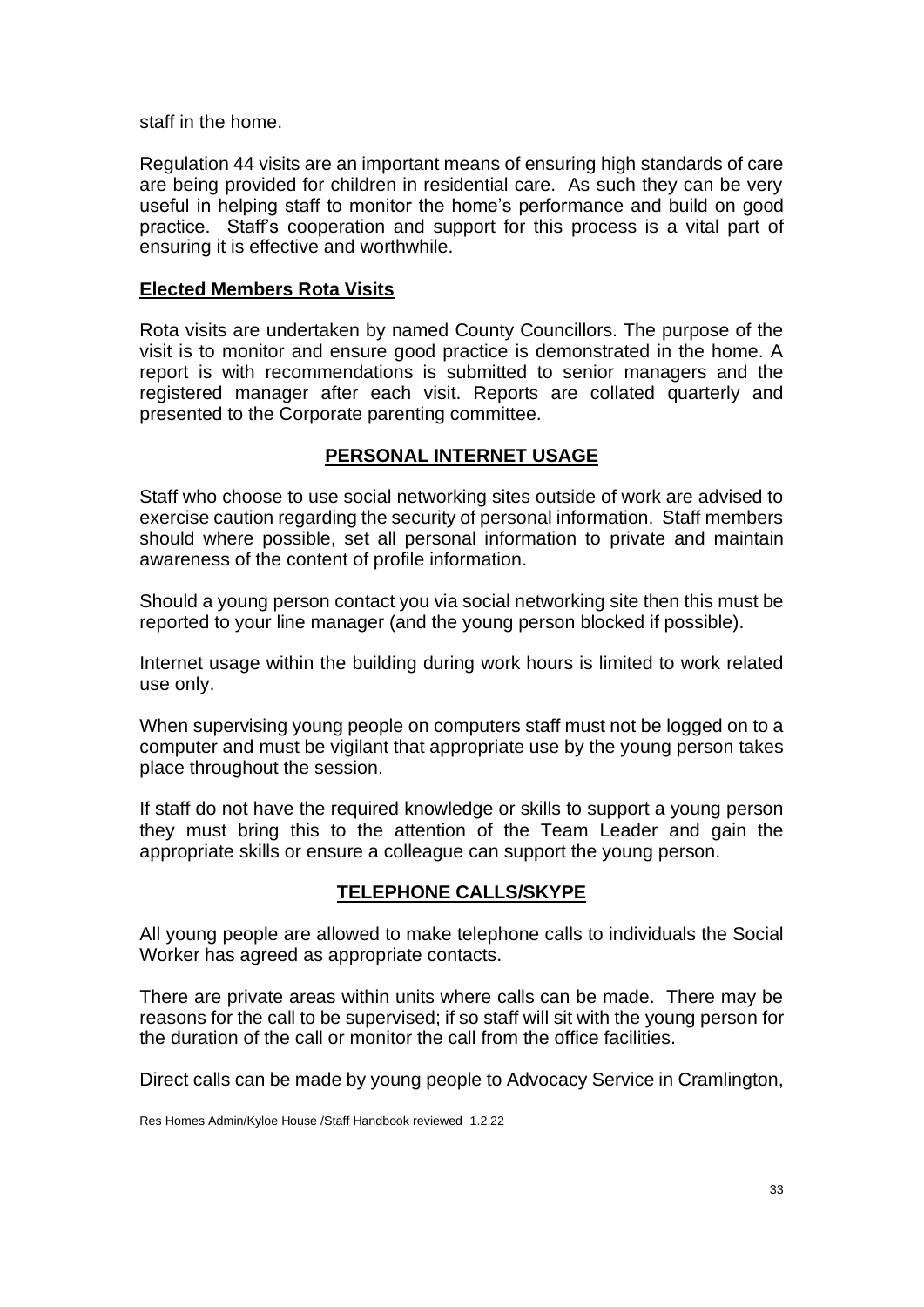Childline and Client Relation Officers (CRO), and childline department from a young persons bedroom.

#### **ANTI-DISCRIMINATORY AND EQUAL OPPORTUNITIES**

Kyloe House Children's Home provides a high quality service that does not discriminate on the basis of gender, culture, race, religion, sexual orientation or disability. Any form of discrimination will be challenged.

Staff, will at all times, work towards children having support and information about their rights and how to exercise them.

The children/young person's parents or carer will be informed of the child/young person's rights and indeed their own.

Should an advocate or independent visitor be required to voice the views of a child/young person, then Kyloe House Children's Home will assist in accessing that service.

As part of Northumberland County Council's work around employee engagement and inclusion, staff are encouraged to join one of our staff groups with a focus on equality and diversity. Northumberland has several support networks available for staff.

**LGBTQ+** Lesbian, Gay, Bi and trans group. **BAME** Black, Asian Minority Ethnic Support **DISABILITY** the Disability group. **MENOPAUSE AND ANDROPAUSE** group **THE ASD** Autism Spectrum Disorder group

There is also scope for a future Mental Health Support Group.

The groups meet regularly and have their own individual agendas and terms of reference.

contact the Equality and Diversity lead by email at [equality.diversity@northumberland.nhs.uk](mailto:equality.diversity@northumberland.nhs.uk) or call 01670 629105 to join or for more information.

You can also search staff networks on the intranet.

#### **RELIGIOUS OBSERVANCE**

The Children Act 1989 requires that we take into account the religious application and beliefs of children. All children/young people resident in Kyloe House Children's Home will be supported to follow their chosen religion and beliefs.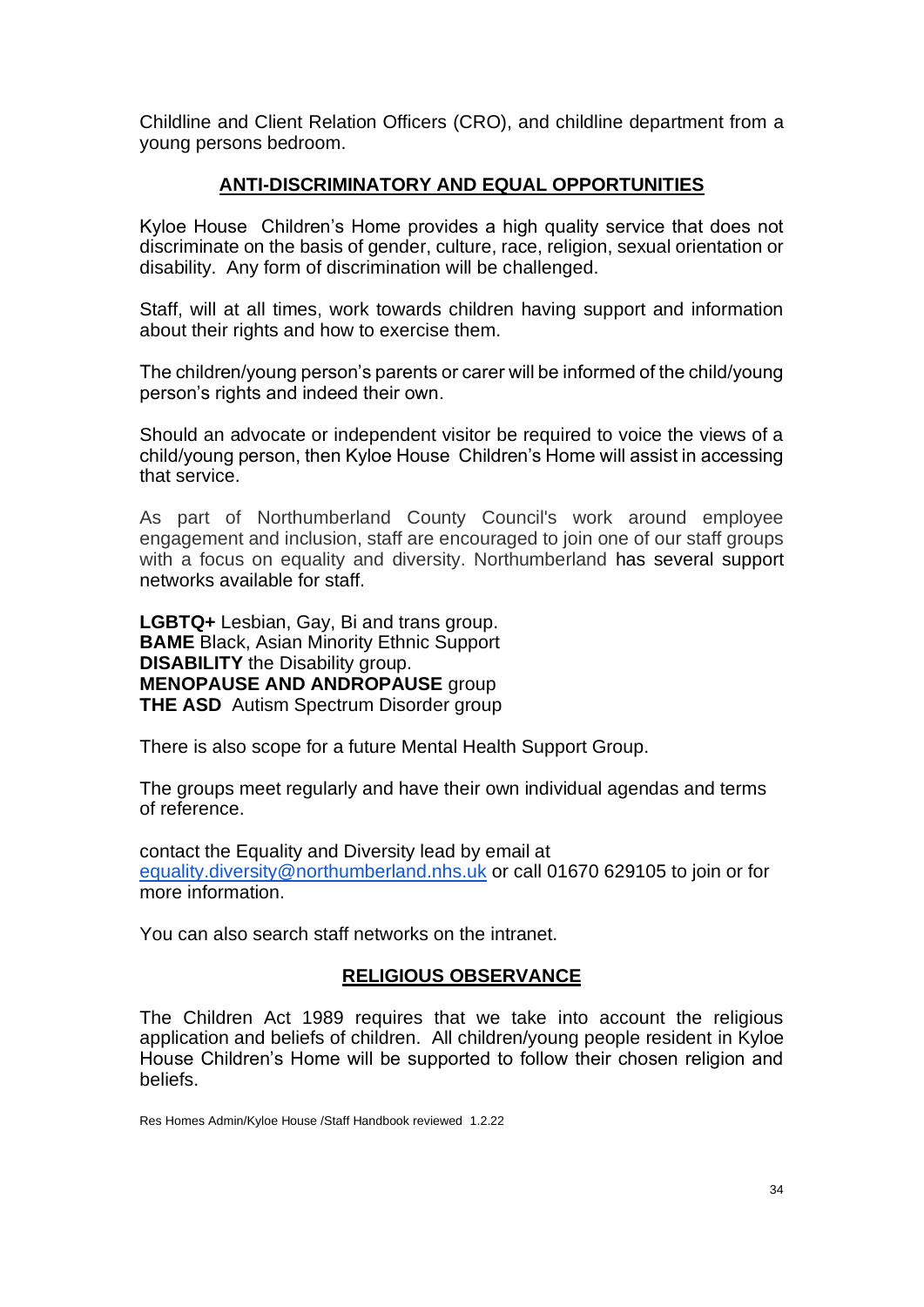Where necessary, staff will actively seek any information/advice which will help the child/young person follow their chosen faith. Children and young people will be guided by staff and their parent's wishes when making decisions on their choices.

#### **SAFEGUARDING**

All Kyloe House Children's Home staff are expected to read Northumberland County Council's guidelines on Safeguarding and familiarise themselves with the procedures. All staff within Kyloe House Children's Home must be aware of the possibility that a child could have been or is being abused and also that a child might be abused during the period that they are resident. The Children Act 1989 states that all children have the right to be protected from abuse and therefore all staff have a key role in identifying abuse when it occurs and in bringing it to the immediate attention of the responsible authority.

Whenever you receive evidence that a child or young person is suffering or has suffered abuse, you have no choice other than to pass the information firstly to the Manager or a senior member of staff, the child's Social Worker or, if they are unavailable, one of the other members of the Children and Families Area Team.

Northumberland County Council Local Authority Designated Officer (LADO) and young person's local safeguarding team must also be informed.

The registered manager attends quarterly safeguarding meeting's chaired by the LADO.

## **ALLEGATIONS**

If a young person at Kyloe House Children's Home makes an allegation of any kind about a member of staff, then this should be reported immediately to a member of the Management Team. The Manager is responsible for reporting all allegations to the LADO. The role of the LADO is set out in the HM government guidance – Working Together to Safeguard Children (2010). The LADO coordinates information sharing with the right people and will also monitor and track any investigation, with the aim to resolve it as quickly as possible.

## **POSSIBLE SIGNS OF ABUSE**

Abuse may occur in different ways and if a child/young person displays any of the following, then the possibility that they may have been abused should be considered. However, none of these indicators prove that abuse has taken place; it would be a combination of these signs that may suggest abuse has occurred. Staff at all times should seek appropriate advice.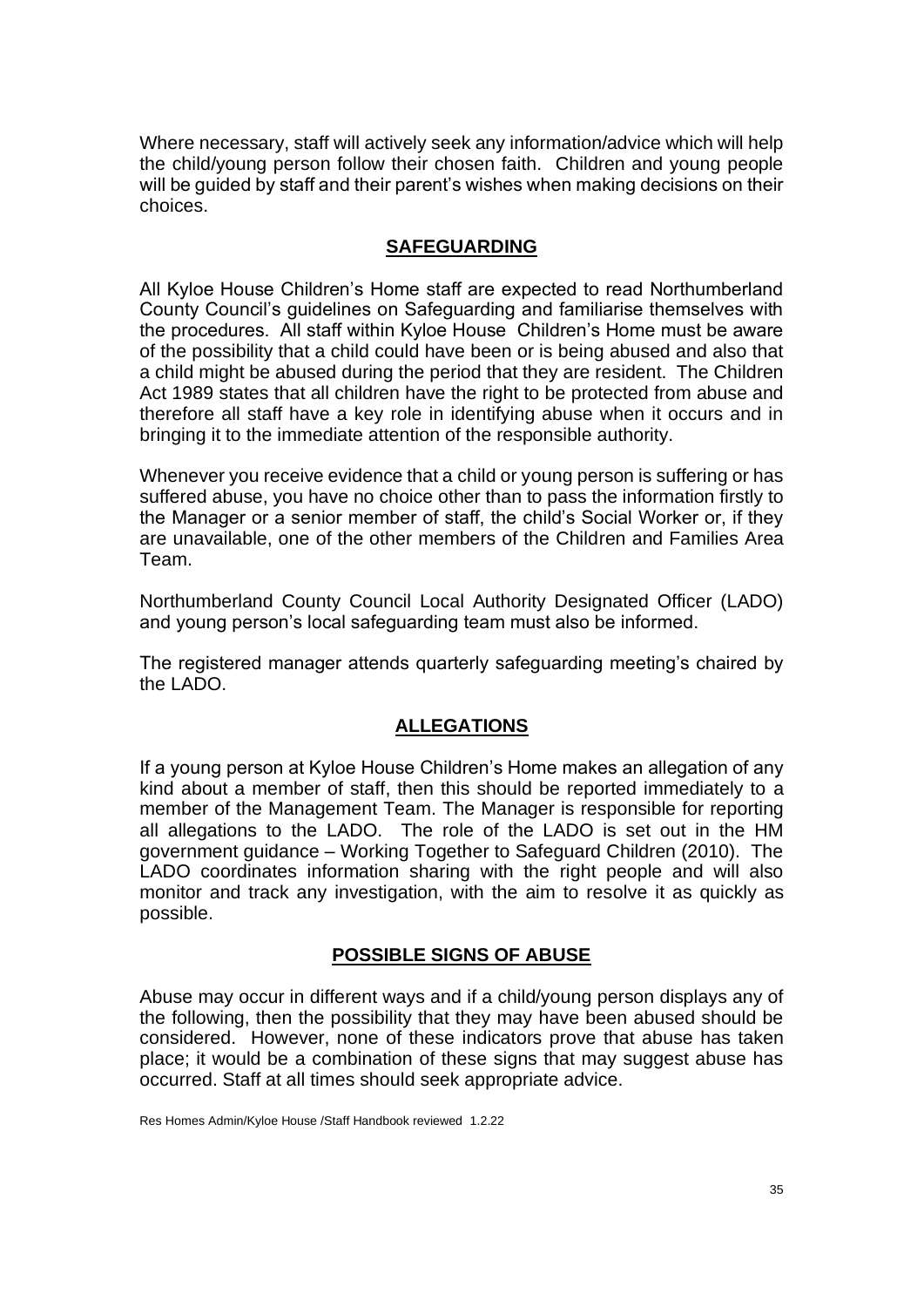## **Sexual Abuse**

Children and young people may

- Become insecure or cling to an adult in a fearful way.
- Have some physical signs i.e. soreness, bruising or bleeding.
- Regress to a much younger behaviour pattern.
- Behave in a way sexually inappropriate to their age or being obsessed with sexual matters, as opposed to normal exploration.
- Becoming withdrawn, stop eating, having chronic nightmares, begin wetting when previously dry.
- Play out sexual acts in too knowledgeable a way.
- Produce drawings of sexual organs.
- Seem to be bothered or worried but won't tell why, as if keeping a secret.
- Repeat obscene words or phrases said by an abuser.
- Act in a sexually inappropriate way towards adults.
- Be chronically depressed.
- Be suicidal.
- Mutilate.
- Exhibit a sudden change in habits.
- Become withdrawn, isolated or excessively worried.
- Sexually abusing another child.
- Become fearful of undressing.

### **Physical Abuse**

- Unexplained injuries.
- Improbable excuses given to explain injuries.
- Admission of punishment which seems excessive.
- Arms and legs kept covered in hot weather.
- Fear of returning home.
- Fear of medical help.
- Self destructive tendencies.
- Aggression towards others.

#### **Emotional Abuse**

- Physical, mental and emotional development delays.
- Overreaction to mistakes.
- Sudden speech disorders.
- Fear of new situations.
- Inappropriate emotional response to painful situations.
- Neurotic behaviour e.g. rocking, hair twisting, thumb sucking.
- Self mutilation.
- Fear of parents being contacted.
- Extremes of passivity or aggression.
- Compulsive stealing.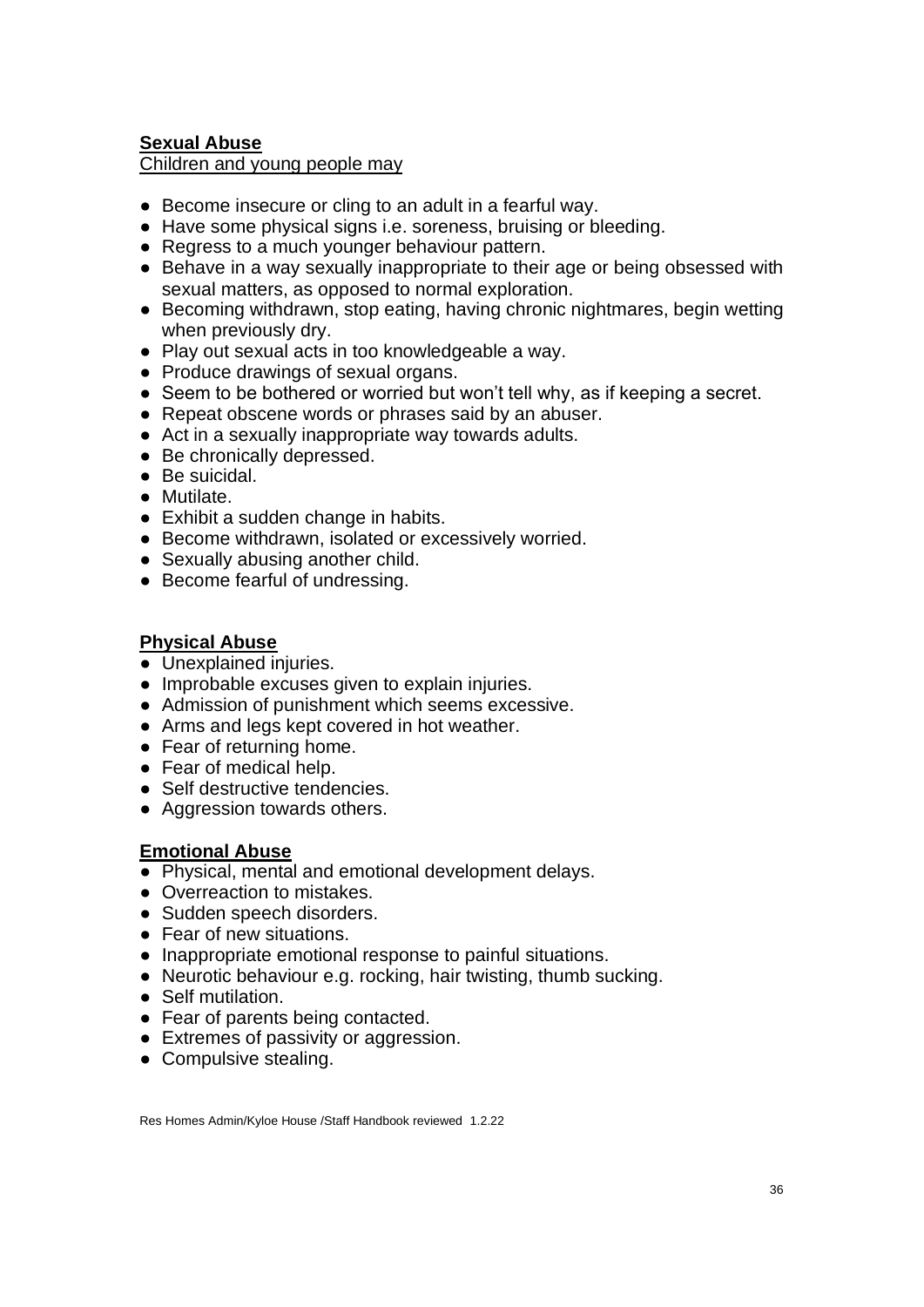# **Neglect**

- Constant hunger.
- Poor personal hygiene.
- Constant tiredness.
- Emaciation.
- Destructive tendencies.
- Low self esteem.
- No social skills/relationships.
- Neurotic behaviour e.g. rocking etc.

## **Disclosure**

Some children/young people may seek to tell staff in confidence that they have been abused. Staff must understand that it is not possible to give children absolute guarantees of confidentiality because that could put staff in the untenable position of being in possession of information that a crime has been committed, without the necessary freedom to report it. This would also make it impossible for the child/young person to be protected from further abuse. It is good general care practice to resist being drawn into secretive and collusive relationships with children.

It is essential that a relationship is built up between children and staff, such that children feel they can trust staff to do the best thing with a disclosure of abuse.

What follows are some suggestions/guidelines for you to consider should you feel a child/young person is about to tell you something significant.

- If possible, arrange a time and place where you can talk privately as soon as possible.
- Stay calm and reassuring.
- Try not to be shocked or horrified.
- Explain that you cannot promise to keep what the child/young person has told you a secret.
- Tell them that whatever the circumstances, they are not to blame for the incident.
- Tell them they are right to tell you.
- Do not press for details some cases of abuse may need further and possibly extensive investigation and it is better for the child/young person if they do not have to repeat the details unnecessarily.
- Ask whether they have told anyone else.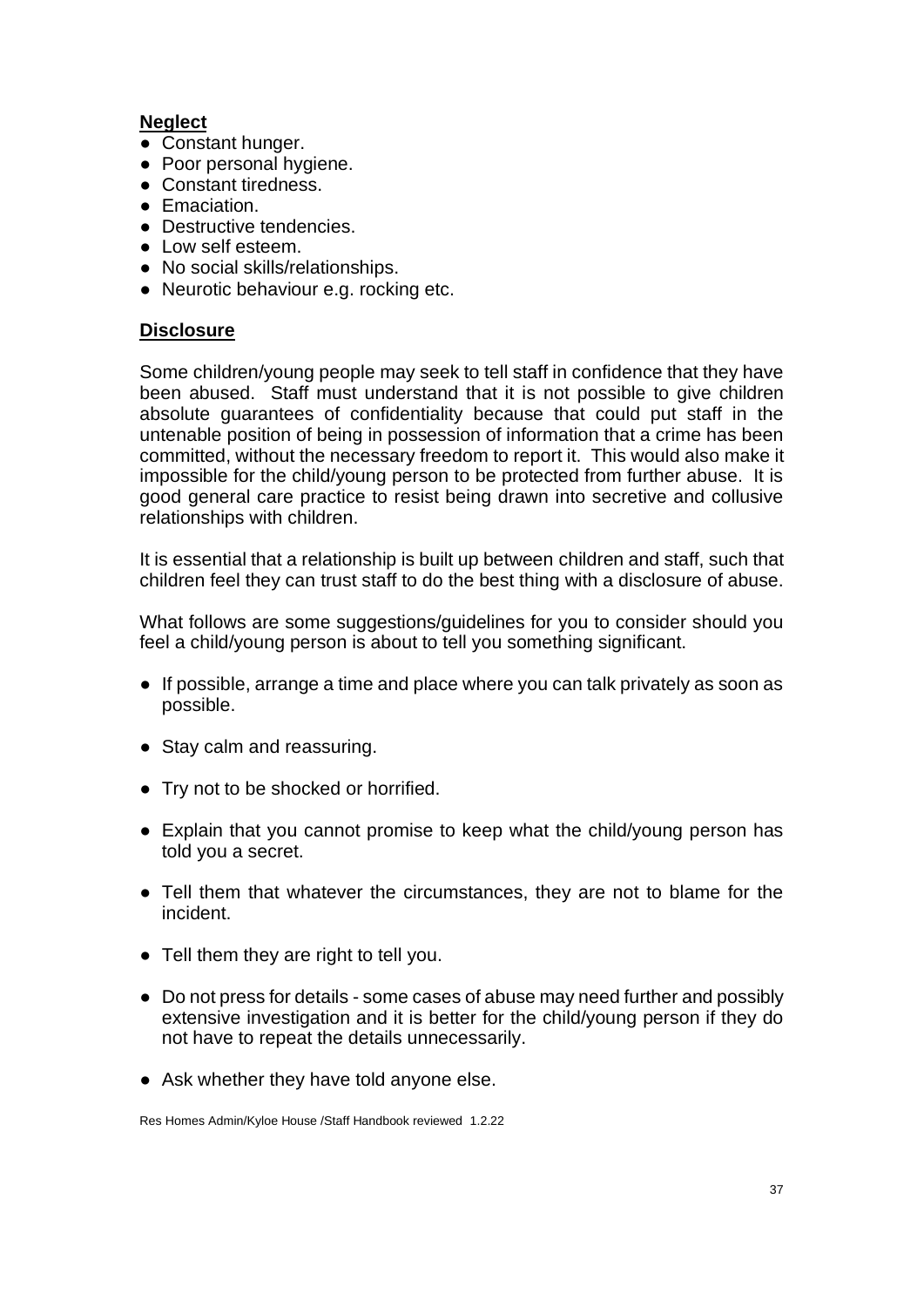- Explain that there are other people you may have to contact.
- Do not make any promises to the child the situation may cause you to react emotionally. Whilst this is an understandable and natural reaction at such times, it is possible that you may make promises which cannot in the event be fulfilled.
- Tell the young person/child that you are pleased that they decided to tell someone and that it is absolutely right to do so.
- Let the child/young person know that you understand how difficult it is to talk about such experiences.

A wide range of possible situations can fall into the category of 'a disclosure because it is impossible to know in advance what a child will say; it is advisable to always inform your manager of any concerns or presenting behaviour which concerns you.

Children will probably tell you about incidents involving bullying or bribes, perhaps from peers and whilst the child might have felt it important to discuss it, further action may be necessary. However, in cases where the child is at risk or the disclosure is of a serious nature you will need to inform all the relevant people.

### **Staff must record in factual details any discussion they have with a child or young person**

You are not offering therapy but, because the child chose to talk to you and because you have listened and believed, you have already helped the child.

Many victims of child abuse say that having the first person they told be supportive was the first step in recovering from their experience.

## **Support for Abused Children**

In dealing with a child/young person who is known to have been abused, it is important to realise that the child can be reminded of their bad experience through simple daily events. Dependent upon the type of abuse experienced, this could include such things as undressing, bathing, going to bed, mealtimes, being asked to carry out a task, being left in a room alone.

As any of these events may continue to have a very profound effect on the child for a long time after the abuse, it is important for staff to be sensitive to the issues in the child's life and not to misjudge any negative reactions by the child.

#### **Self Protection**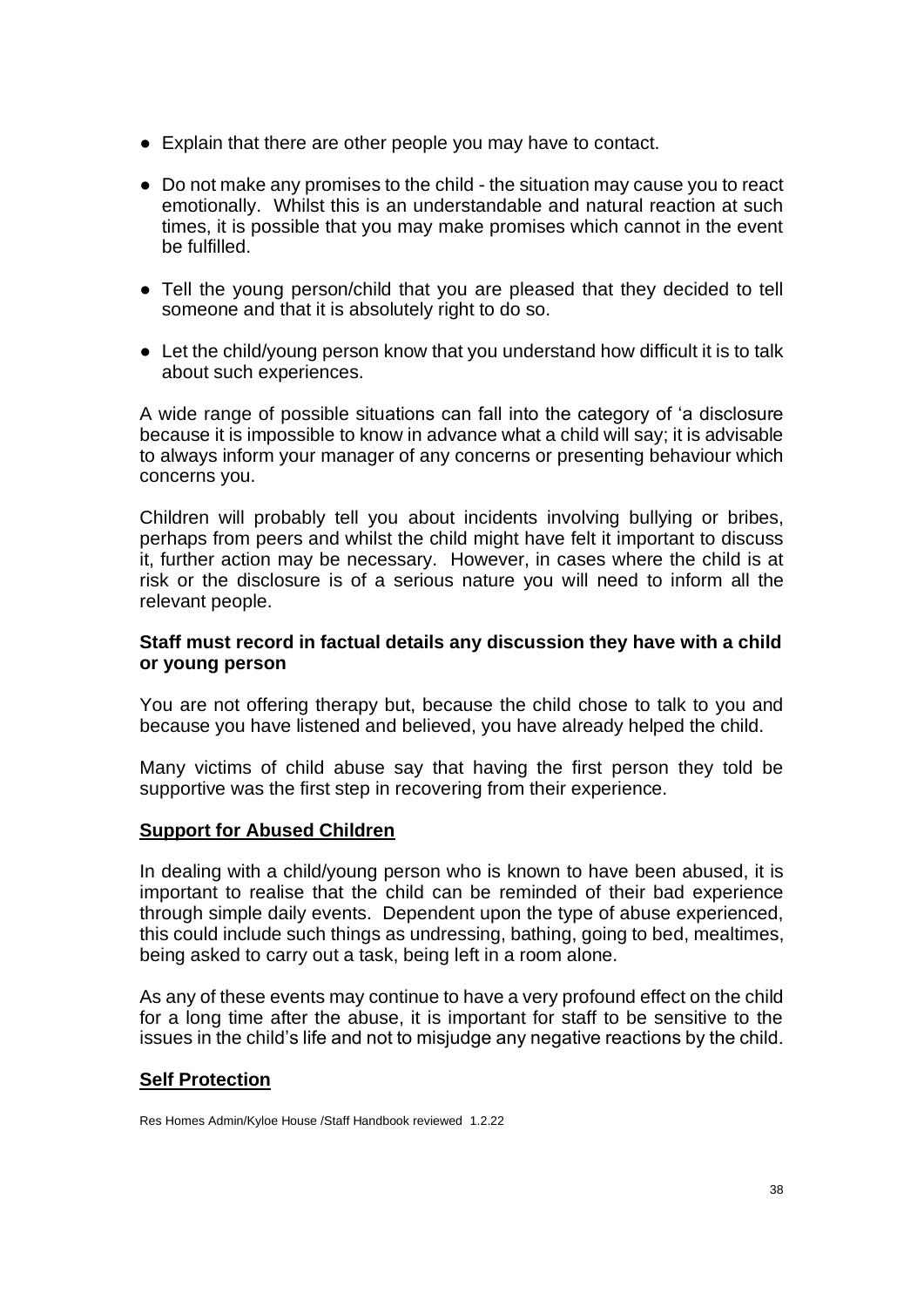Ultimately the responsibility of the staff team is to work with the child/young person in our care, sometimes dealing with very personal and sensitive issues, which may require working directly with individuals or with groups. It is highly important to minimise the risk of young people or other professionals misinterpreting your actions.

### **Some basic guidelines are:**

In the event of an injury to a young person accident or otherwise, ensure it is recorded and witnessed by another adult. Ensure you record who the other adult was what their actions where, when the accident occurred and what the outcome was including the young person perception.

Record any allegations a young person makes about you and discuss this with the Manager.

Ensure another adults are aware of the allegation. If necessary offer the young person access to the senior member of staff on duty, to discuss their perception of what happened. The meeting must be recorded.

If a young person touches you in an inappropriate manner/place record what happened and ensure that another adult also knows what happened, as it could be a totally innocent contact. Do not make the young person feel they have done something wrong but point out that you do not like it. It is unwise to ignore the event as the young person may continue doing this to others who may take advantage or react in a risky or negative way.

Do not place yourself in a situation where you are spending excessive amounts of time alone with one young person away from other people.

Be mindful of how and where you touch young people.

Never keep suspicions of abuse to yourself.

Always communicate with your colleagues when possible. Let them know where you are, what you are doing and who you are with.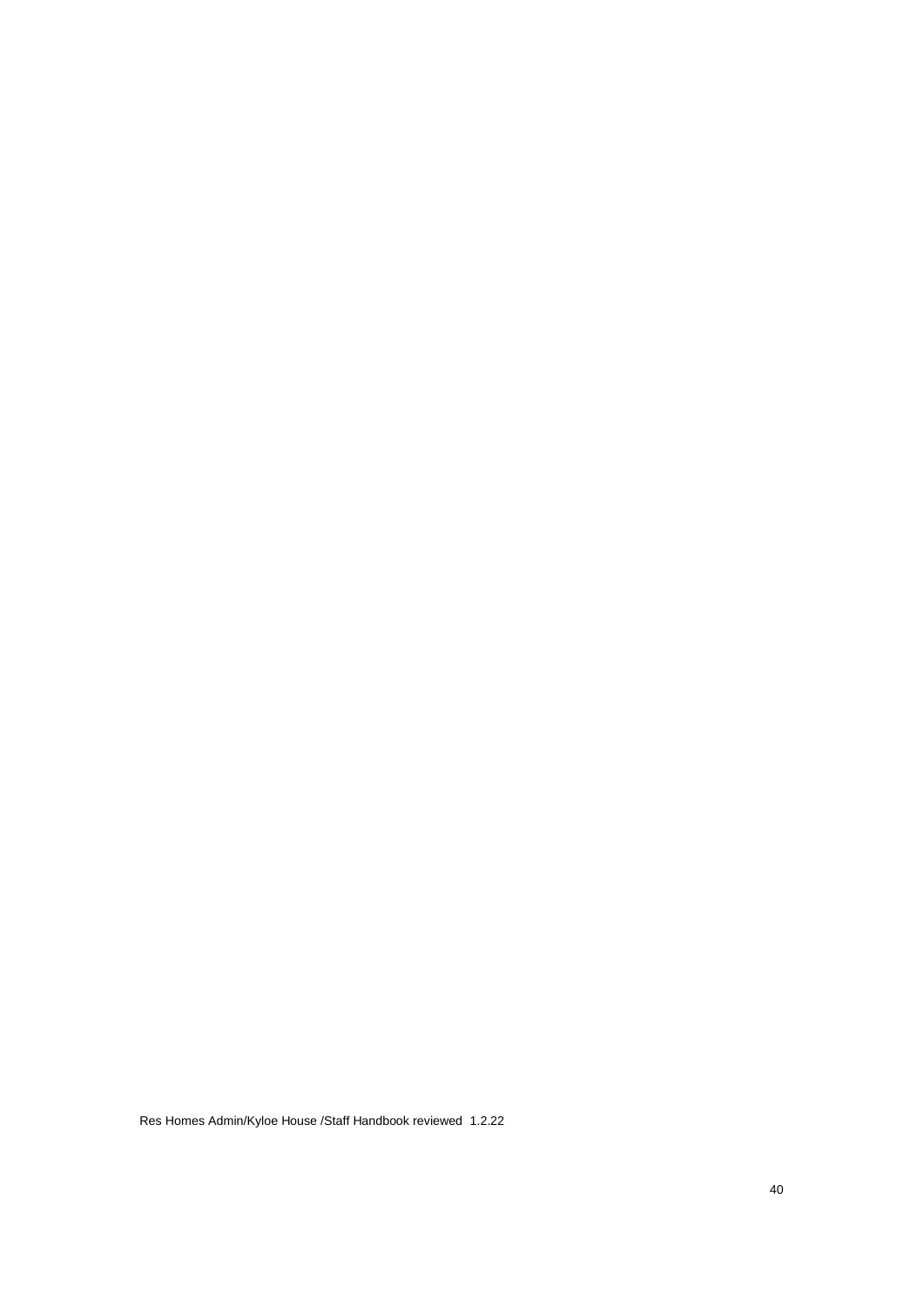● **Daily PSP feedback between 2.00pm and 2.30pm also 8.00pm and 9.00pm**

● **Young people to complete morning jobs before going to school.** ● **Ensure office is tidy for pm shift starting work.**

| Monday                                     | Tuesday                   | Wednesday                     | <b>Thursday</b>            | Friday                     | <b>Saturday</b>                    | Sunday                                  |
|--------------------------------------------|---------------------------|-------------------------------|----------------------------|----------------------------|------------------------------------|-----------------------------------------|
| Daily menu to                              | Daily menu to             | Daily menu to                 | Daily menu to              | Daily menu to              | Daily menu to                      | Daily menu to                           |
| kitchen by                                 | kitchen by 9.30am         | kitchen by                    | kitchen by                 | kitchen by                 | kitchen by                         | kitchen by                              |
| 9.30am                                     |                           | 9.30am                        | 9.30am                     | 9.30am                     | 9.30am                             | 9.30am                                  |
|                                            |                           |                               |                            |                            |                                    |                                         |
|                                            | Order repeat              |                               |                            |                            |                                    |                                         |
| <b>Sanction book</b>                       | prescriptions.            | Shift leader to               | <b>Check YP</b>            | Order kitchen              | Check young                        | Check young                             |
| should be checked<br>before filling in PSP |                           | identify a<br>member of staff | toiletries                 | stores.                    | people's files<br>are up to date - | people's files are<br>up to date - link |
| Bands.                                     |                           | to tidy the IP                | complete<br>request form   |                            | link workers.                      | workers.                                |
|                                            | <b>Tidy Sleep In</b>      | room.                         | and give to                |                            |                                    |                                         |
|                                            | Room                      |                               | Admin                      |                            |                                    |                                         |
| To Admin by 9.30:-                         |                           |                               |                            |                            | <b>Tidy Sleep In</b>               | <b>Unit Risk</b>                        |
| <b>Accident book</b>                       |                           | <b>Meetings take</b>          |                            |                            | Room                               | <b>Assessments</b>                      |
| <b>PSP bands and YP</b>                    |                           | place in                      | To Admin:-                 |                            |                                    | updated                                 |
| <b>Kyloe credit forms</b>                  |                           | afternoon                     | Pocket money               |                            |                                    |                                         |
|                                            | Order kitchen             | (Staff/Team<br>Leader/ MDT/   | and petty cash<br>by 8am   |                            |                                    |                                         |
|                                            | stores                    | Case File /                   |                            |                            |                                    | <b>Young People's</b>                   |
|                                            |                           | <b>CALM</b> practice)         |                            |                            |                                    | bedrooms to be                          |
|                                            |                           |                               |                            |                            |                                    | cleaned                                 |
|                                            |                           |                               |                            |                            |                                    | (bedding                                |
| Hand out mail<br>(Following                | Hand out mail             |                               |                            | Hand out mail              |                                    | changed etc).                           |
| quidelines)                                | (Following<br>quidelines) |                               |                            | (Following<br>quidelines)  | Hand out mail<br>(Following        |                                         |
|                                            |                           |                               | Hand out mail              |                            | quidelines)                        |                                         |
|                                            |                           | <b>Hand out mail</b>          | (Following                 |                            |                                    |                                         |
|                                            |                           | (Following                    | quidelines)                |                            |                                    |                                         |
|                                            |                           | guidelines)                   |                            |                            |                                    |                                         |
| <b>PM</b>                                  | <b>PM</b>                 | <b>PM</b>                     | <b>PM</b>                  | <b>PM</b>                  | <b>PM</b>                          | <b>PM</b>                               |
|                                            |                           |                               |                            |                            |                                    | <b>Check float and</b>                  |
| <b>Young People's</b>                      |                           | Young people                  |                            |                            |                                    | pocket money                            |
| meeting                                    |                           | feedback                      |                            |                            |                                    | totals                                  |
|                                            |                           | meeting and                   |                            |                            |                                    |                                         |
|                                            |                           | planning of<br>weekend        |                            |                            |                                    | <b>Prepare for</b><br>Monday admin      |
|                                            |                           | activities                    |                            |                            |                                    | tasks                                   |
|                                            |                           |                               |                            |                            |                                    |                                         |
| <b>WNCO</b>                                | <b>WNCO</b>               | <b>WNCO</b>                   | <b>WNCO</b>                | <b>WNCO</b>                | <b>WNCO</b>                        | <b>WNCO</b>                             |
|                                            |                           |                               |                            |                            |                                    |                                         |
| <b>Complete PSP</b>                        | <b>Complete PSP</b>       | <b>Complete PSP</b>           | <b>Complete PSP</b>        | <b>Complete PSP</b>        | <b>Complete PSP</b>                | <b>Complete PSP</b>                     |
| points                                     | points.                   | points                        | points                     | points                     | points                             | points and total                        |
| Filina                                     | <b>Filina</b>             | <b>Filing</b>                 | <b>Filing</b>              | <b>Filing</b>              | <b>Filing</b>                      | Filina                                  |
| <b>YP Data Collection</b>                  | <b>YP Data Collection</b> | <b>YP Data</b>                | <b>YP Data</b>             | <b>YP Data</b>             | <b>YP Data</b>                     | <b>YP Data</b>                          |
| Input                                      | Input                     | <b>Collection Input</b>       | <b>Collection</b><br>Input | <b>Collection</b><br>Input | <b>Collection Input</b>            | <b>Collection Input</b>                 |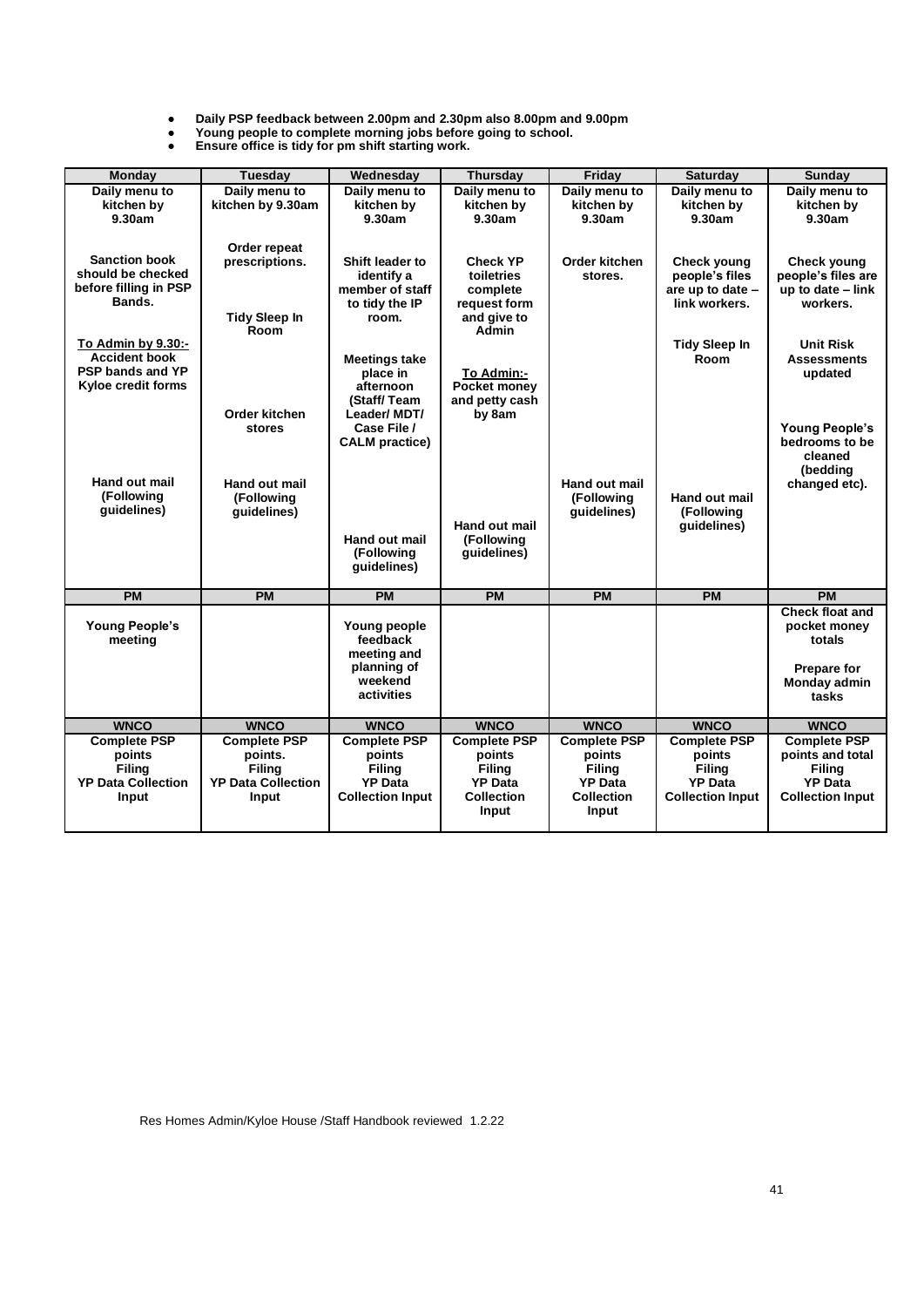## **RADICALISATION**

Radicalisation is defined as the process by which people come to support terrorism and violent extremism and, in some cases, to then participate in terrorist groups. There is no obvious profile of a person likely to become involved in extremism or a single indicator of when a person might move to adopt violence in support of extremist ideas. The process of radicalisation is different for every individual and can take place over an extended period or within a very short time frame.

Children and young people can be drawn into violence or they can be exposed to the messages of extremist groups by many means. These can include through the influence of family members or friends and/or direct contact with extremist groups and organisations or, increasingly, through the internet. This can put a young person at risk of being drawn into criminal activity and has the potential to cause significant harm.

The risk of radicalisation is the product of a number of factors and identifying this risk requires that staff exercise their professional judgement, seeking further advice as necessary. It may be combined with other vulnerabilities or may be the only risk identified.

Potential indicators include:

- Use of inappropriate language;
- Possession of violent extremist literature:
- Behavioural changes:
- The expression of extremist views;
- Advocating violent actions and means;
- Association with known extremists:
- Seeking to recruit others to an extremist ideology.

Any member of staff who identifies concerns should discuss them with the registered manager or senior member of staff on duty so that an appropriate and proportionate response can be planned. Concerns in relation to potential radicalisation will be responded to in the same way as any safeguarding concern i.e. social workers and IRO's will be informed, and advice taken from the police contact for the home. If a concern is raised in relation to a member of staff, then this will be referred onto the LADO.

For further information see refer to Northumberland's Safeguarding Procedures;-

**https://www.proceduresonline.com/nesubregion/p\_sg\_ch\_extremism.ht ml?zoom\_highlight=Supporting+Children+and+Young+People+against+ Radicalisation+and+Violent+Extremism**

## **FEMALE GENITAL MUTILATION (FGM)**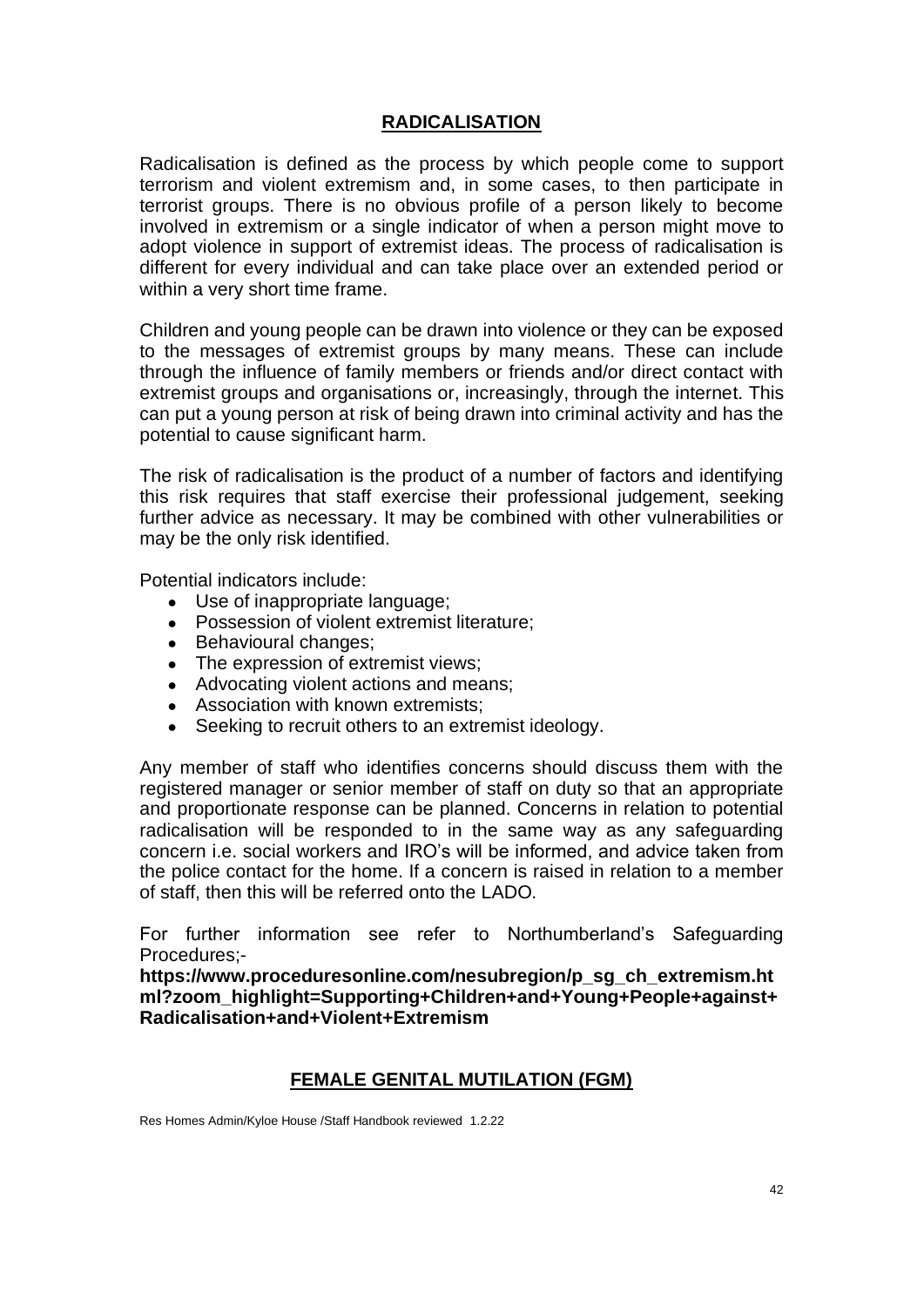Female genital mutilation (FGM) is a collective term for procedures which include the removal of part or all of the external female genitalia for cultural or other non-therapeutic reasons. The practice is medically unnecessary, extremely painful and has serious health consequences, both at the time when the mutilation is carried out and in later life. The procedure is typically performed on girls aged between 4 and 13, but in some cases it is performed on newborn infants or on young women before marriage or pregnancy.

FGM is much more common than is generally realised both worldwide and in the U.K. It is deeply embedded into the culture of communities and intervention by statutory agencies may be resented.

FGM cannot be left to personal preference or cultural custom as it is an extremely harmful practice which violates basic human rights.

FGM has been a criminal offence in the U.K. since the Prohibition of Female Circumcision Act 1985 was passed. The Female Genital Mutilation Act 2003 replaced the 1985 Act and makes it an offence for the first time for UK nationals or permanent UK residents to carry out FGM abroad, or to aid, abet, counsel or procure the carrying out of FGM abroad, even in countries where the practice is legal.

It is reportedly practiced in 28 African countries and in parts of the Middle and Far East, but it is increasingly found in Western Europe and other developed countries primarily among immigrant and refugee communities.

Suspicions may arise in a number of ways that a child is being prepared for FGM to take place abroad.

If anyone becomes aware of a child who may have been subjected to or is at risk of FGM they must raise this with the registered manager or senior member of staff on duty. A referral will then be made to Children's Social Care Services.

All professionals need to consider whether any other indicators exist that FGM may have or has already taken place, for example:

- Preparations are being made to take a long holiday arranging vaccinations or planning an absence from school;
- The child has changed in behaviour : or
- The child has health problems, particularly bladder or menstrual problems.

It should be remembered that this is a one-off act of abuse to a child, although it will have lifelong consequences, and can be highly dangerous at the time of the procedure and directly afterwards.

Children's Social Care Services in consultation with the Police will undertake a **[Section 47 Enquiry](http://trixresources.proceduresonline.com/nat_key/keywords/sec_47_enq.html)** if there is reason to believe that a child is likely to suffer or

Res Homes Admin/Kyloe House /Staff Handbook reviewed 1.2.22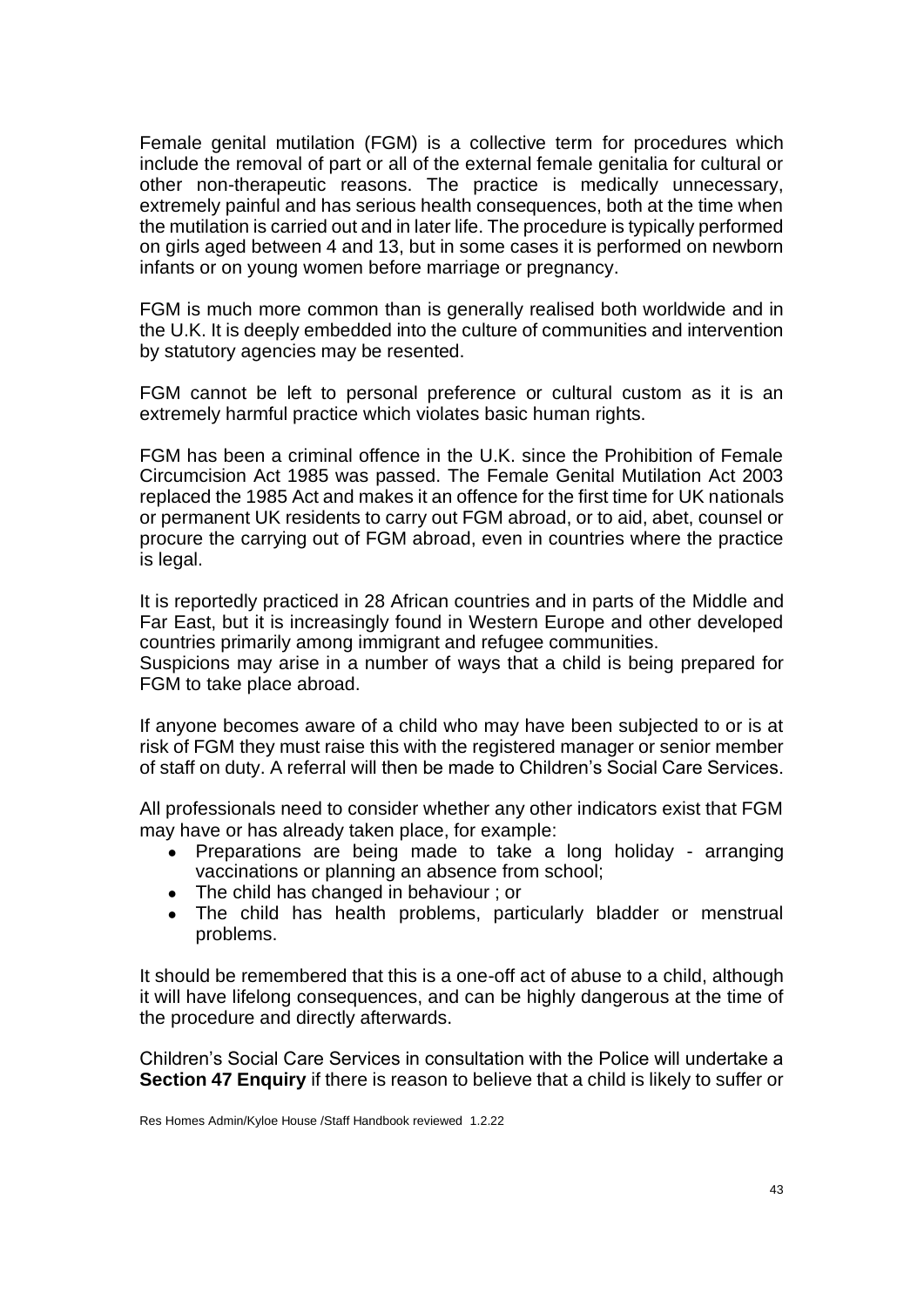has suffered FGM.

For further information refer to Northumberland County Councils' safeguarding procedures;-

## **https://www.proceduresonline.com/nesubr[egion/p\\_fem\\_gen\\_mutil.html?](http://northumberlandlscb.proceduresonline.com/chapters/p_fem_gen_mut.html) zoom\_highlight=Female+Genital+Mutilation**

# **SYNOPSIS OF REVIEWS AND MEETINGS HELD IN KYLOE HOUSE**

## **Pre Admission Meeting**

This meeting is to determine whether it is in the best interests of the child to be placed in Kyloe House.

## **Post Admission Meeting (P.A.M.)**

This meeting is held within three working days of the young person admitted to Kyloe House. The meeting will discuss what needs to be done in the best interests of the young person. The meeting will identify an agreed action care plan.

## **Action Planning Meeting (A.P.M.)**

These meetings are every four weeks and are chaired by the young person's case co-ordinator. The purpose of this meeting is to ensure everyone is doing what they said they would do at the Post Admission Meeting.

## **Looked After Children Review (L.A.C.)**

These meetings are held after four weeks, at the three months point and then every six months during the young person's stay. The review should look at the young person's care plan, their progress, any areas of concern and an agreed action plan.

## **Secure Accommodation Review (S.A.R.)**

Approximately one month after being admitted to Kyloe House every young person will have a Secure Accommodation Review. The main focus for this review is to consider if the young person meets the criteria to remain in secure accommodation. The meeting will also look at the progress of the young person

Other regular S.A.R. will take place during the young person's stay.

# **INDEPENDENT REVIEWING OFFICERS (IRO)**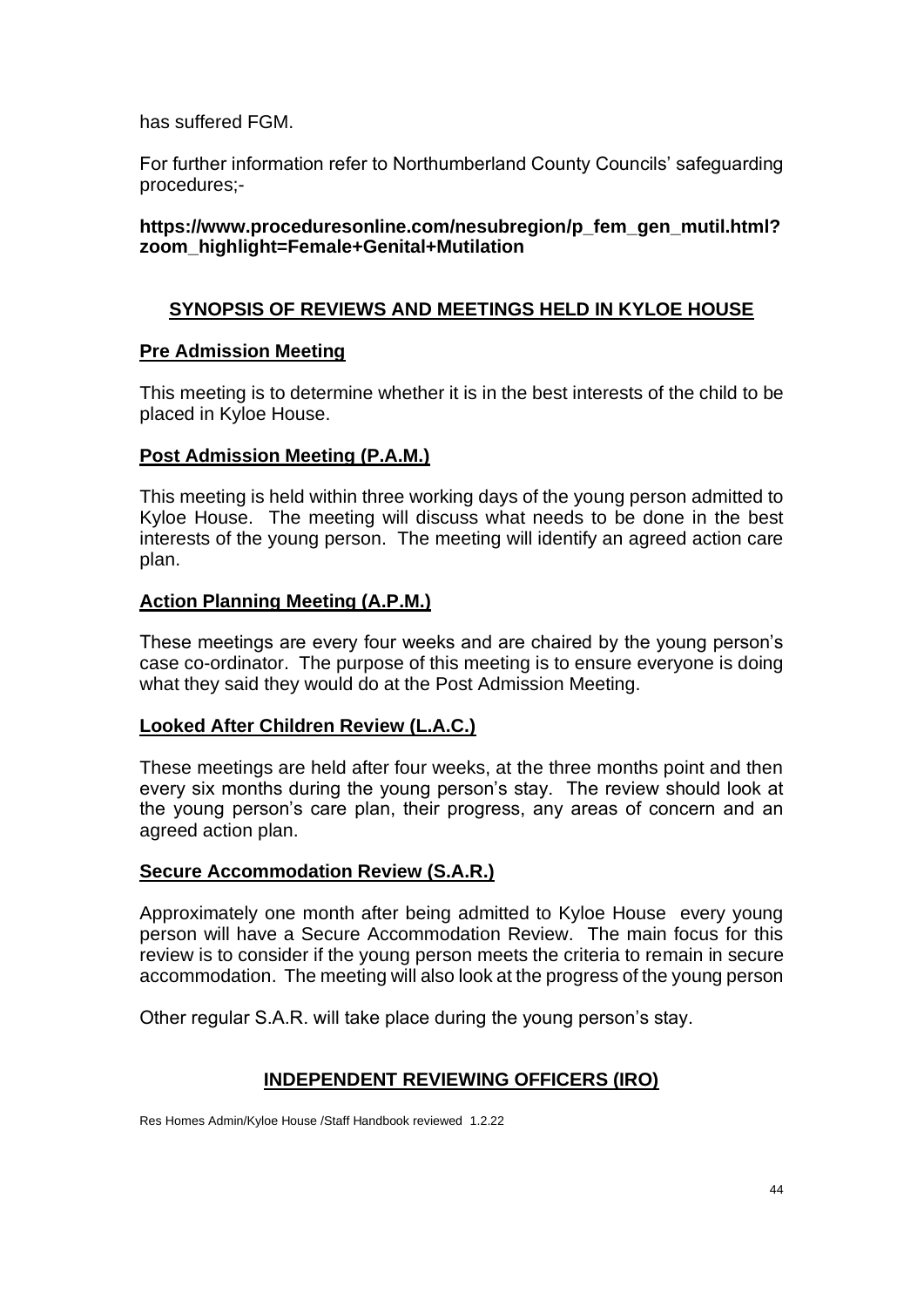When a young person becomes looked after, either in foster care, a residential setting or with a member of their family, then a named IRO will be allocated to them. The named IRO will hopefully continue in this role throughout the young person's time as a looked after child in order to ensure consistency.

The IRO will be the person to chair all of the LAC reviews and will try to meet with a young person on an individual basis before any meeting. This will provide an opportunity for the young person to talk freely about any aspect of their care and will always ask if the young person is happy where they are living. The IRO will also seek the views of the young person's parents / carers.

As a Linkworker it is important to encourage a young person to attend all of their reviews, as the review is all about them. Staff should seek ways to overcome any resistance a young person has in relation to attending reviews. Some young people find the arena of a review quite stressful, and might have ideas about how to make the process more comfortable for them.

A LAC review will take place within 28 days of any change of placement. After this, there will be a review held within 3 months, and then within 6 months. The purpose of each review is to cover all aspects of the young person's care plan i.e. progress, education, health, contact with family, any social activities the young person is engaged in. In addition the review ensures that all actions have been carried out from any previous review, and is a forum to make plans for the next reviewing period.

#### **EDUCATION**

Everyone who comes to stay at Kyloe House has a right to education and they are expected to attend school just as they would in the community. The education programme at Kyloe House offers young people exciting opportunities to develop their academic, functional and social skills as they move towards adulthood.

Upon entry to Kyloe House, the young person will undergo a range of diagnostic assessments to look at their levels alongside any specific learning needs. If the young person has an EHCP, this can be updated and reviewed whilst present in Kyloe House.

Our curriculum reflects the changes and transitions that young people begin to experience within Kyloe House and beyond. It is built around developing functional skills in Literacy, Numeracy and ICT coupled with skills for the future.

The school is bright and cheerful with the emphasis on encouraging and stimulating young people to reach their full potential.

Res Homes Admin/Kyloe House /Staff Handbook reviewed 1.2.22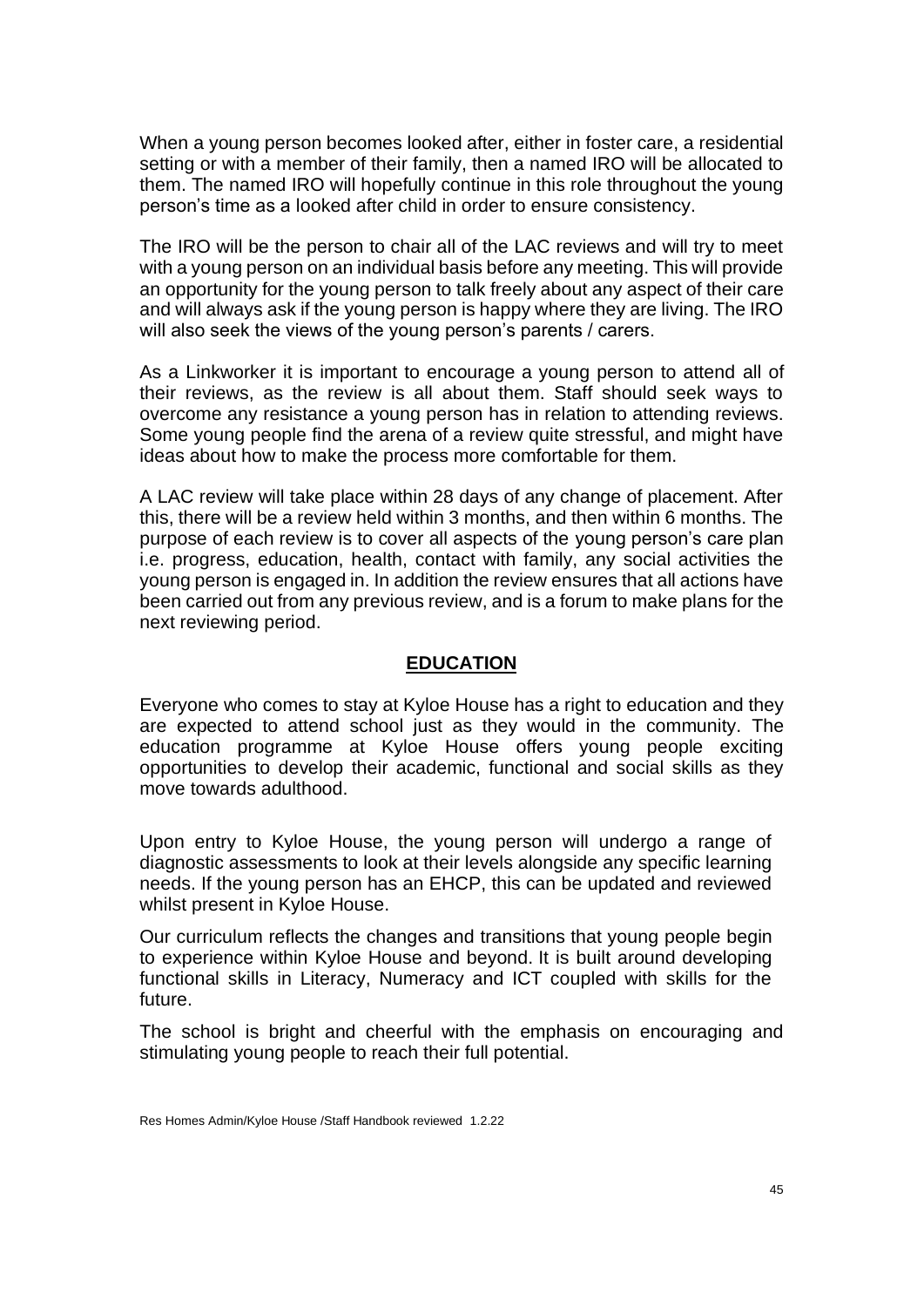Each young person will have a teacher as a link tutor who will look after their education and see them each day. With the class sizes being small, teachers can give each young person individual quality time, which enhances the opportunity to learn.

A member of the care staff or an HLTA will usually be present in the classroom (subject to risk assessments) to offer support to the young people.

It is well known that the educational attainment of looked after children falls well below that of all children. Raising their level of achievement is acknowledged as a key aspect in improving the life chances of these children. It is therefore vital that residential staff place a high value on education and training, promoting attendance and celebrating success.

Like all schools, there are rules and procedures which every young person has to adhere to. All young people are offered an induction to school, an explanation of their educational pathway and an introduction to their personal tutor.

Team Leader/Shift Coordinators will attend an education morning changeover meeting to share events from the previous evening, risk assessments, behaviour management plans and any other significant information.

Education starts at 9.15 and young people will be escorted as a group to education in an agreed plan.

The role of the linkworker includes working with the young person, all professionals i.e., social workers, teachers and family to produce an individualised education programme. This takes into account the young person's ability, aptitude, self-esteem/confidence and any special educational needs they might have.

It is the linkworker's responsibility to be aware of when school holidays/inset days are and to plan accordingly. Linkworkers should also support the young person in ensuring that they have any equipment needed to attend school. The staff team are all responsible for supporting the young person to complete homework, although the linkworker will liaise with the school in relation to timetables.

Staff should at all times be mindful to work in partnership with their education colleagues and ensure risk assessment/planning is shared. The care team are responsible for supporting the young people to make a positive and orderly transfer from the care setting to the education setting.

#### **ROUTINES AND EXPECTATIONS**

#### **Weekdays**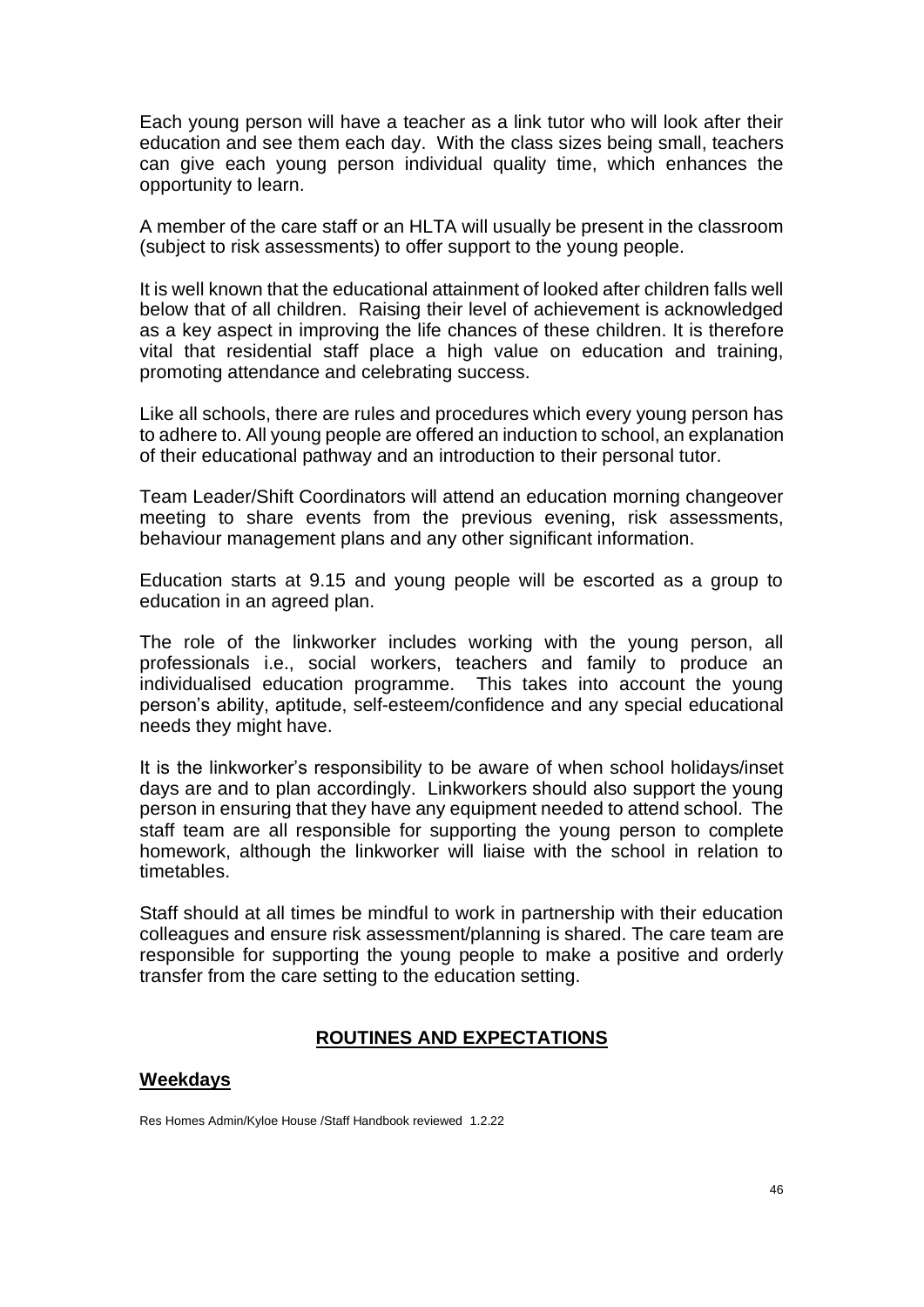- ♦ YP woken by 8am
- ♦ By 8.45am to have eaten breakfast, dressed and completed tasks
- $\div$  9.15am 4pm School
- ◆ 10.50am 11.10am School Break
- ♦ 11.50am 1pm Lunch Time
- ♦ 1.50pm 2.10pm School Break and PSP Feedback
- ♦ 4pm 4.30pm relax, TV. Any appropriate activity.
- ♦ 4.30pm 6pm tea in dining room. Young people can leave once cutlery is accounted for.
- ♦ 6pm onwards activities
- ♦ Supper flexible and can be eaten in main lounge subject to risk assessment.

## **Weekends**

- ♦ Lunch and tea to be eaten in dining room.
- ♦ Breakfast and supper flexible subject to risk assessment
- ♦ Monday to Saturday young person to complete tasks with staff support
- $\triangle$  Sunday young people are supported in cleaning their bedrooms.

| pouunivo   |                |                   |
|------------|----------------|-------------------|
| <b>AGE</b> | <b>BED</b>     | <b>LIGHTS OUT</b> |
| 10 years   | $8.45 - 9.15$  | $9.15 - 9.45$     |
| 11/12      | $9.00 - 9.30$  | $9.30 - 10.00$    |
| 13/14      | $9.15 - 9.45$  | $9.45 - 10.15$    |
| 15/16      | $9.30 - 10.00$ | 10.00 -10.45      |
| 117 years  | $9.45 - 10.15$ | 10.15 -11.00      |

### **Bedtimes**

PSP Band dictates bedtimes.

#### **Use of TV in Main Lounge**

Young people can watch TV before 9.15am, but this must be based on risk assessment. Young people are not allowed to manage the T.V remote controls for risk management reasons.

#### **Mealtime Procedures**

One identified member of staff to set the table before young people enter the dining room. When the first course is completed the plates and cutlery are cleared and the identified staff member then counts the cutlery and crockery back into the main kitchen via the secure window serving hatch. This is repeated after dessert and at the end of any meal sitting.

#### **Points:**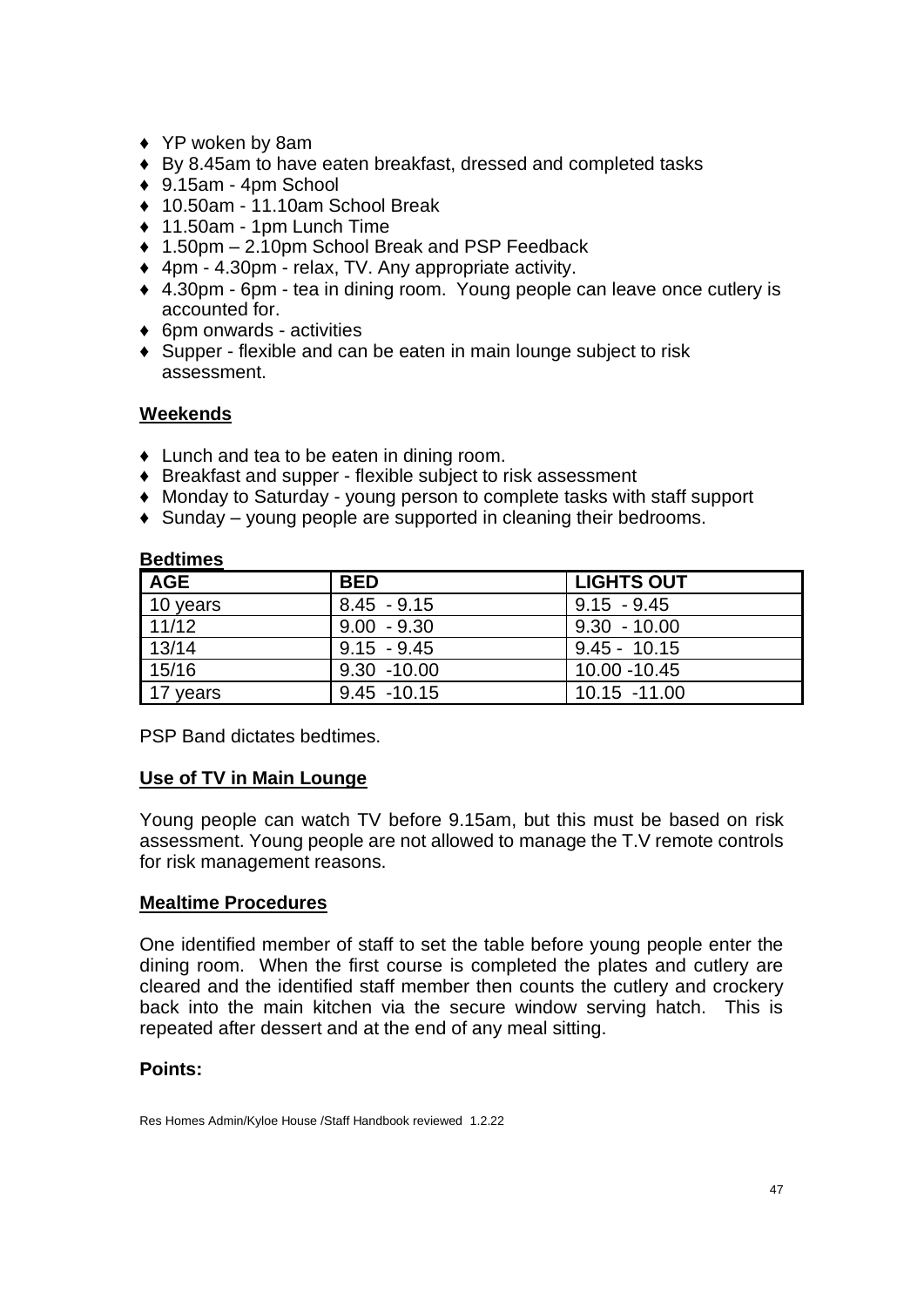- ♦ It is expected that the group eating at the table stay at the table until everyone is finished. We begin together and finish together. There will be some situations where a young person may leave before the group is finished.
- ♦ The kitchen staff will need need to know the numbers of people eating and their choice as early as possible to allow them to prepare meals.
- ♦ Bread and milk if needed must be accessed before 6pm as the kitchen is closed between 6pm and 9am.
- ♦ Young people are not allowed to approach the serving hatch (unless to be introduced to the kitchen staff). Young people should not be moving around the dining area for safety reasons. The staff will access anything that is needed.
- ♦ Metal cutlery and crockery can be used in the dining room only.

#### **Phone Calls**

Weekends after 9am. Last call to be finished at 9pm.

School days - can have professional calls during lunch break and morning and afternoon breaks

After school - calls to finish by 9pm unless special circumstances.

#### **Items in Bedrooms**

All items in bedrooms are subject to PSP and risk assessment, i.e. no cords, clothing with zips, metal buttons unless agreed within the risk care plan and privilege band.

- Office Window Young People are discouraged to look into office window for reasons of confidentiality.
- Pillows Can be brought into main lounge for comfort while watching television.
- Quilts **Are not allowed on general living area for supervision** reasons.
- Main Door Into lounge and bedroom doors locked for reasons of safety and security.

#### **Meal Times**

• School days - breakfast, lunch and tea to be eaten in dining room. Supper time negotiable.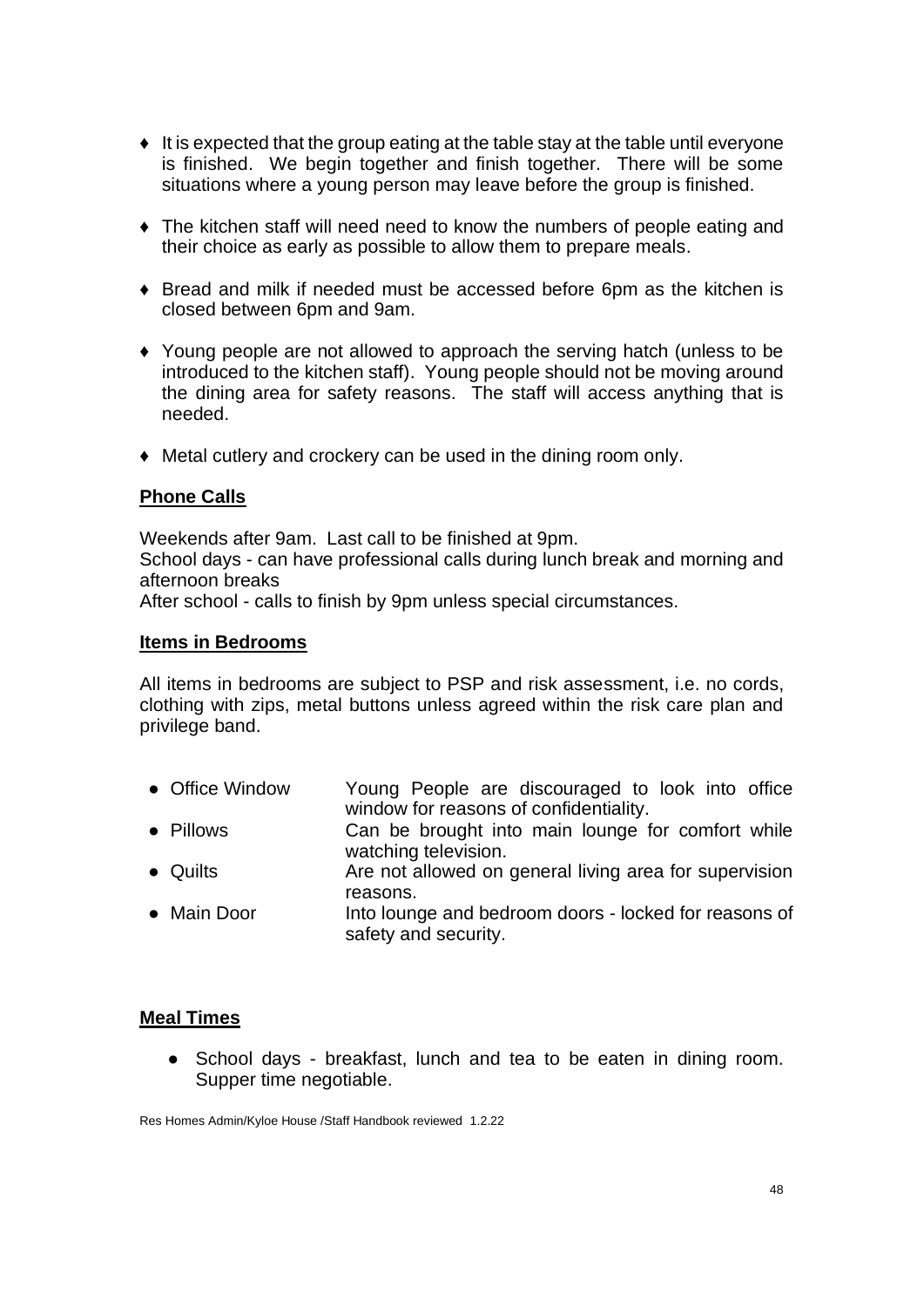- All young people to be ready together unless risk assessment requires
- separate sittings.
- Staff should sit between young people at the table subject to risk assessment.
- Footwear to be worn in dining room.
- Latest breakfast sitting 8.45am or later if negotiated. (Later at weekends and holidays)

# **Unit Tasks and Routines**

Young people are encouraged to complete a domestic tasks every day as part of group living and general living skills.

Decision making will always be based on risk assessment and PSP. Valid and appropriate points raised by young people will always be listened to and considered.

Young people's meetings should be used as a forum to raise points and make suggestions that may enhance their daily living and indeed the groups.

# **Expectations of behaviour**

- no glorification of crime
- no anti-social behaviour i.e. bad language or bullying
- young person will attend education
- young person will be encouraged to respect their environment
- young person will be encouraged to respect each other no discrimination on grounds of sex, religion, culture etc. Staff to explain and set boundaries
- the appropriateness of expectations can be questioned and amended if and when required.
- young person will be encouraged to do tasks (age related)
- young person will be encouraged to be up and ready for education in good time
- young person can wear slippers, trainers,Sliders, safe footwear around the unit
- young people are expected to keep their rooms clean and tidy
- young people are expected to participate in activities
- young people are expected to leave the unit and bathroom clean and tidy
- young people can have basic toiletries in rooms i.e. shampoo, soap, toothbrush, toothpaste, conditioner, hairbrush, comb, sponge (subject to risk assessment)
- Personal lockers in laundry room can contain items such as clothing with strings/metal buttons
- Items such as CD's and DVD's are stored in the I.P. cupboard and accessed by staff when requested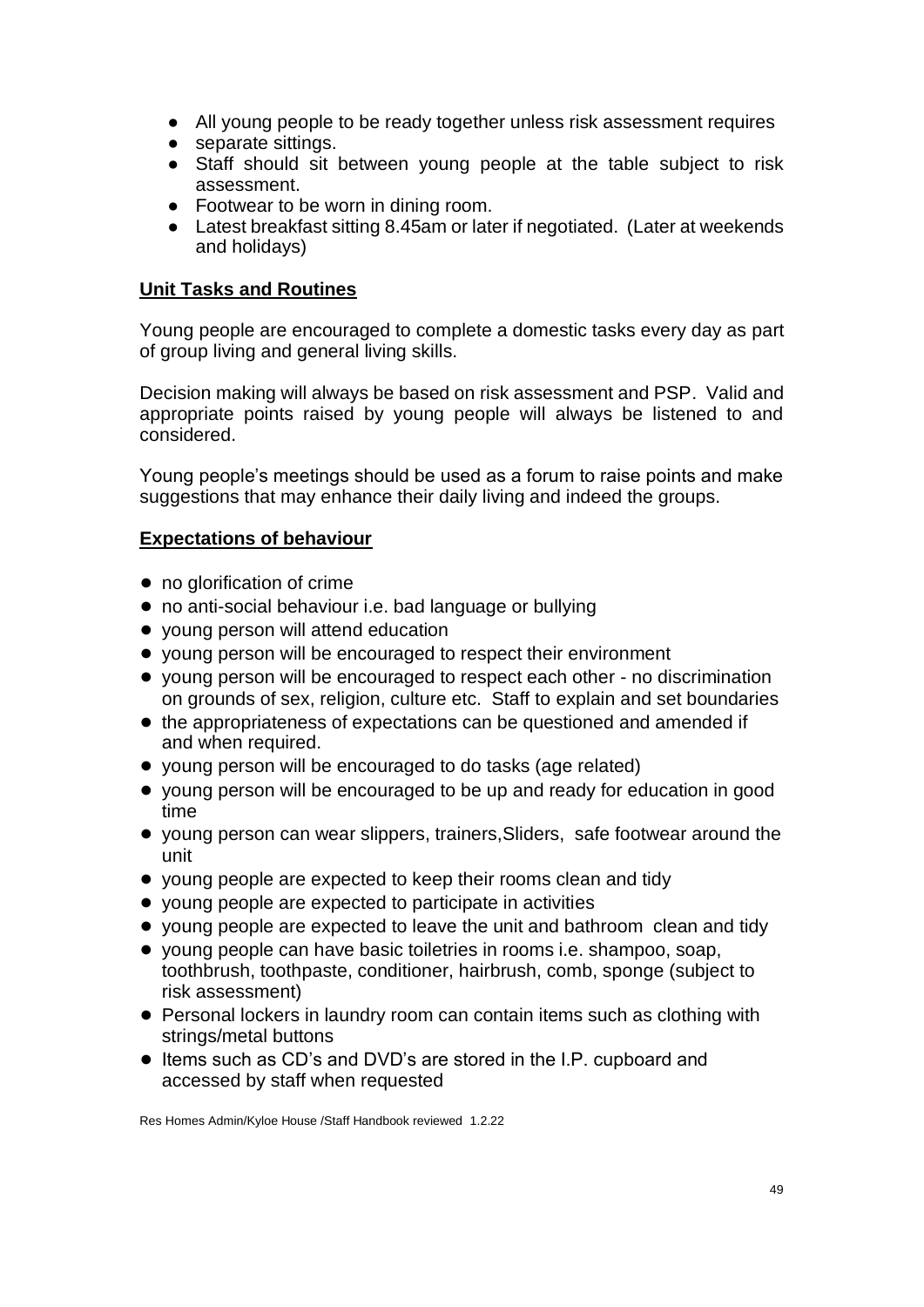- On admission, if risk assessment highlights no risk, the young person can have toiletries
- female young people can have sanitary wear in their rooms
- young people can have a certain amount of clothing in their rooms depending on PSP
- young person can wear t-shirt and leggings for bed as long as they do not wear them the following day for school or on the unit for hygiene reasons
- young person will be encouraged to take care of themselves and their personal hygiene.

## **Rules**

- no young person in any other young person's bedroom
- no young person in kitchen unsupervised unless otherwise agreed either through risk assessment, PSP (Young people are not supervised constantly when in bedrooms unless otherwise stated)
- young people not to touch staff security belts, keys or PAAS
- young person will wear appropriate clothing and footwear for education, sport and around the unit
- breakfast, dinner and tea weekdays in dining room
- door from dining room to lobby always locked
- other doors between rooms locked
- tins/bottles not to be put in kitchen bin
- young people not to drink out of cans, bottles. Contents to be poured into cups or plastic tumblers.
- staff administer medication (unless an agreement for self administration)
- no lending or borrowing of personal belongings.

There may be other rules/expectations linked to the Personal Success Programme. Any rules should be based on common sense and good parenting; and in agreement with the Register Manager and Management team.

## **Weekdays**

- YP woken by 8am
- By 8.45am to have eaten, dressed and completed tasks
- 9.15am 4pm School
- 11.00 11.20 School Break
- 12.00pm 1.15pm Lunch Time
- 2.00pm 2.40pm School Break and PSP Feedback
- 4pm 4.45pm relax, TV. Any appropriate activity.
- 4.45pm 6pm tea in dining room. Dishes to be checked in by 5.45pm. Staff deployed to provide adequate supervision. Young people can leave once cutlery is accounted for.
- 6pm onwards activities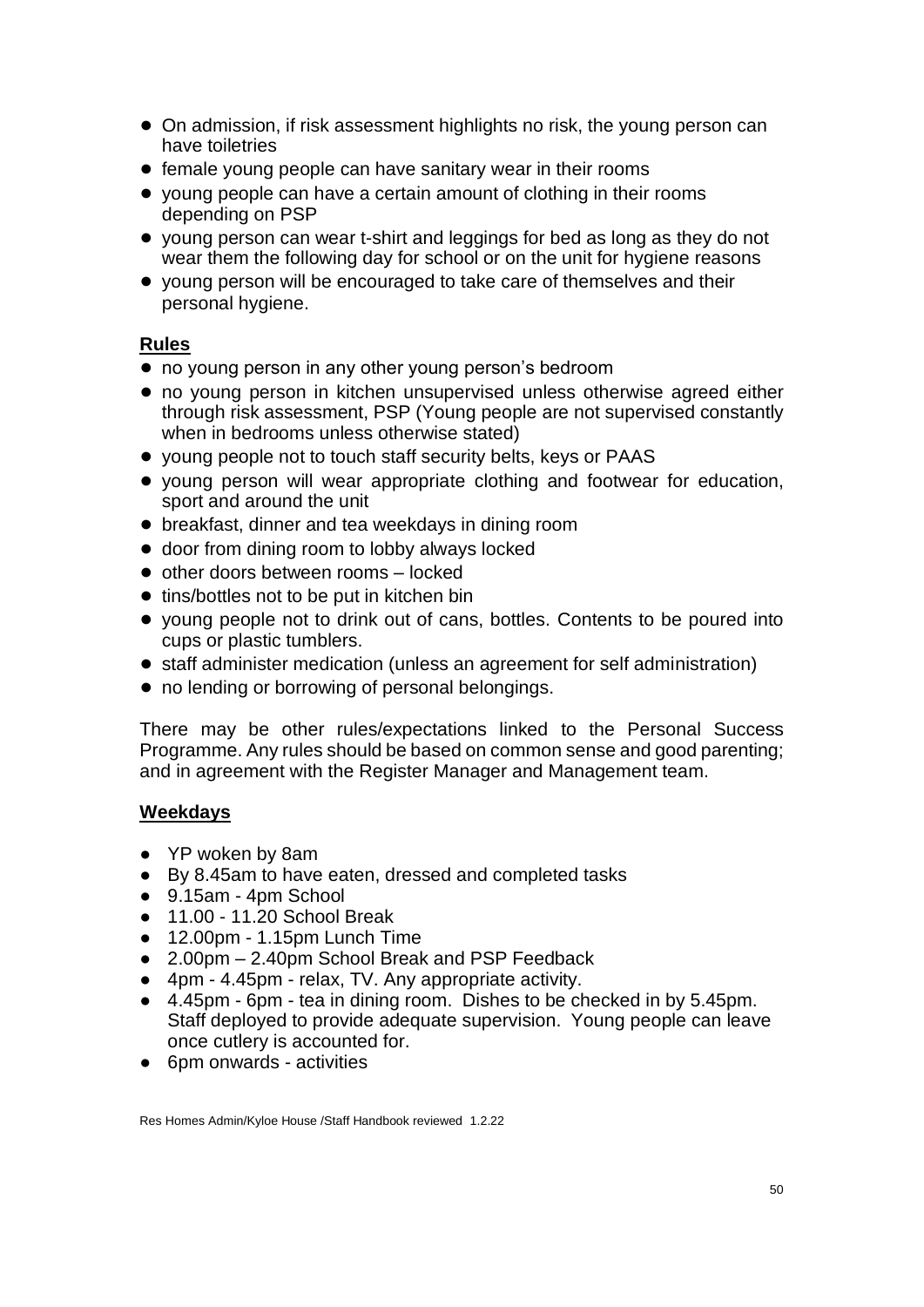● 8pm onwards - supper and bedtime routines (flexible dependent upon planned activities)

## **Weekends**

- Lunch and tea to be eaten in dining room.
- Breakfast and supper flexible.
- Monday to Saturday young person to complete tasks with staff support
- Sunday young people are supported in cleaning their bedrooms.

## **Bedrooms**

It is an expectation that all bedrooms are able to demonstrate good hygiene standards and also follow health and safety guidelines. In order to achieve this staff will support all young people to maintain good order.

Staff will let the young people know that they are carrying out room checks. This is a visual check to ensure unless dictated by their risk assessments.

## **Music**

It is preferable that personal music is listened to in a bedroom and should be played to a level that is considerate and respectful to other people. However, there may be occasions where staff will negotiate music being played in communal areas. This will be determined by appropriate musical content and context to what is taking place on the unit at the time.

Music in the unit vehicles is negotiable with the adult driver and is not to include any music containing profanity and explicit lyrics.

# **TV**

Young people can access a variety of channels in their bedrooms via their media suites. This includes TV channels, video on demand and music from their own collections.

## **Transport**

## **The driver is in charge of the vehicle at all times.**

All young people and staff must wear a seatbelt when the vehicle is in motion. This is the law and for young people over the age of 14 they will be held liable for not wearing one and could face a fine.

Staff will decide and request where young people sit in the car.

No food or drink is to be consumed in the vehicles.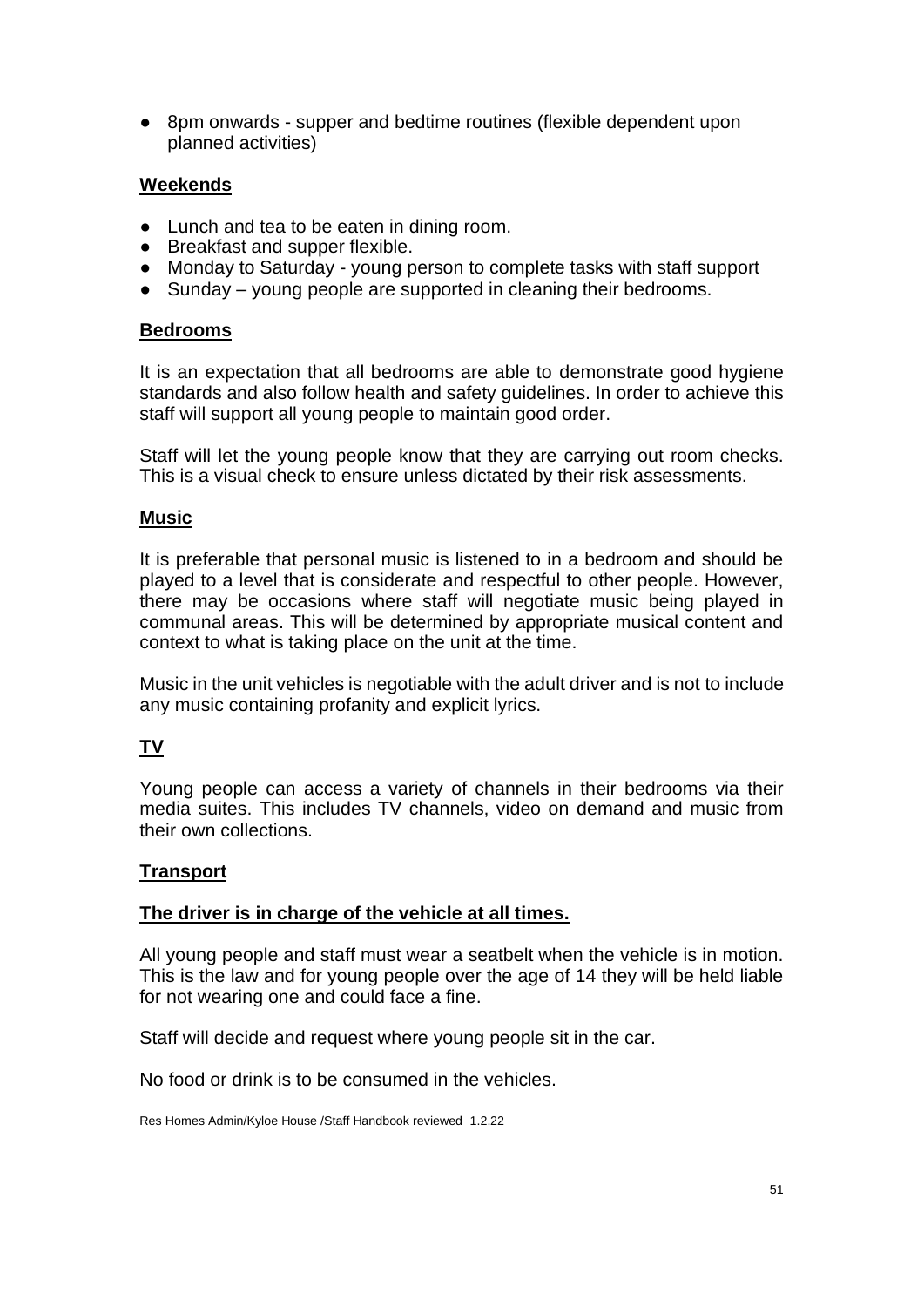Any rubbish is to be removed immediately and disposed of appropriately.

Only staff / the driver to operate the controls of the car including the stereo, air conditioning and heaters.

#### **Respect**

Staff and young people should always attempt to demonstrate politeness and an expression of respect, giving particular attention to consideration in how our actions affect others.

Respect also involves giving recognition for something done well and celebrating individual accomplishments. We all should be willing and able to acknowledge errors and apologise for them.

# **SKILLS FOR MANAGING CHILDREN AND YOUNG PEOPLE**

### **What are the major skills we require**

- The ability to form good working relationships with young people.
- The ability to be adaptable and realistic.
- The ability to learn a very complex and demanding job requiring confidence, patience, hard work, sympathy, empathy, resilience and a sense of humour.
- The ability to work as a team member.
- To be able to work in a safe and caring manner
- The ability to listen to young people

#### **Resilience**

Staff can find it difficult to maintain enthusiasm, despite their considerable efforts and can become disheartened.

Patience and resilience are required to develop the necessary skills to work effectively with young people in crisis.

Res Homes Admin/Kyloe House /Staff Handbook reviewed 1.2.22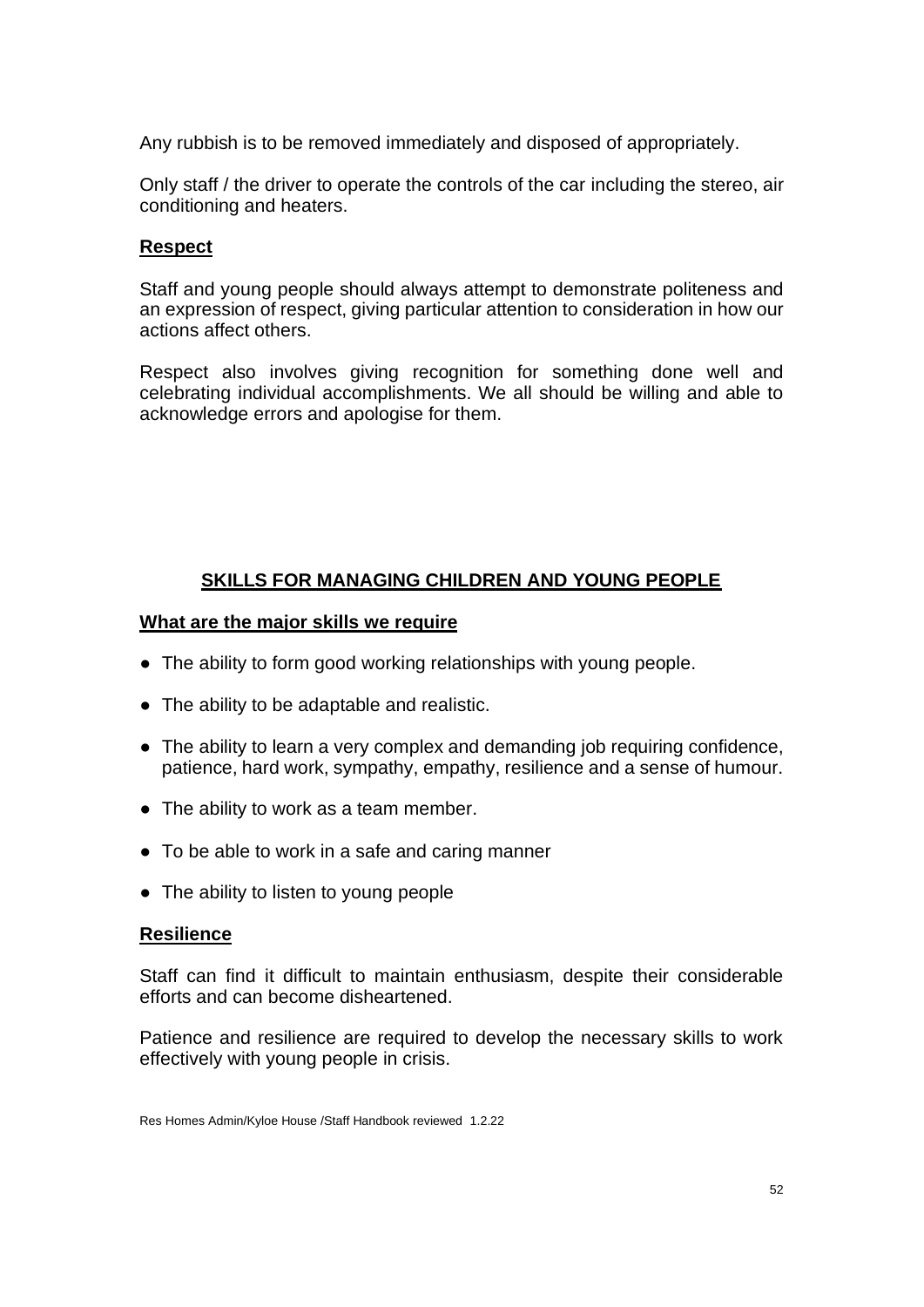Initial problems can be expected when work begins with a new group or individual regardless of their experience. Discussion with colleagues and sharing problems can be helpful.

New staff can be unsure what to do when they start work in a new environment. This can lead them to being subjected to "testing out behaviour". Listen, watch, and seek advice where you believe it would helpful.

Staff should learn to discriminate between behaviour which

- can be permitted
- can be prevented
- can be ignored
- should be discouraged

### **Do's and Don'ts**

Do act normally whenever you can otherwise you may confuse or unsettle the young people.

Do manage problems behaviours in a straightforward firm unexcited manner.

Do be consistent. Do be honest

Do be prepared - poor organisation leads to difficulties.

Do avoid being overly rigid, try to steer clear of situations where a young person has to publicly "back down". There are times when it is better to disengage rather than pursue a deteriorating situation. This may require you to remove yourself from the situation, remain silent and/or delay action.

After a relatively short time a neutral or positive comment is often accepted by a young person.

Do treat all young people with respect, and try to respect the individuality of each young person.

Be a good parent for the young people you look after. Caring in a proactive sense is what matters. This includes what can sometimes be described as the more mundane tasks; nonetheless these tasks are important to the overall well being of the young person.

It is essential that high standards of emotional and physical care are maintained at all times.

Do remain sensitive to the needs and moods of both the group and individual young people.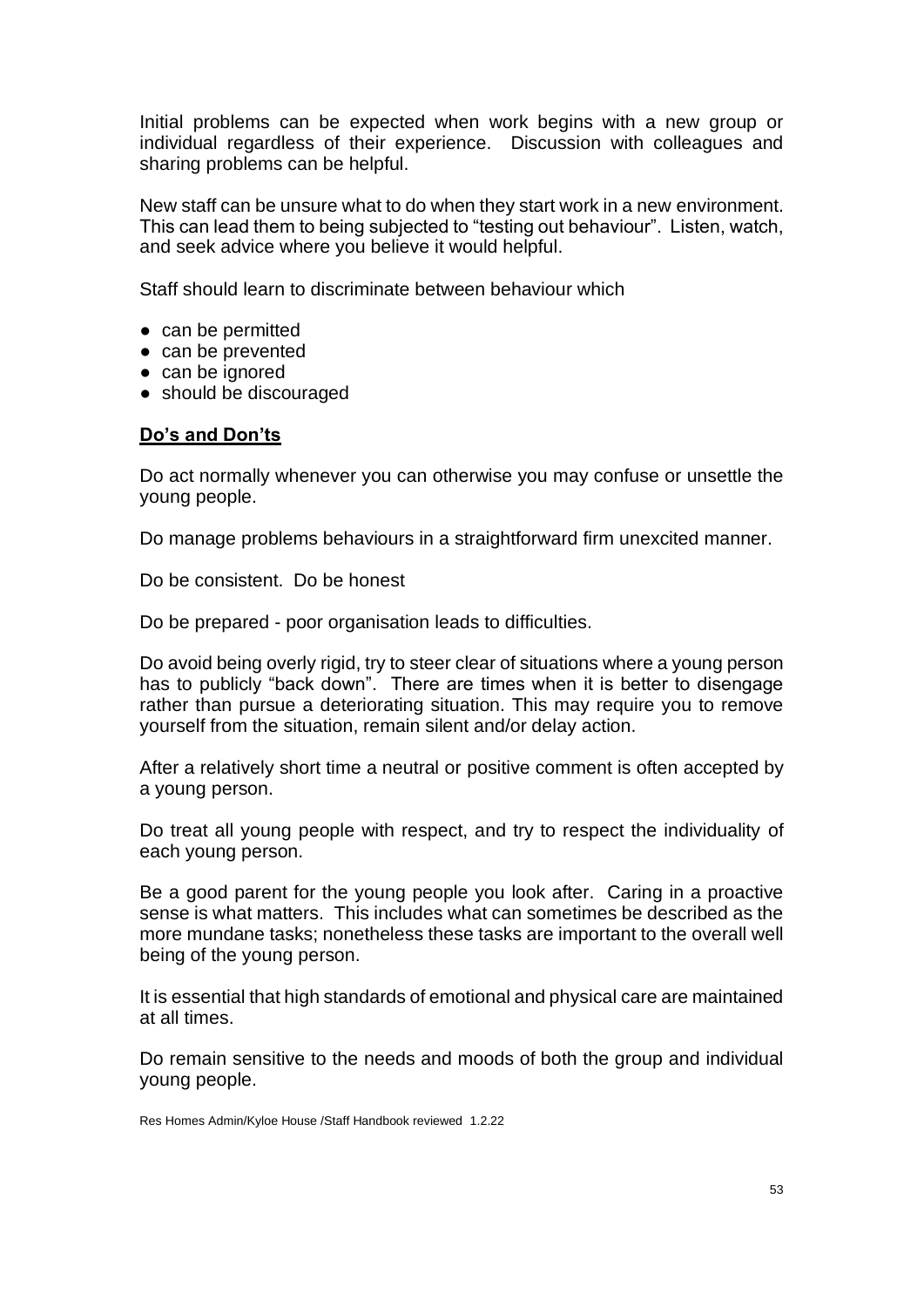Do listen to what children and young people say.

Do communicate with your colleagues. Try to admit your mistakes and seek advice on problems you may be experiencing.

Inform them of incidents which occurred and how they were dealt with.

# **DO LOOK FOR WAYS TO IMPROVE YOUR PERFORMANCE**

Be true to yourself. Acting or playing a role has a part to play in managing difficult young people, but not at the expense of your basic personality. Children and young people will easily see through if you pretend to be other than you are.

Try to maintain your composure if your efforts with an individual or group are spurned. KEEP TRYING.

Be proactive, if you are experiencing problems you need to do something about them. Problems are to be expected with the young people we accommodate but your job is to work through them with the support of your colleagues. Ask for help when required.

Try to view negative behaviour as an opportunity for young people to learn, resist the urge to employ punitive measures. These can often be attributed to stress and are rarely effective.

Maintaining structure requires confidence and a determination to be consistent. Some children are very persistent and will test you out. Young people may not always like you; this is no reflection on you.

Bribing young people rarely gets the right behaviour. This is not the same as rewarding or promising reward for good behaviour.

Be open about everything you do. A collusive act lets yourself and your team down.

Try not to become over-involved with individual young people. Try to treat them all with the same high level of regard and show an interest in them, all relative to the need of each young person and their desire for involvement.

Be calm and creative when responding to young people in crisis. Minor incidents improperly handled can sometimes escalate into major problems.

Use child friendly yet respectful language when discussing issues with children and young people.

Res Homes Admin/Kyloe House /Staff Handbook reviewed 1.2.22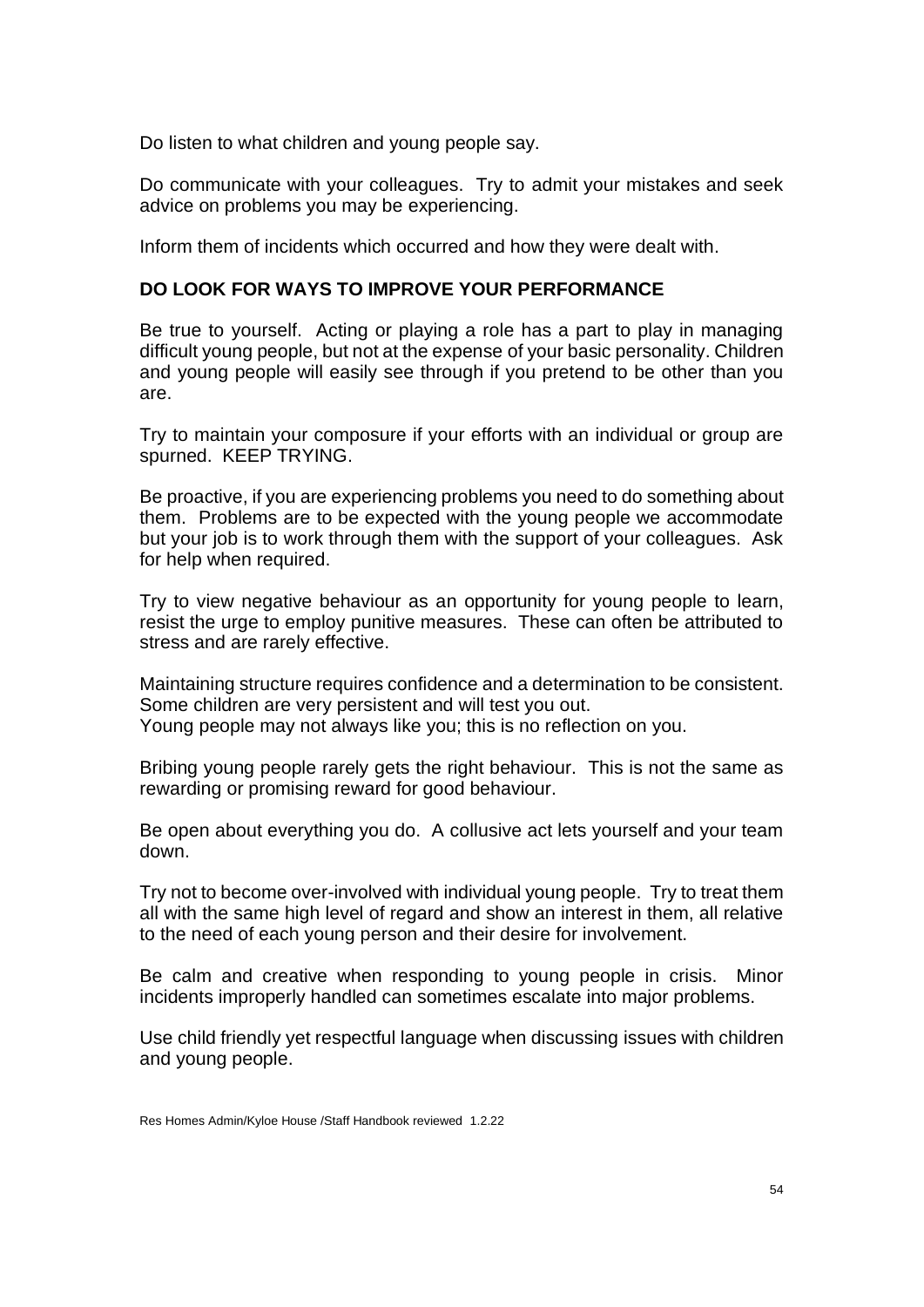Only make promises you can keep.

If you want positive results remember that it is your motivation and continual encouragement will help young people achieve positive outcomes.

# **GOOD ORDER AND DISCIPLINE**

## **Children Act 1989**

Different homes will have different philosophies of care. It is vital that staff have a sound understanding of the principles and procedures employed in the Home for the care and discipline of the children and the treatment methods used, so that they can respond to a child with confidence. Difficulties in control will arise where the objectives of the Home are not well defined and, consequently, not well understood by staff or where the children do not understand the reason for their placement. Systems of control and discipline cannot be divorced from systems of management and systems of care practice and planning within the Home. It is important that staff should set standards by their behaviour.

Physical intervention should be used rarely and only to prevent a child harming himself or others or from damaging property. Force should not be used for any other purpose, or simply to secure compliance with staff instructions. Kyloe House Children's Home has a clear policy on how and when physical intervention may be used. CALM training is provided; it is regularly and formally monitored. Staff have a yearly reaccreditation governing this aspect of their role.

The successful conduct of any Home is dependent on a combination of sound management, high standards of professional practice and care planning and caring relationships.

A major determinant of good behaviour and positive ethos of the Home is the quality of the relationships between the staff and the children. Relationships between the staff and the children need to be based on honesty, mutual respect and recognised good professional practice.

Many children in Homes need to experience care which compensates for the loss of the attention and security they would otherwise receive through the direct care of their parents.

Good order is unlikely to be achieved unless there is an established framework of general routines and individual boundaries of behaviour are well defined. Kyloe House Children's Home ensures young people are aware of what is expected of them and how the arrangements for their care actually work.

Young people are offered opportunities to participate in a range of leisure time activities, arranged and planned by the team, all activities should be risk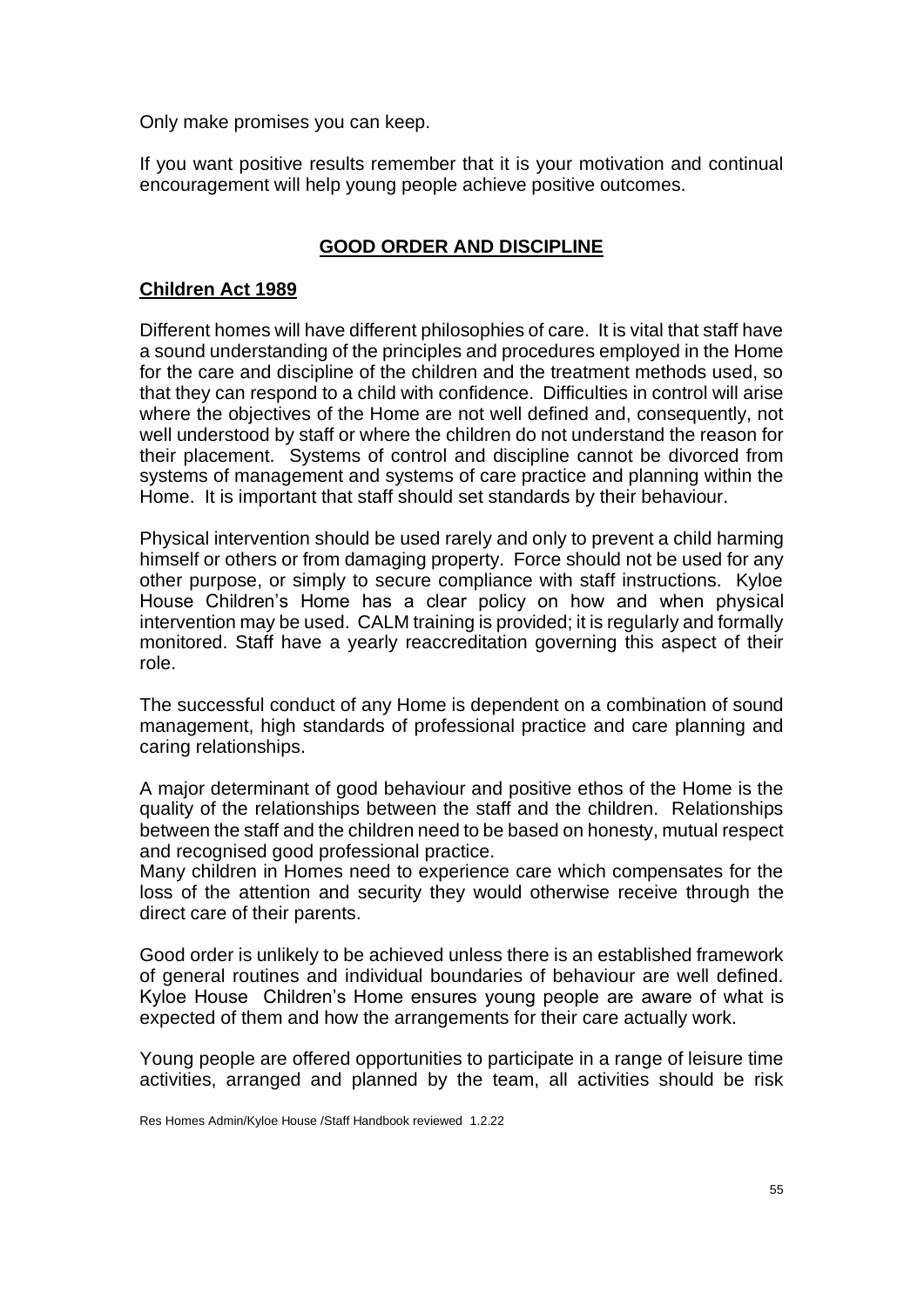assessed and consideration should be given to the learning outcomes.

All staff should be sensitive and reflective that problems may occur where expectations of behaviour are unrealistic or inconsistent or insensitive methods of control are used. Good professional practice should recognise that often misbehaviour by young people stems from a failure by adults to be sufficiently receptive to the needs and problems of the young people rather than from a wilful defiance of authority.

Staff need to avoid labelling children as disruptive or seeking to resolve misbehaviour by moves to new placements without the original behaviour being properly addressed or understood.

One of the principal purposes of control and discipline is to enable individual children to develop inner controls so that in time they learn self control, establish feelings of worth and self respect and are motivated towards improved behaviour and enabled to live in harmony within a group. They should be encouraged to develop a proper awareness of their rights and responsibilities and those of others.

It is essential that children should be consulted and their wishes and feelings ascertained in matters concerning them. Good order is much more likely to be achieved when children are routinely involved in decision making about their care. They should be encouraged to accept responsibility for their own care, appropriate to their age and understanding.

## **MANAGING BEHAVIOUR AND PHYSICAL INTERVENTION**

Kyloe House Children's Home seeks to promote positive behaviour in the context of normal child/adolescent development.

All young people need to know what the boundaries of acceptable behaviour are both for their own protection and the safety of others. Although the behaviour displayed can require staff to take control of situations, the aim remains that of empowering young people with the skills and coping techniques to help them control their lives. Where a young person's behaviour may place themselves or others at risk of being physically hurt, staff may have to physically intervene. If physical intervention is needed, staff will use the Crisis Aggression Limitation Management (CALM) system. This is a safe method of crisis intervention with the emphasis on safety, de-escalation and integrity for both the young people and staff. All permanent staff are trained in CALM.

Staff are re-verified on a yearly basis to ensure they remain competent in practising CALM. In order to achieve this, staff are expected to attend a minimum of one CALM practice session per year before the verification date. It is the staff member's responsibility to ensure they attend these sessions or identify, at the earliest opportunity, where they cannot attend a session and the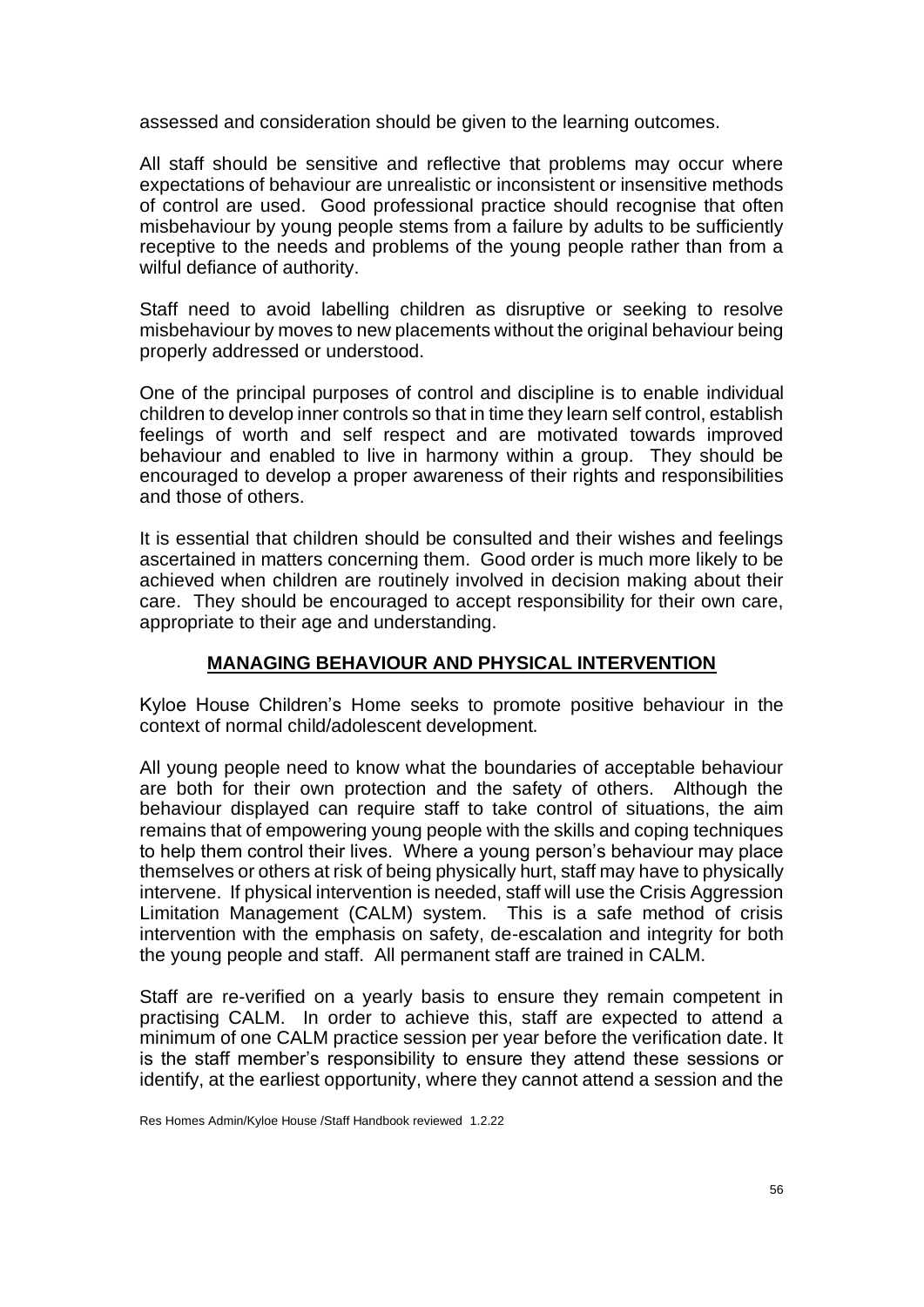need to identify another session.

All incidents must be recorded factual as procedure requires. A comprehensive review of each use of physical Intervention take place including use of CCTV. This is to ensure all parties are kept safe, identify good practice and learning points to prevent use/ increase de-escalation skills.

# **VIOLENT INCIDENT / PHYSICAL INTERVENTION/ ACCIDENT FORMS**

## **Violent Incident Forms**

If there has been a violent incident, the staff involved must complete a Violent Incident Form. Guidelines on how to complete the form are in the Violent Incident File. Once a form is completed, it will be overseen by the Home Manager and then sent to the Service Manager for Looked After Children. Once this process is completed, the original copy of the form will be kept on the young person's file and another copy forwarded to the Health and Safety Department. This process is carried out by the Admin team.

## **Physical Intervention Forms**

Following an incident of physical intervention, the incident **must** be recorded in the Incident Log before the end of the shift. A physical intervention form **must** then be fully completed within 24 hours of the occurrence by the staff involved in the incident. This form is then overseen by an Assistant Homs Manager then a Homes Manager as part of the audit system.

# **Accidents**

Any accidents involving young people, staff or visitors are recorded electronically and forwarded to the a member of the management team for processing.

# **SANCTIONS**

## **A General Statement**

Controls and sanctions should not be applied in such a manner as to undermine the self respect and self esteem of children and young people or lessen their sense of responsibility. Where possible intervention should be based on reward, rather than punishment, with the emphasis placed on good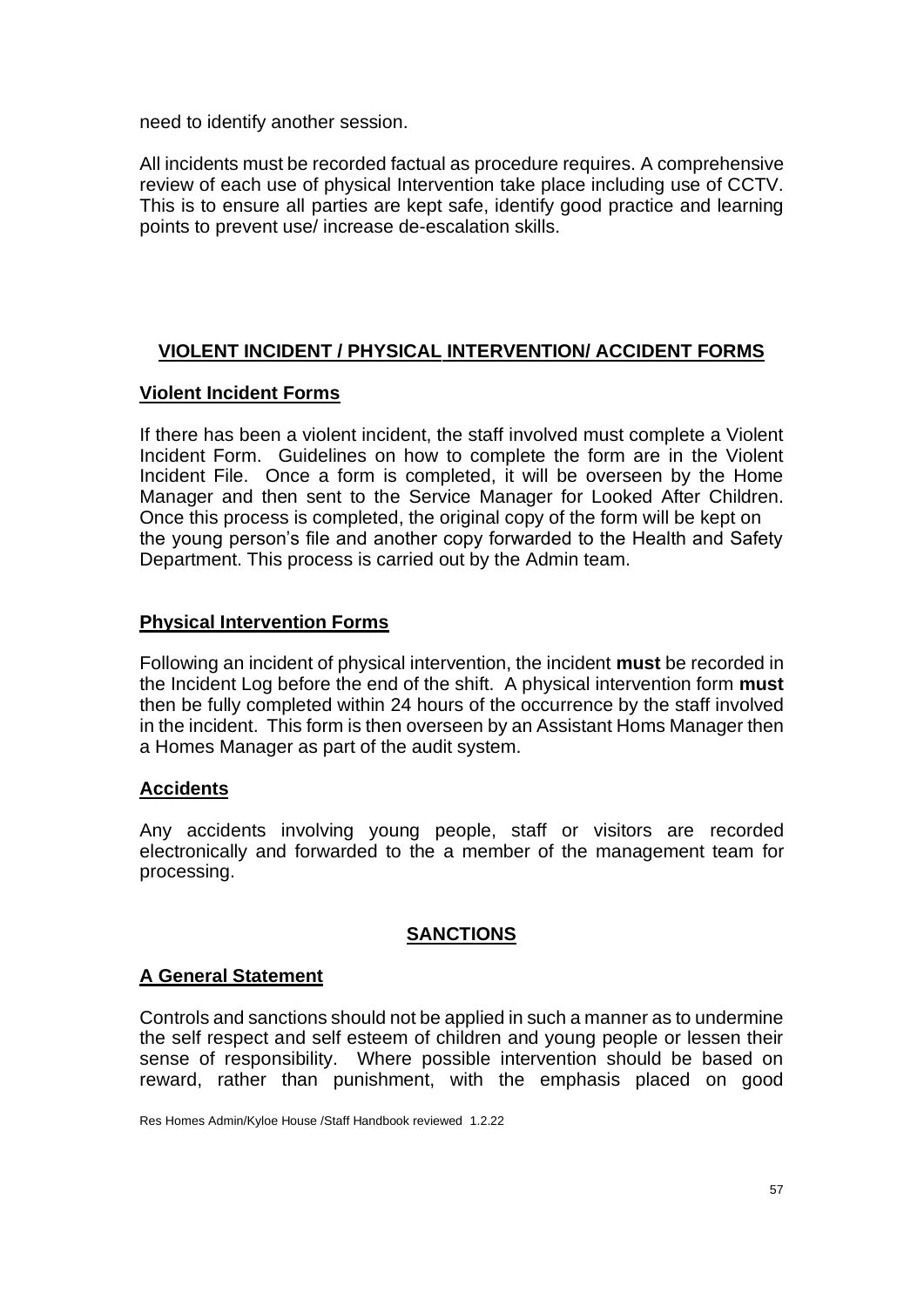relationships, honesty, trust and respect. However where sanctions have to be introduced, these should have a clear objective to support the growth of Self discipline otherwise they may become merely repetitive and have no or little impact on the young person or child.

To add to the above statement it is important to quote a sentence from the Children Act 1989 "Where sanctions are felt to be necessary, good professional practice indicates that these should be contemporaneous (in the same time period), relevant and above all "**JUST".**

It is clear from the Children Act 1989 and from other guidance on residential care for children and young people that sanctions can be used and where appropriate they need to be imposed to give a message that the young person/child's behaviour was unacceptable and there are consequences for such behaviours.

Where possible, sanctions should be linked to the negative behaviour of the child or young person e.g.

- a) If a young person plays his music too loud, keeping other young people awake staff may believe an appropriate sanction may be to not allow the young person access to music in his room the following evening.
- b) Where a young person damages an item or the building, it may seem that the appropriate sanction should be that the young person
- c) contributes to the repair of that item by having money deducted from their pocket money with their written agreement, or complete a reparation plan.

The most contentious issues around sanctions are when a young person assaults a member of staff.

Emotions run high, particularly if it is a member of staff who is liked and respected by their peers. Where there is a violent pre-meditated attack on staff, this matter should be discussed with the Manager and maybe reported to the Police.

When a young person has 'special needs' the timing of a sanction has a direct influence on its effectiveness. The use of a sanction (and rewards) to reinforce discipline has an optimum impact on the young person/child's behaviour if the sanction is given immediately after the negative behaviour has occurred because that young person with special needs may have a limited memory timescale.

If the sanction (or reward) is delayed too long, it may mean that they do not see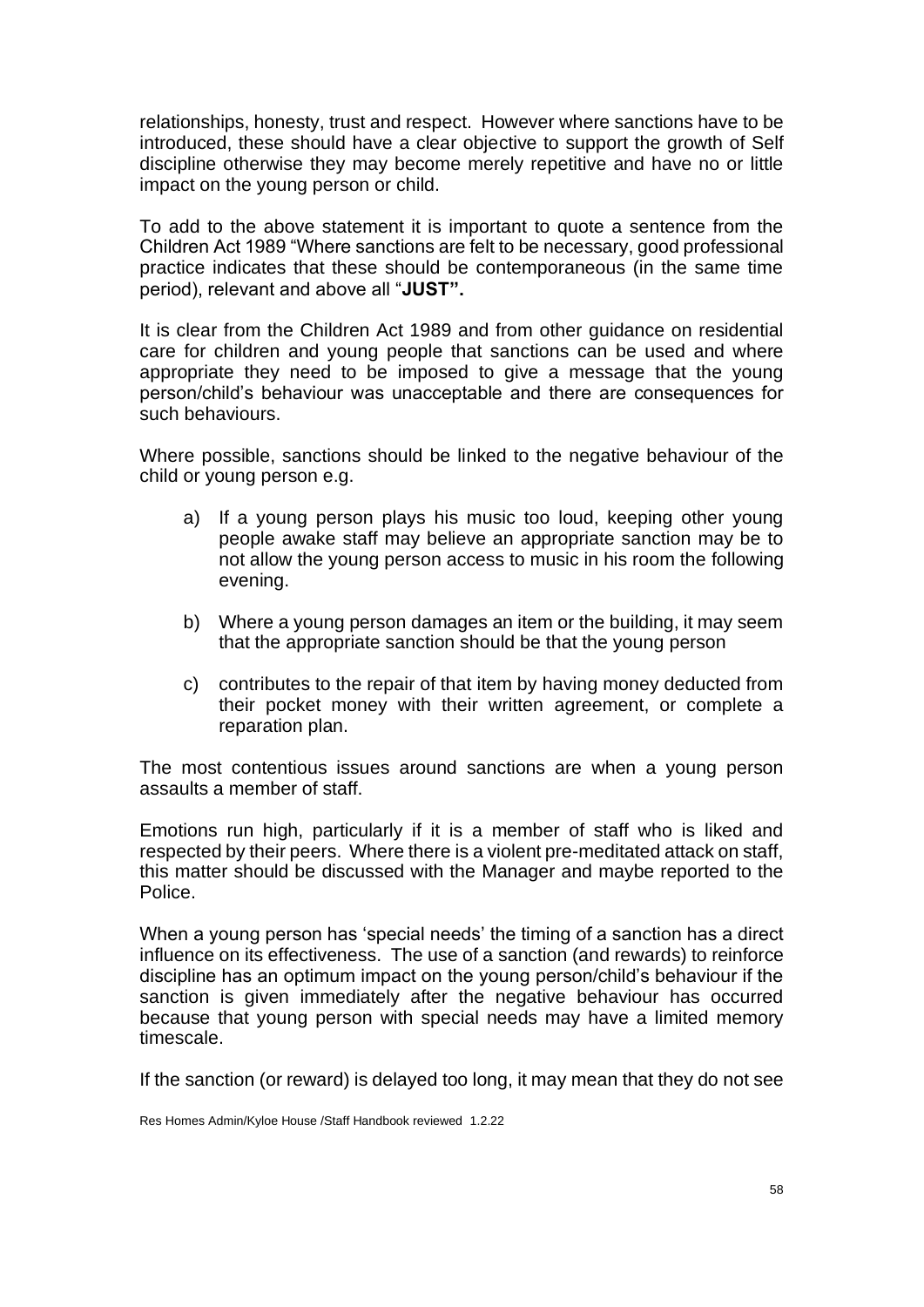the connection between it and their misdemeanour.

All sanctions are recorded using the electronic Incident Recording system. Use of a sanction is recorded as directed within the young persons electronic file.

Single separation is used to keep young people and staff safe. It is not a sanction. Single Separation is recorded separately.

If single separation is required to protect staff and young people. The young person involved will see this measure as a sanction, however where a member of staff has been assaulted and a young person has been placed in single separation, then further sanctions may need to be considered and implemented, especially where there may be further risk of assault.

It is of paramount importance that the young person who caused the assault is not given what he sees as any reward or approval of his behaviour.

When a young person has limited cognitive abilities, the timing of a sanction has a direct influence on its effectiveness. The use of a sanction (and rewards) to reinforce discipline has an optimum impact on the young person/child's behaviour if the sanction is given immediately after the negative behaviour has occurred because that young person may have a limited memory timescale. The creation of a specific behaviour management plan may be required to support the young person.

## **INCENTIVE PLANS (Personal Success Programme)**

All children and young people who come to reside in Kyloe House Children's Home will have an individual incentive plan. This is based on the social learning theory and is designed to help young people manage their behaviour more positively, by helping them identify how they should behave in many situations.

Simply, the more positive behaviour the young person displays, the more rewards and privileges they receive. The young person will experience a level of self satisfaction from being rewarded, which should also result in an improvement in their self esteem.

## **STRUCTURED SUPPORT TIME**

Structured support time should be tiered; offering a specific response to each set of behaviours, and should always be outcome led.

Any plan should be developed whenever possible with the young person and have clear expectation and time limits. All plans will be informed by the individual Risk Assessment and will take into account any physical interventions and emotional and medical needs of each young person.

Res Homes Admin/Kyloe House /Staff Handbook reviewed 1.2.22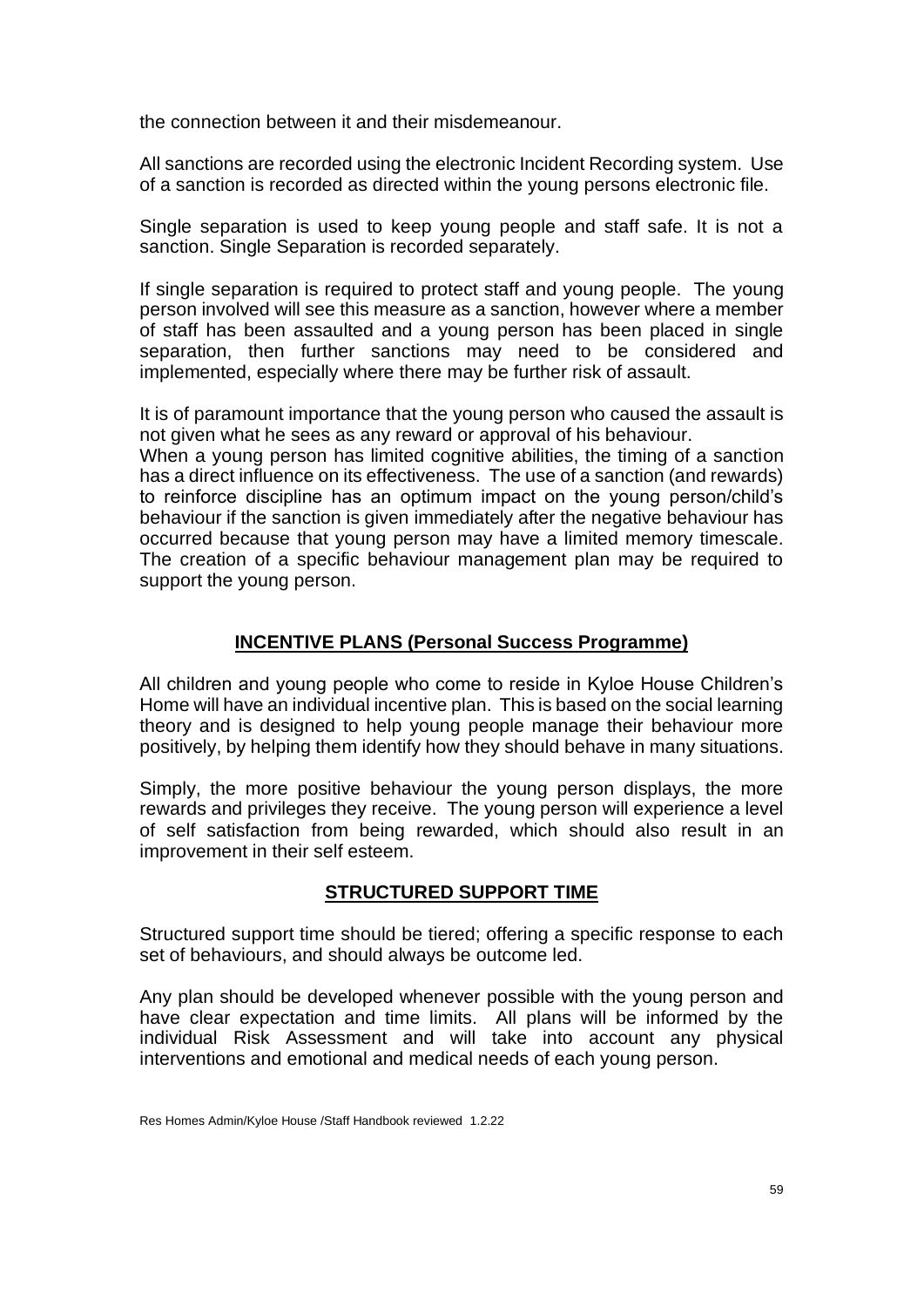Structured support is designed to offer consistency and develop stability within the day to day care arrangements for each individual young person. It will identify the de-escalation systems needed to support quality child care.

# **INDIVIDUAL PROGRAMME WORK (IP)**

Every week a young person will spend some individual time with one of their linkworkers to help them look at the problems and difficulties that have been instrumental in them being placed at Kyloe House Children's Home.

These sessions need to be focused and well planned with the emphasis on listening, practical suggestions and solutions, to help the young person look at what has been happening in their lives.

If used correctly, Individual Programmes are an invaluable method in the development of working with young people. There are several important points to remember before starting any Individual Programme sessions.

### **Planning**

It is important to take time before a session to plan what your aim and objectives are in the session. Use written notes as a memory jog. Think of location and setting, time of day, how long should the session last, will you talk to the child or could you use equipment i.e. pens, paper, story books or art equipment?

## **Aim**

What is the aim of the session? Why are you having the session? What information are you planning to give or hoping to receive?

#### **Objectives**

It is important to remember during an Individual Programme session that you have the session with the young person, having gained a skill or understanding, however small that may be.

## **Target**

Do not set your aim of the session too high. Always remember that nothing will be resolved in one session and it may take several follow on sessions. Always think of the level of understanding of the young person and set your aims and objectives accordingly.

#### **Seek Help**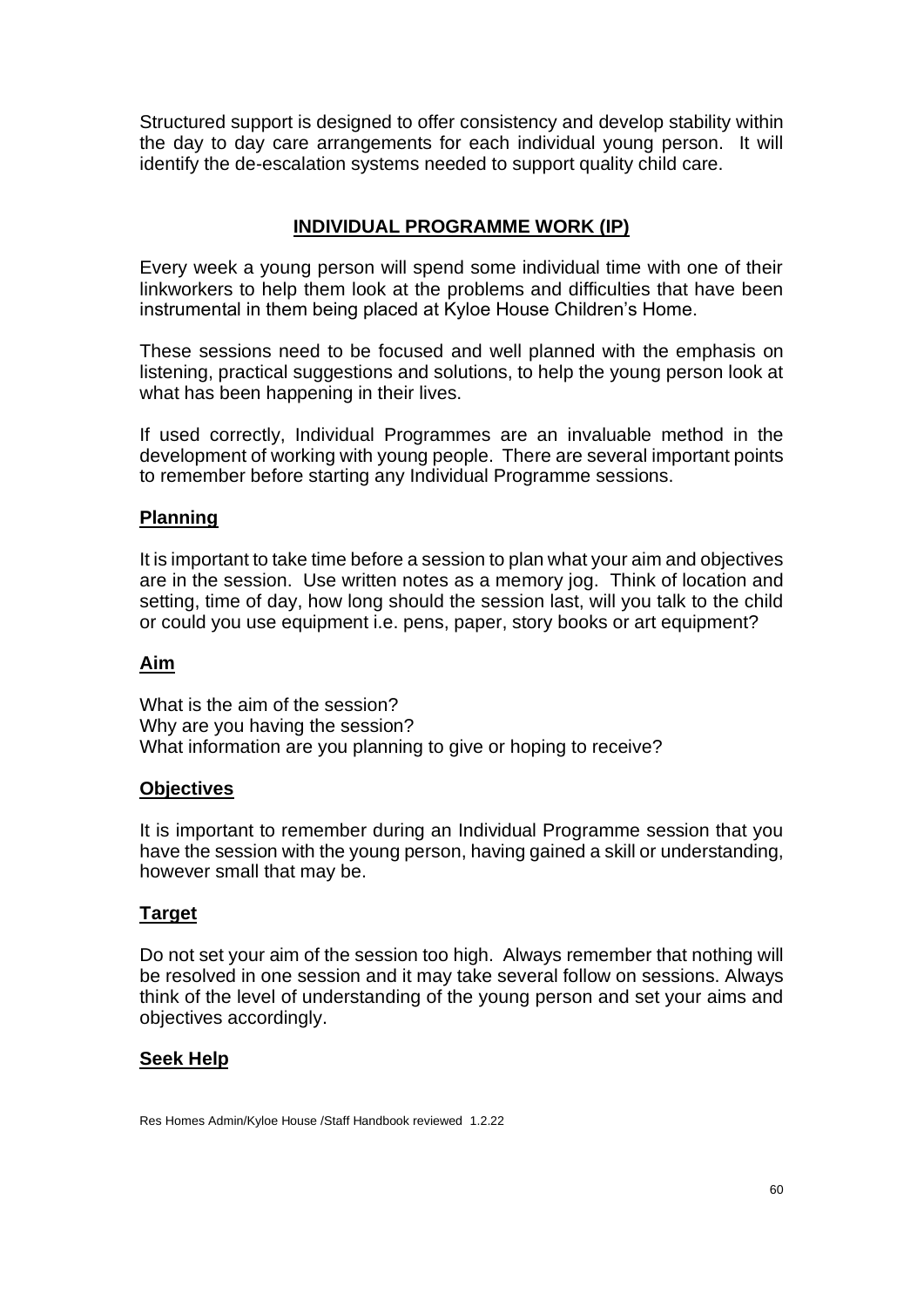Staff are not expected to know or be experts on everything. If a session needs to be completed and you do not feel you have the skills necessary, seek help from your colleagues.

## **Recording**

It is important to remember after every Individual Programme session to record what happened on the appropriate form. Ideally, this would be completed immediately after the session, but if this cannot be achieved, staff must try to record the session at the first opportunity. Once a session has been recorded, it should be placed in the young person's care plan file in the appropriate section.

## **Unplanned Session**

The ideal session would take place after good forward planning, however many sessions occur after an incident or comment involving the young person. Staff should recognise when this situation occurs and act accordingly. This type of session should also be recorded and placed in the young person's care plan file.

## **Evaluation**

After an IP session, staff should take time to go over the information received during the session. If necessary, talk this through with colleagues and evaluate this information into the IP forms. Things to remember during evaluation are as follows:

- a) How was the child at the start of the session?
- b) Did the session go well? If so, how would you do this?
- c) Do you need help from someone with more expertise in the subject?

Always remember, there should be no such thing as a bad session. If evaluated properly, staff should be able to use information from any session to aid the next. If a child has refused to talk at all, this does not necessarily mean you have failed – evaluate this. What was the mood of the young person? What was your mood? Was the location right? Was the time of day alright? Was there anything else going on that could have caused a distraction? Did you understand what your aims and objectives were before you started? Were you confident or unsure before the session? Do you need advice on the subject matter? Any one of these could affect the outcome of an IP session. By correct evaluation, this information should help in planning the next session.

Any issues which are causing the worker or the young person difficulties should be resolved within the worker's supervision session or in discussion at Team Meetings.

Res Homes Admin/Kyloe House /Staff Handbook reviewed 1.2.22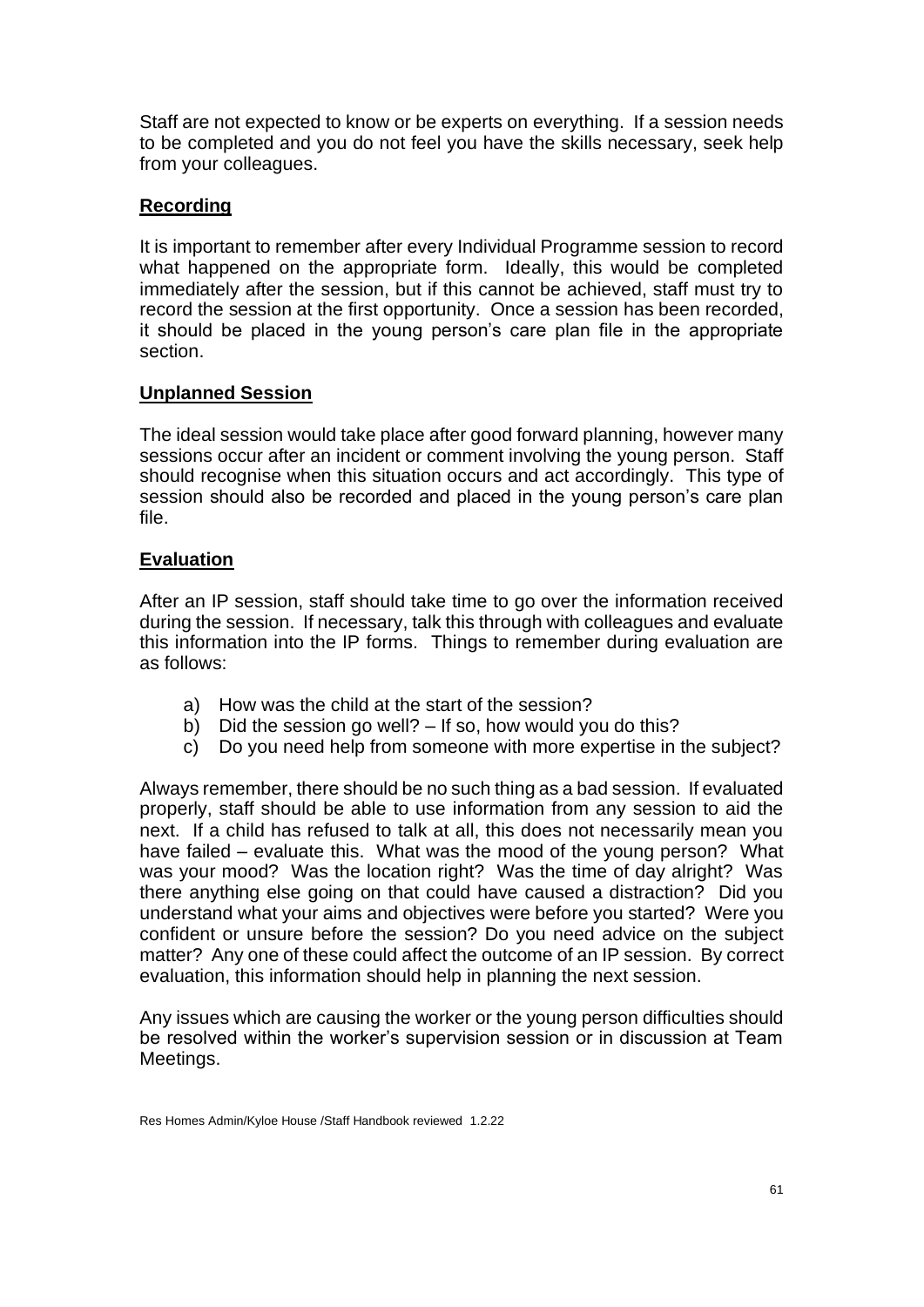**NB.** The young person has the right at any stage to refuse or cut short an IP session. If so, this must be recorded and reviewed.

## **OVERTIME**

Overtime payments are carefully monitored. Overtime can only be claimed in the following circumstances:

- 1) In the event of a staff vacancy.
- 2) In the event of a staff member being absent due to suspension, maternity leave, compassionate leave or dependency leave, and that the absence impacts on the safe working of the home.
- 3) Prior approval must be sought from a Manager if overtime is to be paid or requested.
- 4) Overtime is limited to 40 hours per person, per month and must be authorised by a Manager.

## **TIME OFF IN LIEU (TOIL)**

Time off in lieu of hours may be used at times, however reasons for working extra hours must be clear and, wherever possible, should be sanctioned by a Manager or delegated person.

#### **Guidelines for the use of TOIL**

- Each member of staff is responsible for keeping their own record of hours up to date and accurate.
- Next to the box marked Shift, staff must put down the shift they are on the rota for i.e. E (Early) L (Late) N (Night) or H (Holiday).
- Record of hours is to be taken to supervision on a monthly basis for signing by staff and supervisor.
- Actual hours worked are to be recorded on the sheet. i.e. if you are late for a shift you must record the time you came into the building, not your actual start time, as per rota. The same applies if you are able to leave shift early or if you stay back late when needed.
- A new sheet is to be started for each five weekly rota and week one must be the same start date as the new rota.
- Record of hours cannot be completed in advance. Only the dates and your own shift pattern.

Res Homes Admin/Kyloe House /Staff Handbook reviewed 1.2.22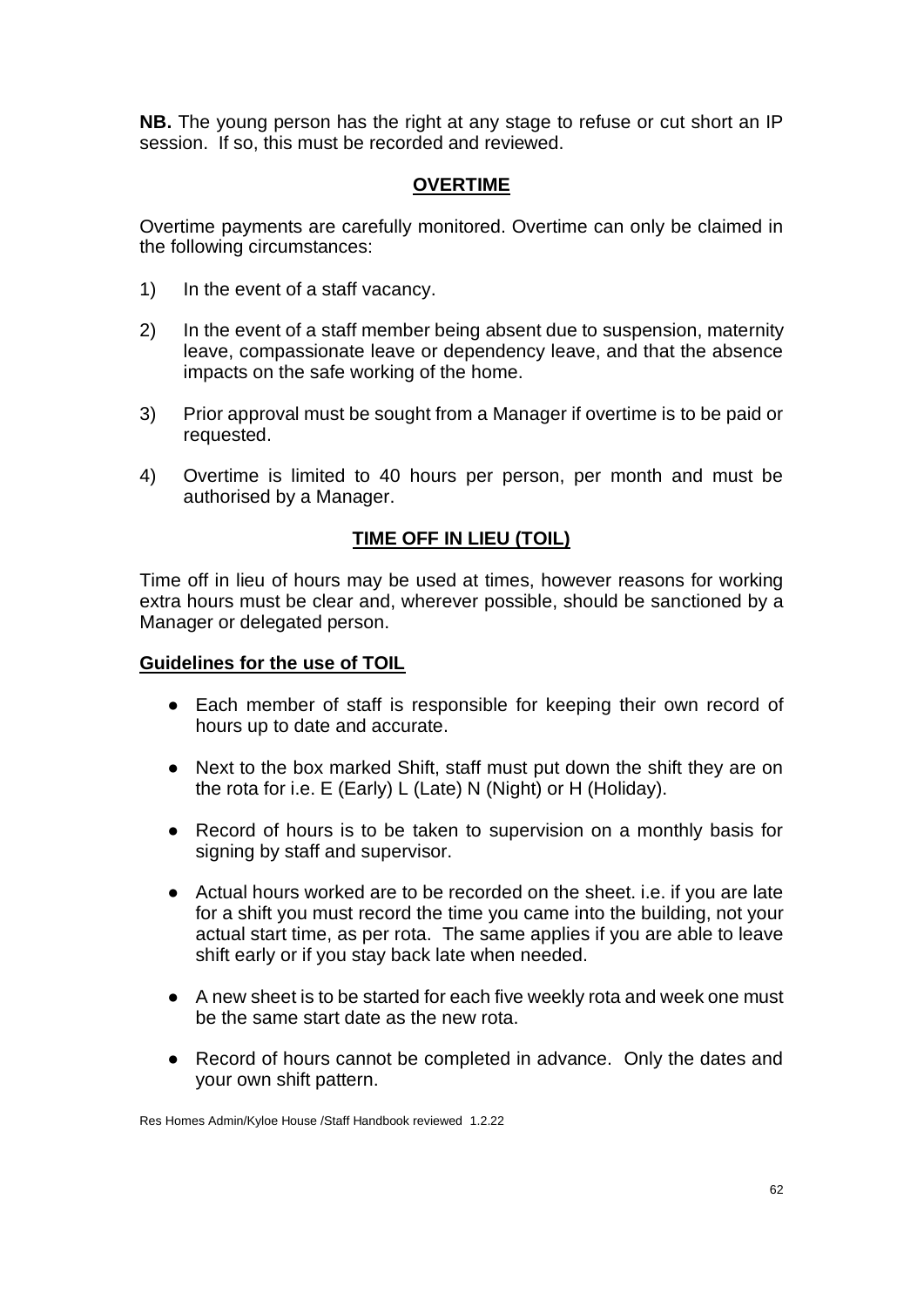- Any breaks must be registered on your TOIL sheet.
- TOIL can be taken at the discretion of the senior on duty and your record of hours is up to date. Service needs will be taken into account.
- In the absence of a Manager, team leaders can authorise TOIL and make entries onto the relevant record of hours.
- Any alterations to record of hours should be initialled by the person making the alteration.
- No overtime is to be recorded on the record of hours, as this is recorded on your O/T sheet.
- SICK: If off sick, then S is to be put in the box marked with a <sup>\*</sup> and hours recorded for shift not worked.
- HOLIDAY: If off on Holiday, then H is to be put in the box marked with  $*$ . Hours recorded as per shift and holiday entitlement.
- Record of TOIL at the bottom of the sheet is for recording any hours agreed by a Manager when not on Unit i.e. shopping for a young person's birthday or Christmas, that could not be facilitated by flexi or when on shift or report writing.
- For full-time staff the four weeks total is to be deducted from 148 hours, giving either TOIL to be accrued if over 148, or to be taken if under 148 hours. Part-time staff to do the same, but with 74 hours.

Prior to time in lieu (TIL) being accrued agreement must be given by the senior on duty. TIL should not be accumulated to assist staff taking additional holidays. TOIL should be taken back within a reasonable time scale ie when additional hours are worked at the end of a shift you should be responsible for identifying where this time can be taken back in consideration of rota needs.

# **LEGAL ORDERS**

The following legislation and guidance governs the use of secure accommodation on welfare grounds:

• Children Act 1989 (s25)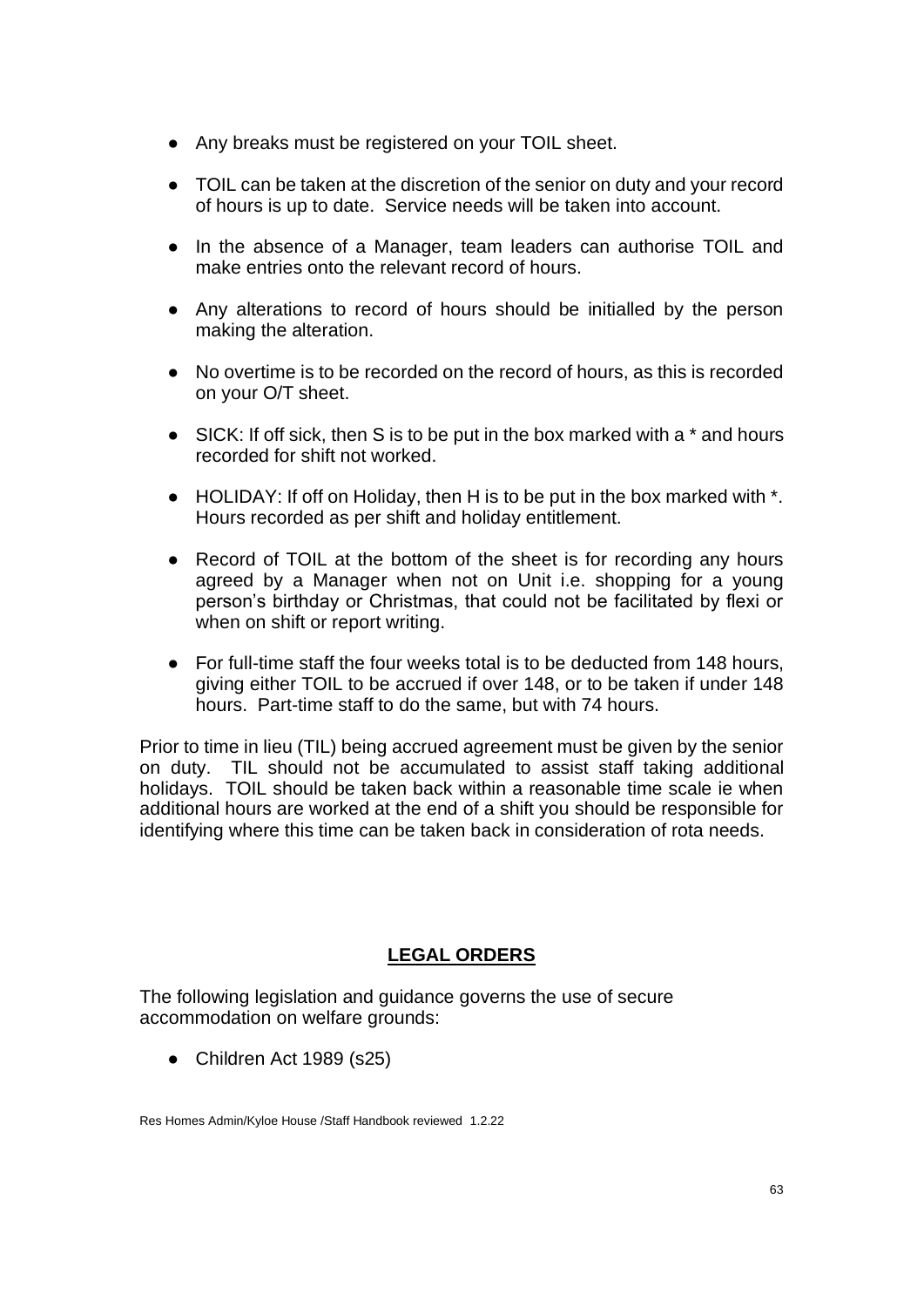- The Children (Secure Accommodation) Regulations 1991 and 1992
- The Arrangements for Placement of Children (General) Regulations 1991
- Children Act 1989/2012 Guidance and Regulations Volume 5, Children's Homes.
- Grounds for the Use of Secure Accommodation

A young person may only be placed in secure accommodation if it appears that:

S/he has a history of absconding and is likely to abscond from any other form of accommodation and

- 1. If s/he absconds, s/he is likely to suffer significant harm Or
- 2. If kept in any other accommodation is likely to injure her/himself or other person's

The Children (Secure Accommodation) Regulations 1991 modify the above requirements slightly in respect of children and young people who are looked after and are either:

- Detained under s38(6) of PACE Act or
- Remanded to local authority accommodation or bailed with a condition of residence in local authority accommodation and charged with certain serious offences

Such young people may not be placed, and if placed, may not be kept in secure accommodation unless it appears that any accommodation other than that provided for the purpose of restricting liberty is inappropriate because:

- The young person is likely to abscond from such other accommodation or
- The young person is likely to injure her/himself or other people if s/he is kept in any such other accommodation (Regulation 6)

The Court is unable to exercise its power to authorise a period of restriction of liberty if the young person is not legally represented, unless the young person has chosen not to exercise this right (s25 (6) Children Act 1989).

The Children (Secure Accommodation) Regulations 1991 states local authorities may not keep a young person to whom s25 of the Children Act 1989 applies in secure accommodation without leave of the Court beyond 72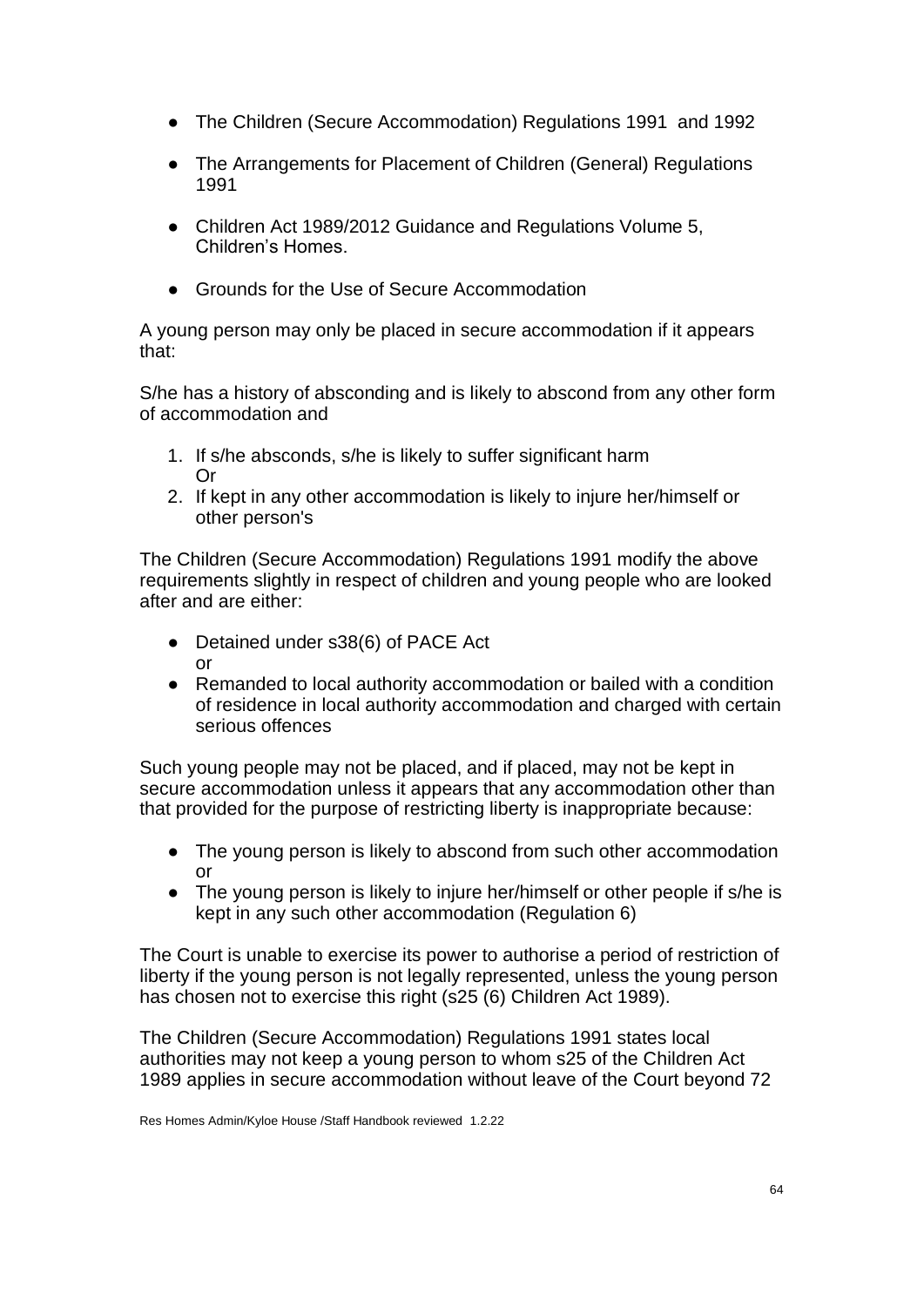hours (whether or not consecutive) in any period of 28 consecutive days.

## **Section 20 and Section 31 of the Children Act 1989**

There are 2 main routes into the 'looked after' system,

- Being accommodated under **section 20 of the Children Act 1989**; or
- Being made the subject of a care order under **section 31 of the Children Act 1989**

## **Section 20 of the Children Act 1989 (Accommodation)**

Under section 20 of the Children Act 1989, children and young people can be 'accommodated' with the consent of those with parental responsibility. If the young person is 16 or 17 years old, they do not need the consent of those with parental responsibility in order to be accommodated by the local authority.

Any person who has parental responsibility for a child may at any time remove the child from accommodation provided by or on behalf of the local authority. If the young person is 16 or 17 years old, they can leave the accommodation without parental consent.

Section 20 is based on co-operative working between the local authority, the young person and his or her parents because the court is not forcing the child or young person to be looked after. If a child or young person is being accommodated by the local authority, then the local authority **MUST** have regard to his or her views. Before making any decision with respect to a child whom they are looking after, or proposing to look after, a local authority shall, so far as is reasonably practicable, ascertain the wishes and feelings of the child.

#### Duties of a local authority:

The Local Authority **MUST** also ascertain the wishes and feelings of any other important people in the young person's life, including:

- the parents
- any person who is not a parent but has parental responsibility any other person whose wishes and feelings the authority consider to be relevant In making such a decision the local authority shall give due consideration to:
- the child or young person's wishes and feeling, having regard to his or her age and understanding.
- the wishes and feelings of any person mentioned above and to the child's religious persuasion, racial origin and cultural and linguistic background.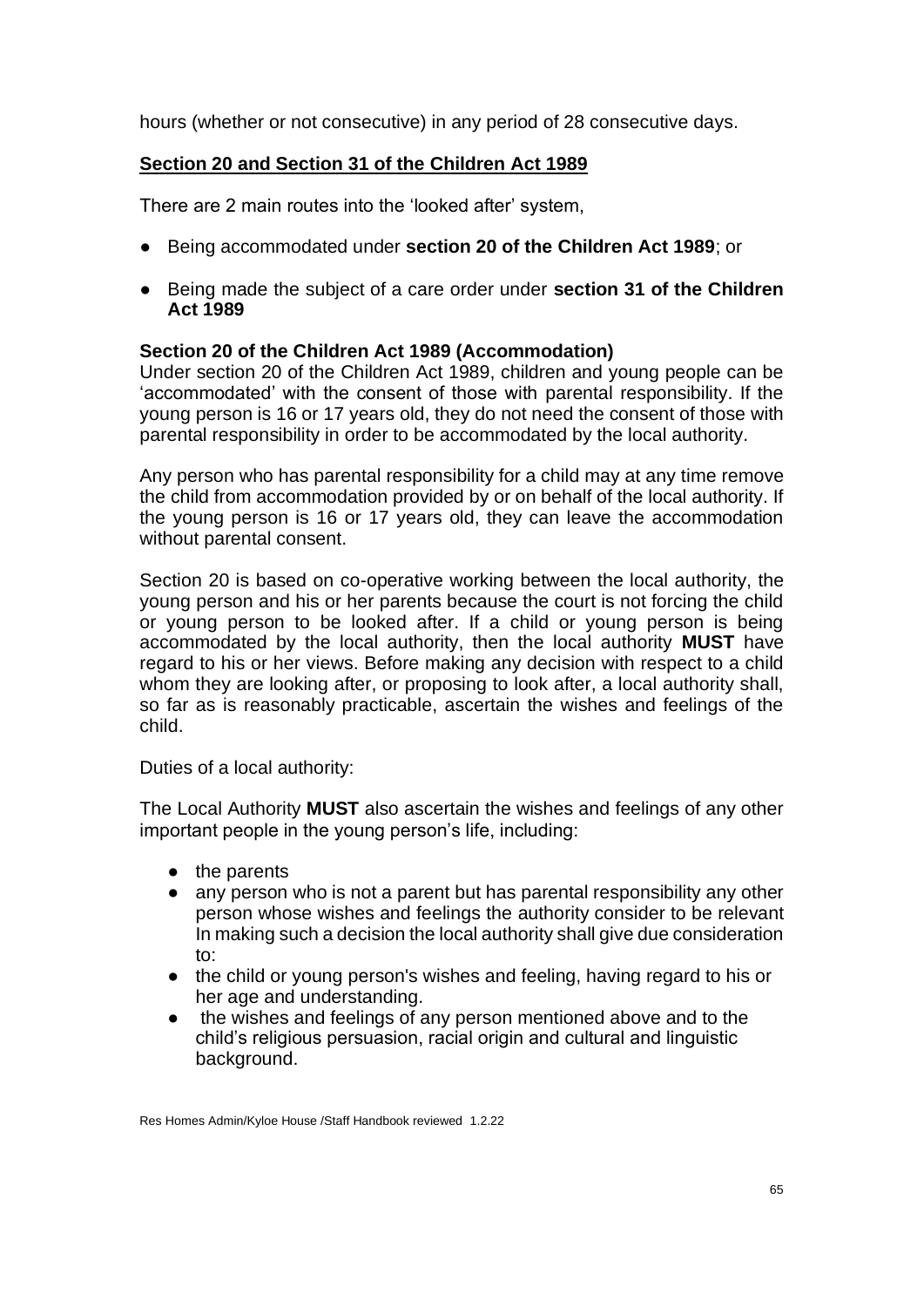# **Section 31 of the Children Act 1989 (Full Care Order)**

Under section 31 of the Children Act 1989, the local authority can apply to the court for a child or young person to become the subject of a care order.

Once a care order is made, the local authority obtains parental responsibility in addition to the other parental responsibility holders. A care order can only be discharged by the court on the application of any person who has parental responsibility for the child; the child or the local authority designated by the order.

The court will only make a care order if it believes that it is better for the child or young person than not making an order. A care order can only be made on young people below the age of 17 and cannot be made on a young person who is 16 years old and married. To make a care order, the court must be satisfied:

- 1. that the child concerned is suffering or is likely to suffer significant harm.
- 2. And that the harm, or likelihood of harm is attributable to:
	- the care given to the child, or
	- likely to be given to him if the order were not made, or
	- the care not being reasonable or if
	- the child is beyond parental control

### **Section 38 of the children Act 1989 (Interim Care Order)**

It takes time for a local authority to prepare its case for a full care order. For this reason, this section provides for interim orders to be made under a less stringent test than that which applies in the case of full orders. If a court adjourns an application for a care order it may make an interim care order if it is satisfied that there are reasonable grounds for believing that one of the "significant harm" threshold criteria is met. The court only has to be satisfied that there are "reasonable grounds" for believing one of the significant harm criteria is made out, rather than being satisfied one such ground is actually made out. There are strict time limits that apply to interim orders, the aim of which is to ensure regular court oversight of whether the application for a full order continues to be met. The general rule is that the first interim order cannot have effect for longer than eights weeks and subsequent orders cannot have effect for longer than four weeks.

## **HEPATITIS B**

## **Occupational Risk Groups**

There are many occupational groups who may be at risk from contacting Hepatitis B. They include dentists, hospital doctors, nurses, police and the fire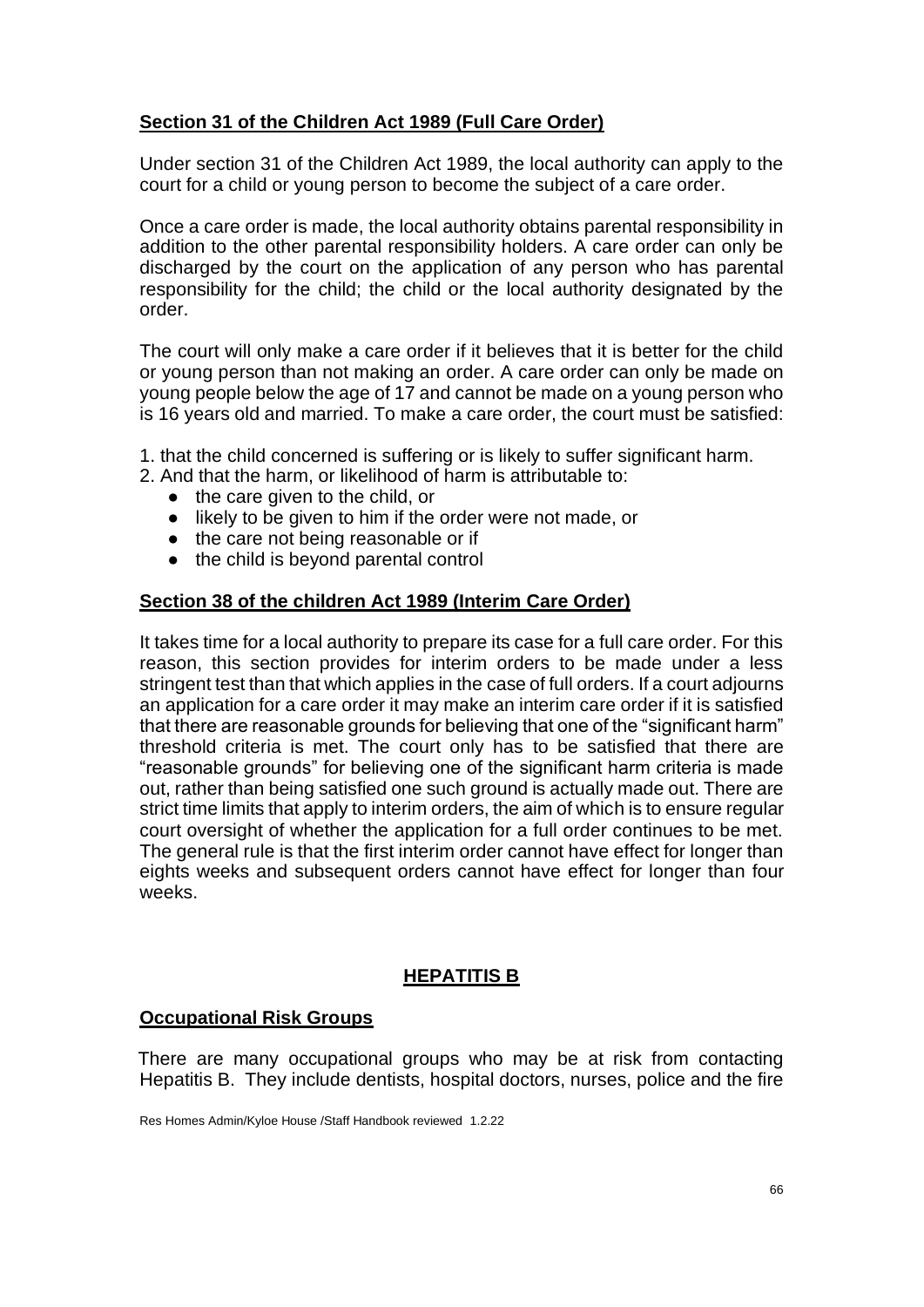service, drug dependency, unit workers and lastly staff and residents in day care settings and special schools.

Remember if you work in a situation where you come into contact with other people's body fluids you could be at risk.

### **Hepatitis B Vaccination**

- Staff can access Hep B injections from their own GP service or NCC OHP service
- The vaccine is an injection normally given into the muscle of the arm.
- You will need 3 or 4 doses of vaccine given over 6 or 12 months to become properly protected.
- Your Occupational Health Department may advise 4 doses for quick protection.

### **Recommendations**

- a) It is strongly recommended (because of the occupational risk) that all staff working at Kyloe House Children's Home are vaccinated against Hepatitis B.
- b) Because other diseases may be transmitted in a similar way to Hepatitis B, it is important to always maintain good infection control procedures. As part of a total preventative programme, the implementation of universal precautions and the wearing of basic personal protective clothing and equipment such as gloves are highly recommended.

## **COMPLAINTS AND SUGGESTIONS**

Young people should be made aware of the complaints procedure upon admission.

Complaints from young people (residents), parents and carers should always be taken seriously. Should a member of staff receive a complaint they should read it, sign it, date it and record it in the Complaints Log. The form should then be handed to the most senior member of staff on duty.

A confidential post box is also present on both units where young people can raise any issues confidentially. The post box is accessed by an independent person (Admin team).

Young people have access to independent, external processes (see below) via post box and confidential telephone line (direct).

Res Homes Admin/Kyloe House /Staff Handbook reviewed 1.2.22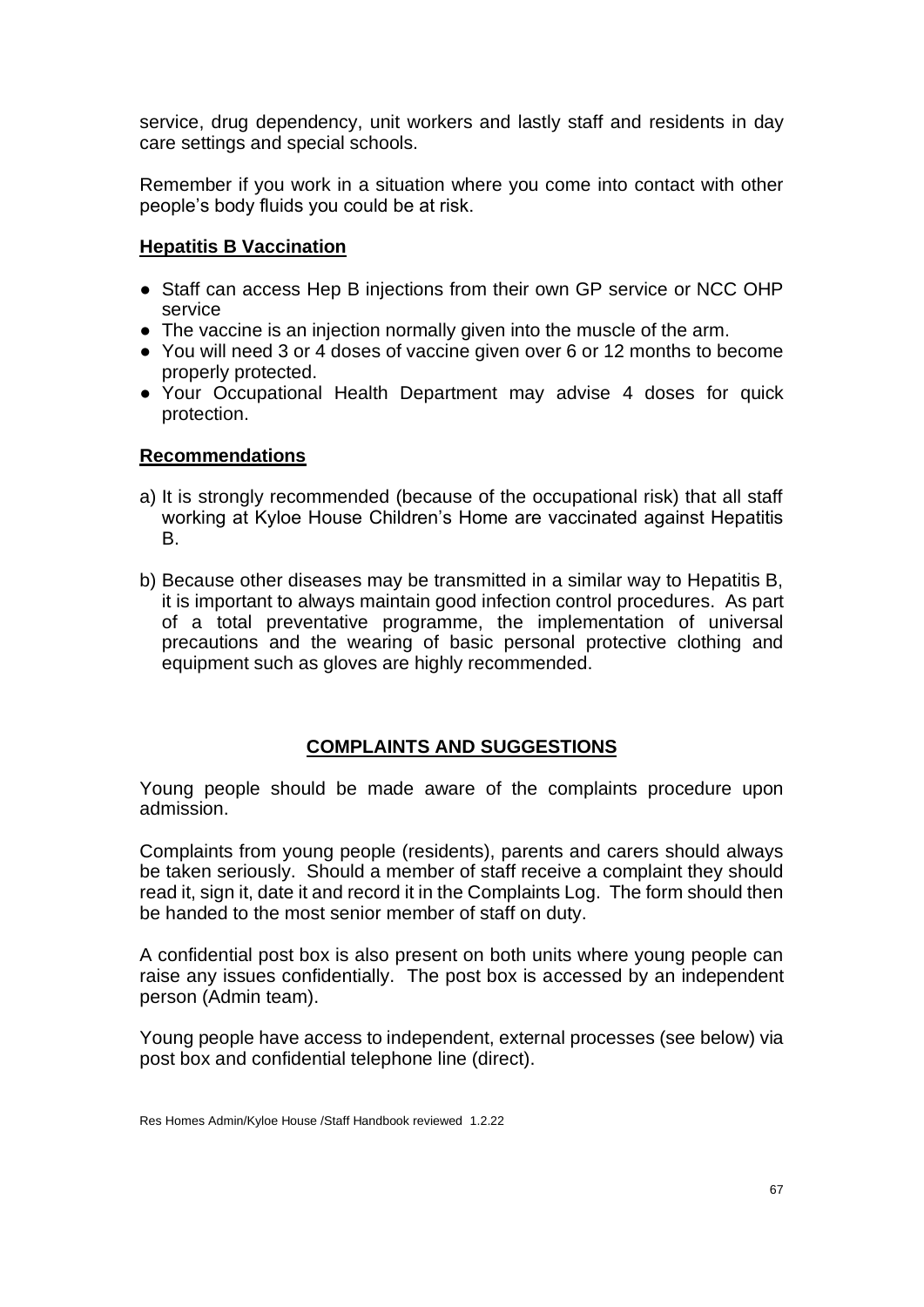Statement from Northumberland County Council:

"Should a young person be dissatisfied with an aspect of his/her care, they may wish to contact the Client Relations Unit to discuss the matter with a member of the team. A Client Relations Officer will work with the young person to resolve the matter through discussion with the relevant people. Where it is not possible to resolve the matter in this way, or if the young person prefers, he/she can make a formal complaint to the Client Relations Section and an independent investigation is likely to follow. The Client Relations Officer will also advise the young person of their right to an Advocate should they wish to have one. All young people are provided with information about how they can use the Complaints procedure at an early point after admission."

Kyloe House Children's Home welcomes suggestions from any of our young people, staff or other visiting professionals should encourage any positive suggestions from those who use our service.

# **ADVOCACY**

All young people are entitled to speak to an advocate at any time if they feel they are not being listened to or if they are having difficulty getting their views across. They can also support young people in making a complaint. There are two advocacy services:

In house provision – NCC have a Participation and Advocacy Officer who is based at Cramlington. They will respond to requests for advocacy support within two working days, ensuring that support is put in place swiftly. The advocate can be contacted as follows:

● Mobile - 07966 332280.

Independent provision – An external, independent service can be made available to young people who need an advocate, and the In-house provision isn't appropriate or suitable.

Young people may meet with an advocate both on and off site. Please ensure that meetings are prioritised and put in the diary correctly. An advocate will only work with a young person if they request it; however staff can request an advocate on behalf of a young person.

For referral to the Independent provision please contact the Advocacy Team via:

Res Homes Admin/Kyloe House /Staff Handbook reviewed 1.2.22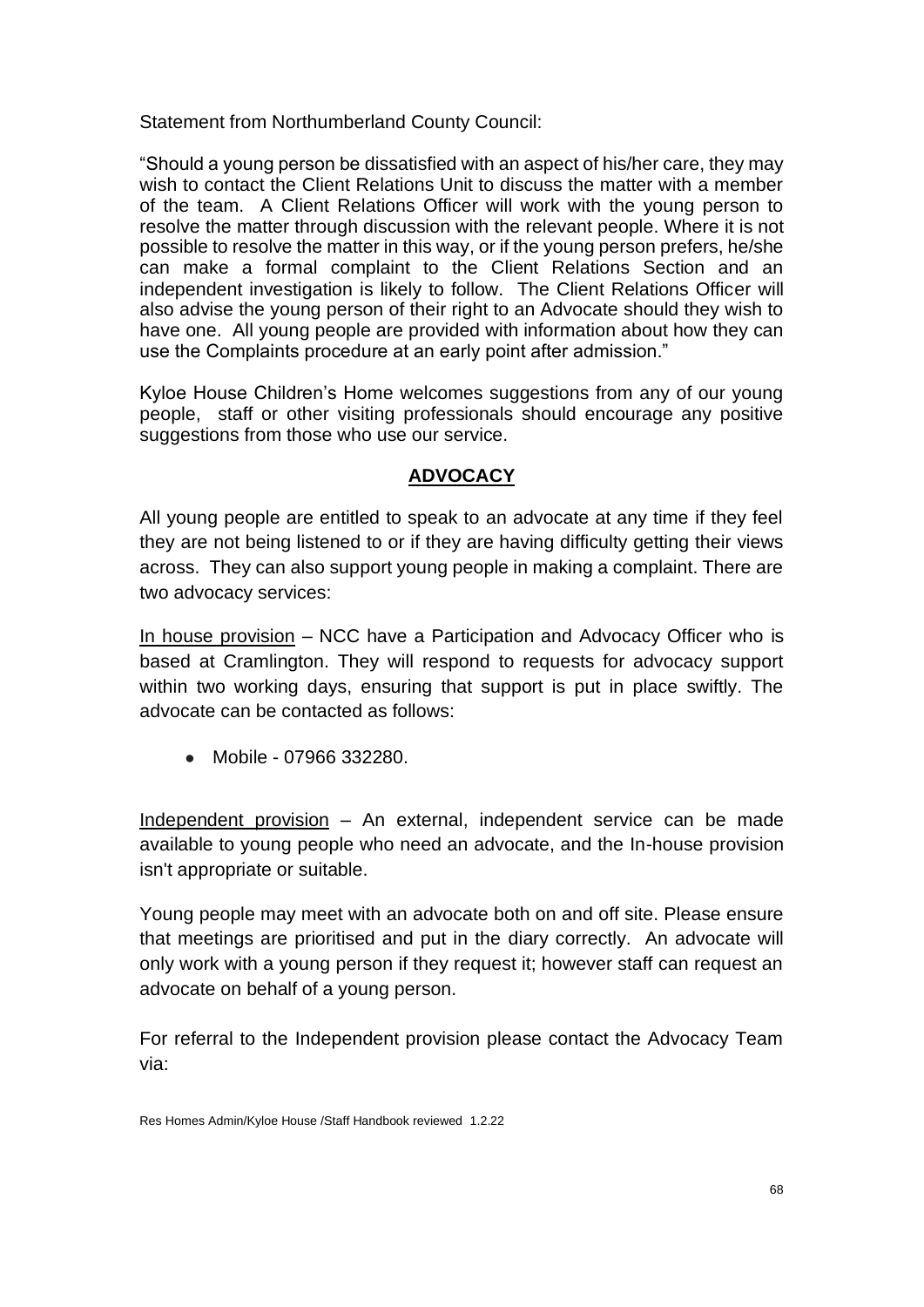Phone: 07966332280 Email: Advocacy@northumberland.gov.uk

# Coram Voice Advocacy

CORAM voice also offer an independent advocacy service on behalf of Kolvin Service. This advocae is available via telephone and face to face. The advocate comes to Kyloe House once per month and is free to speak with young people privately about any concerns they have about their care plan and living within the home.

Phone: 0808 800 5792

# **PARTICIPATION**

Looked after children have a fundamental right to be involved in decisions about their care, from an individual level where decisions affect their own care, up to a strategic level, influencing the care of all looked after children. There are a number of ways for young people to get involved including:

- Being involved in their care planning.
- Attending their review meetings.
- Taking part in Young People's Meetings.
- Speaking to link workers, the Registered Manager or Senior Managers.
- Having an advocate.
- Completing Reg 45, Children's Rights and other on-line surveys.
- Becoming part of a group, such as Voices Making Choices (VMC), Northumberland's Children in Care Council.
- Speaking to a Reg 43 Inspector when they visit the Home.
- Speaking to an Elected Member when they carry out Rota visits.

It is important that young people are encouraged to take part and give us their views, to ensure that we are delivering a service which meets their needs.

Northumberland County Council has a Participation and Advocacy Officer who is available for looked after young people who need advice, support or information, based at Cramlington, and can be contacted by:

● 07966331532 / 07876362151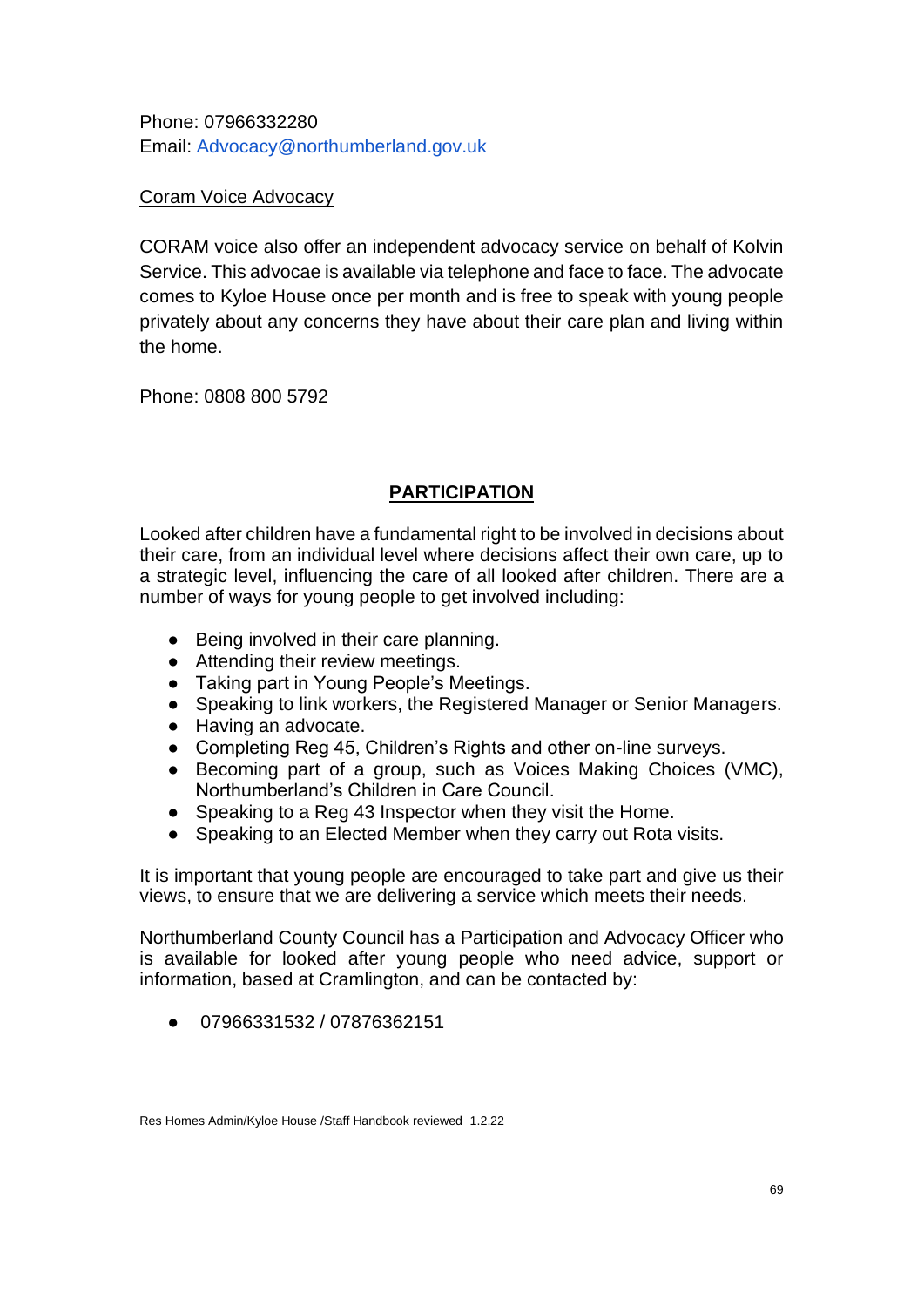# **LEARNING TOGETHER**

Learning Together is the online learning environment for NCC employees allowing easy access from any computer or mobile device connected to the internet to access:

- course outlines and booking information
- e-learning and learning resources, links and templates
- your personalised learning plan

**also**

- track your progress of your training and learning
- managers can track the learning progress of their team members
- some courses can now be booked online
- your learning information and records all in one convenient location

### **Safecall - a confidential reporting hotline**

Safecall - 0800 9151571

Safecall provides an independent confidential service where employees can report any concerns.

In recent years there have been significant events around the world that have raised the profile of whistleblowing. As a result, we are moving towards a more open and transparent culture where we look to encourage the reporting of unethical behaviour.

The hotline does not replace our internal reporting procedures, but will be used alongside them to provide an alternative for our employees who, for a number of reasons, may not wish to use the internal options.

We want to create a culture of integrity and openness and the Safecall hotline will provide an additional way to raise any concerns.

All reports made will be strictly confidential and callers can remain anonymous if they wish to do so.

Reports can be made by calling Safecall free of charge, 24 hours a day, by telephone on 0800 9151571 or by email [northumberlandcc@safecall.co.uk](mailto:northumberlandcc@safecall.co.uk)

Staff can also visit the website [www.safecall.co.uk/report](http://www.safecall.co.uk/report)

## **POLICIES AND PROCEDURES**

The following is a list of the policies or procedures in place for Northumberland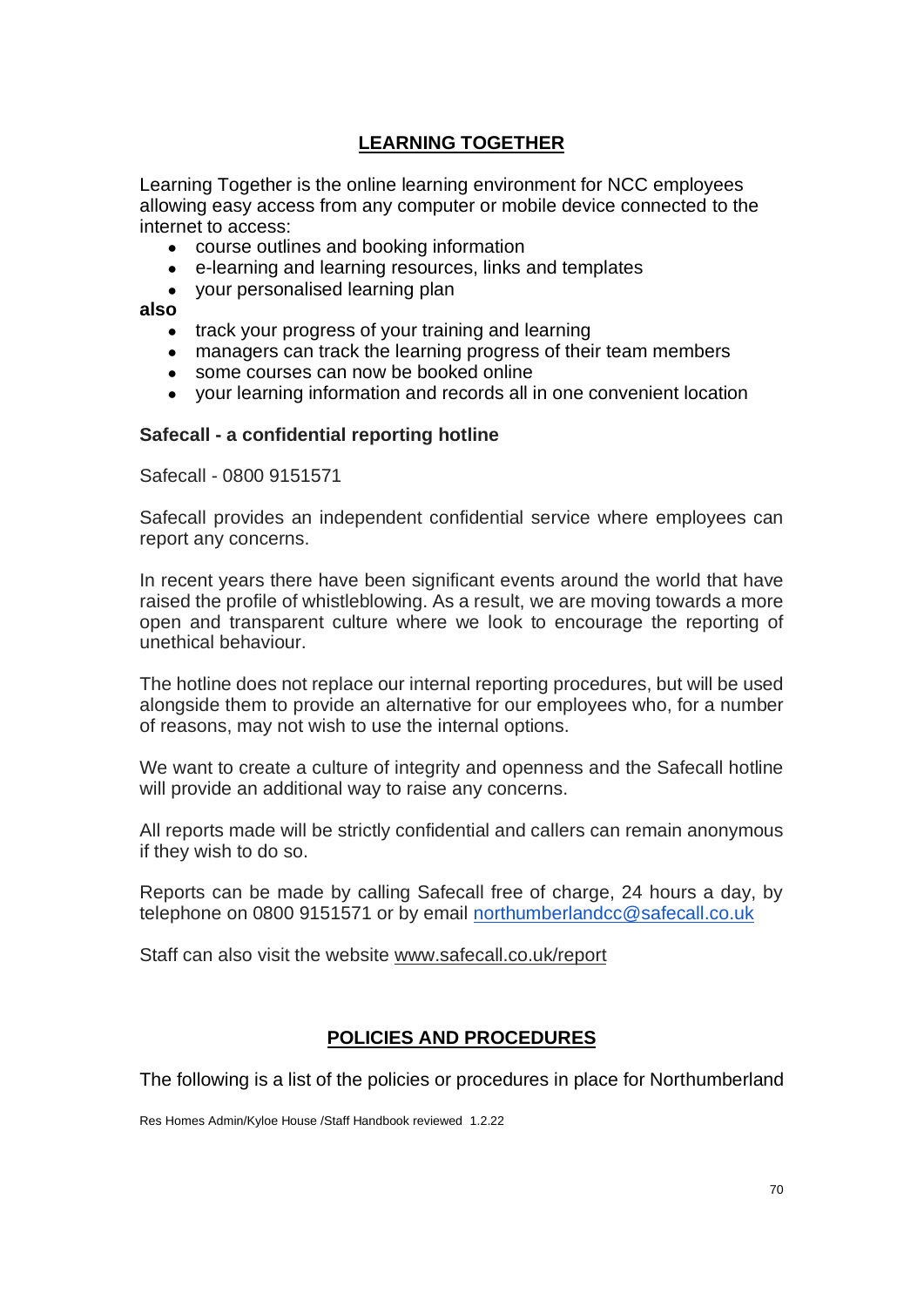County Council staff. All staff have access to the 'intranet' where they can access the most up to date policies.

| <b>Policies relating to Residential staff</b>                      |
|--------------------------------------------------------------------|
| <b>Information for Care Staff Applicants</b>                       |
| Code of Conduct for Residential Child Care Officers                |
| Use of Personal Mobile Telephone Policy                            |
| Physical Contact with children and young people                    |
| <b>Dress Code</b>                                                  |
| Lone Working                                                       |
| <b>Hostage Policy and Guidance</b>                                 |
| <b>Hostage Taking Policy</b>                                       |
| <b>Intruder Policy</b>                                             |
| <b>Staff Supervision</b>                                           |
| Supervision of Agency staff                                        |
| Data Protection Policy - Statement to reflect this is now found    |
| online                                                             |
| Policy relating to employees friends and family visiting the homes |
| <b>Staffing Arrangements</b>                                       |
| Visitors to the Home                                               |
| <b>Positive Behaviour Management Section</b>                       |
| Overview of behaviour management policies                          |
| <b>Physical Intervention Minimisation Strategy</b>                 |
| <b>Physical Intervention Policy</b>                                |
| Viewing of Serious Incidents Flowchart (Kyloe House)               |
| <b>Sanctions and Rewards Policy</b>                                |
| Reducing offending by Looked After Children                        |
| Anti-Bullying Policy (new proforma added)                          |
| Joint protocol between Northumberland Area Command and             |
| Northumberland Children's Services regarding children and young    |
| people missing from home and care                                  |
| Missing Children - Return Home Interviews                          |
| Covid-19 Missing from home policy                                  |
| Notifying Ofsted of a Serious Event including flowchart            |
| Single Separation Policy and Procedure - Kyloe House               |
| 'Managed Away' Policy - Kyloe House                                |
| Suitable viewing of television, video, dvd, cinema films and       |
| computer games                                                     |
| <b>Policies relating to supporting young people</b>                |
| <b>Safeguarding Policy</b>                                         |
| 2 x Admission and Reception of young people and Guidance on        |
| admitting a young person (Open Homes and Kyloe House)              |
| Notes for placing social workers and other professionals - Kyloe   |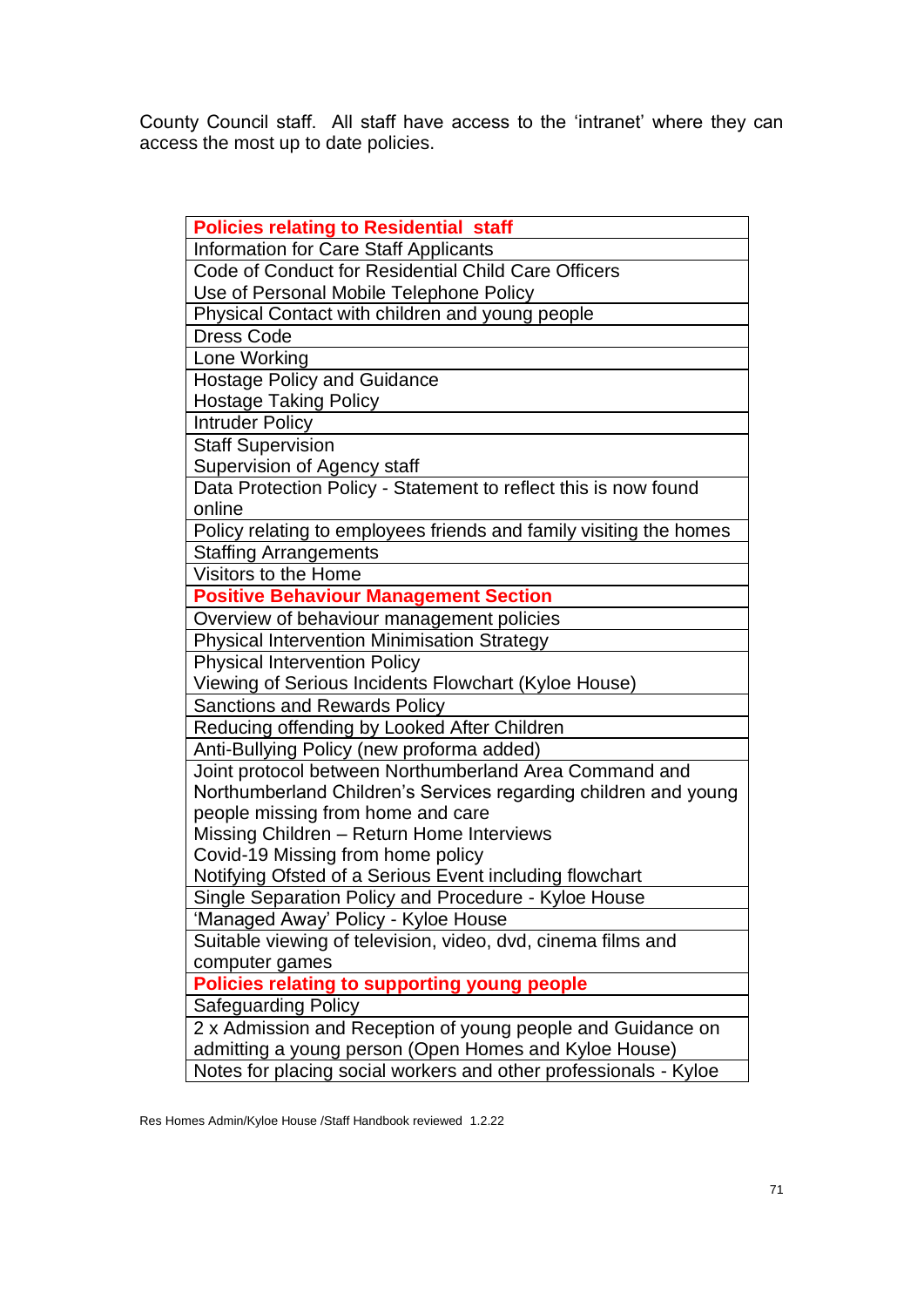| House                                                                                    |  |  |
|------------------------------------------------------------------------------------------|--|--|
| Notes for placing social workers and other professionals                                 |  |  |
| <b>Referral Procedure</b>                                                                |  |  |
| Wellbeing - Sexual Health Policy, Immunisation and screening,                            |  |  |
| Personal hygiene, HIV Aids and other blood borne diseases,                               |  |  |
| nutrition and diet, exercise and rest, and alcohol, smoking and                          |  |  |
| other substances                                                                         |  |  |
| <b>Medication Policy (Open Homes)</b>                                                    |  |  |
| Medication Policy (Kyloe House)                                                          |  |  |
| <b>Drugs Policy</b>                                                                      |  |  |
| Self Harm and Suicide Management Guide                                                   |  |  |
| http://northumberlandlscb.proceduresonline.com/chapters/p_self_harm_suicid_<br>behv.html |  |  |
| Sex and Relationship Policy                                                              |  |  |
| Resettlement Policy - Kyloe House                                                        |  |  |
| Leaving Care Policy - Open Setting                                                       |  |  |
| Death of, or the suffering of serious harm by, or involvement in, or                     |  |  |
| serious illness of a child or young person who is looked after by                        |  |  |
| the local authority                                                                      |  |  |
|                                                                                          |  |  |
|                                                                                          |  |  |
| Recording of Business information in Children's Homes, Log book                          |  |  |
| recording, diary recording                                                               |  |  |
| Young person's internal complaint procedure                                              |  |  |
| Registered comments, suggestions and complaints                                          |  |  |
| Complaints and concerns raised by other local authorities or                             |  |  |
| agencies                                                                                 |  |  |
| <b>Online Safety Policy</b>                                                              |  |  |
| Policy and guidance on photographs taken of young people                                 |  |  |
| Privacy/room searches                                                                    |  |  |
| Searches (Kyloe House)                                                                   |  |  |
| <b>Education Statement for all homes</b>                                                 |  |  |
| Education Advisory Group Terms of Reference - Kyloe House                                |  |  |
| <b>Finance Policy</b>                                                                    |  |  |
| <b>Acceptable Use Policy</b>                                                             |  |  |
| <b>Delegated Consent</b>                                                                 |  |  |
| <b>Police Involvement Policy</b>                                                         |  |  |
| <b>Off Site Education Visits</b><br><b>Radicalisation Policy</b>                         |  |  |

| <b>Policies relating to Residential Buildings</b> |  |
|---------------------------------------------------|--|
| <b>Bomb Threat and Suspect Packages</b>           |  |
| Bomb Threats and Associated Issues - Kyloe House  |  |
| <b>Fire Prevention Policy</b>                     |  |
| Fire Procedure - Kyloe House                      |  |
| Fire Procedure – Coanwood Children's Home         |  |

Res Homes Admin/Kyloe House /Staff Handbook reviewed 1.2.22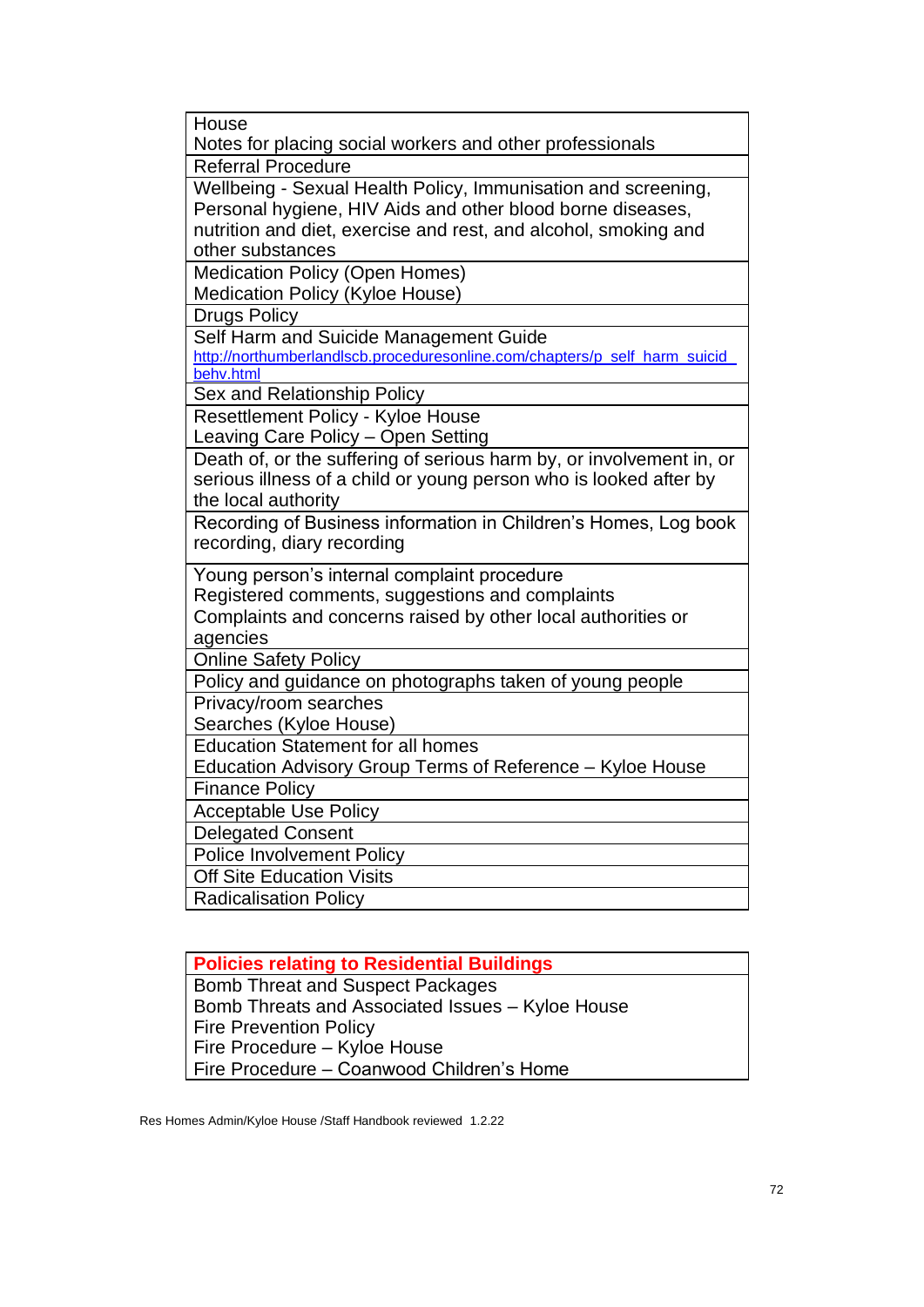| Fire Procedure – Phoenix House               |
|----------------------------------------------|
| Fire Procedure - Thorndale House             |
| <b>CCTV Policy</b>                           |
| Procedure on building becoming uninhabitable |
| <b>Building Maintenance Statement</b>        |

**The following documents can be accessed via the Staff Intranet:**

- **Safeguarding and Child Protection**
- **Health and Safety Policy** accident and VI reporting.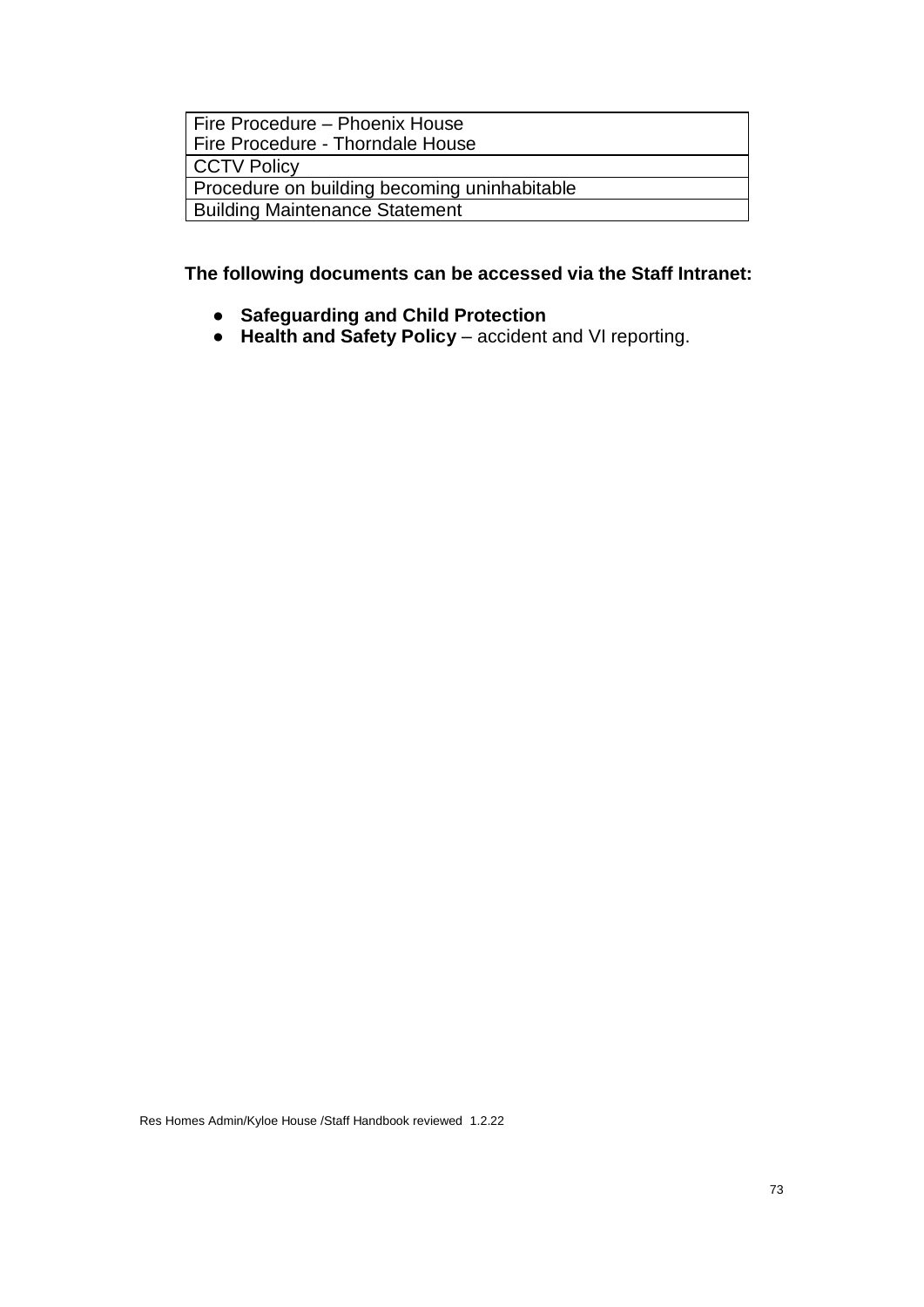**The following documents can be accessed via the Staff Intranet under Staff Resources, HR Documents:**

- **Appraisal and Performance** appraisal form, guidance notes, Code of Conduct.
- **Capability and Discipline Procedures** Guidance notes, handling allegations of abuse against those who work with children/young people.
- **Change Management**  Redundancy policy, at risk from, alternative employment policy.
- **CRB** guidance notes, criminal records policy.
- **Diversity and Equality**
- **Employment and Contracts** Employee handbook, secondary employment.
- **Grievances Procedure**  Whistle Blowing Policy.
- **Occupation Health**  Alcohol and Drugs Policy, Smoking Policy, guidance notes.
- **Pay and Conditions** Annual leave, age retirement procedures.
- **Recruitment**
- **Sickness –** Reporting procedure.
- **Single Status**
- **Training**
- **Volunteers**
- **Welfare Services**  Staff welfare, out of hours counselling, domestic violence.
- **Working Arrangements** Flexible work request procedure and guidelines, flexi time guidelines, Homeworking Policy.

## **The following documents can be accessed via the Staff Intranet under Staff Resources/Services:**

- **ICT Policies and Guidelines**
- **Data Protection**
- **Health and Safety**
- **Expenses**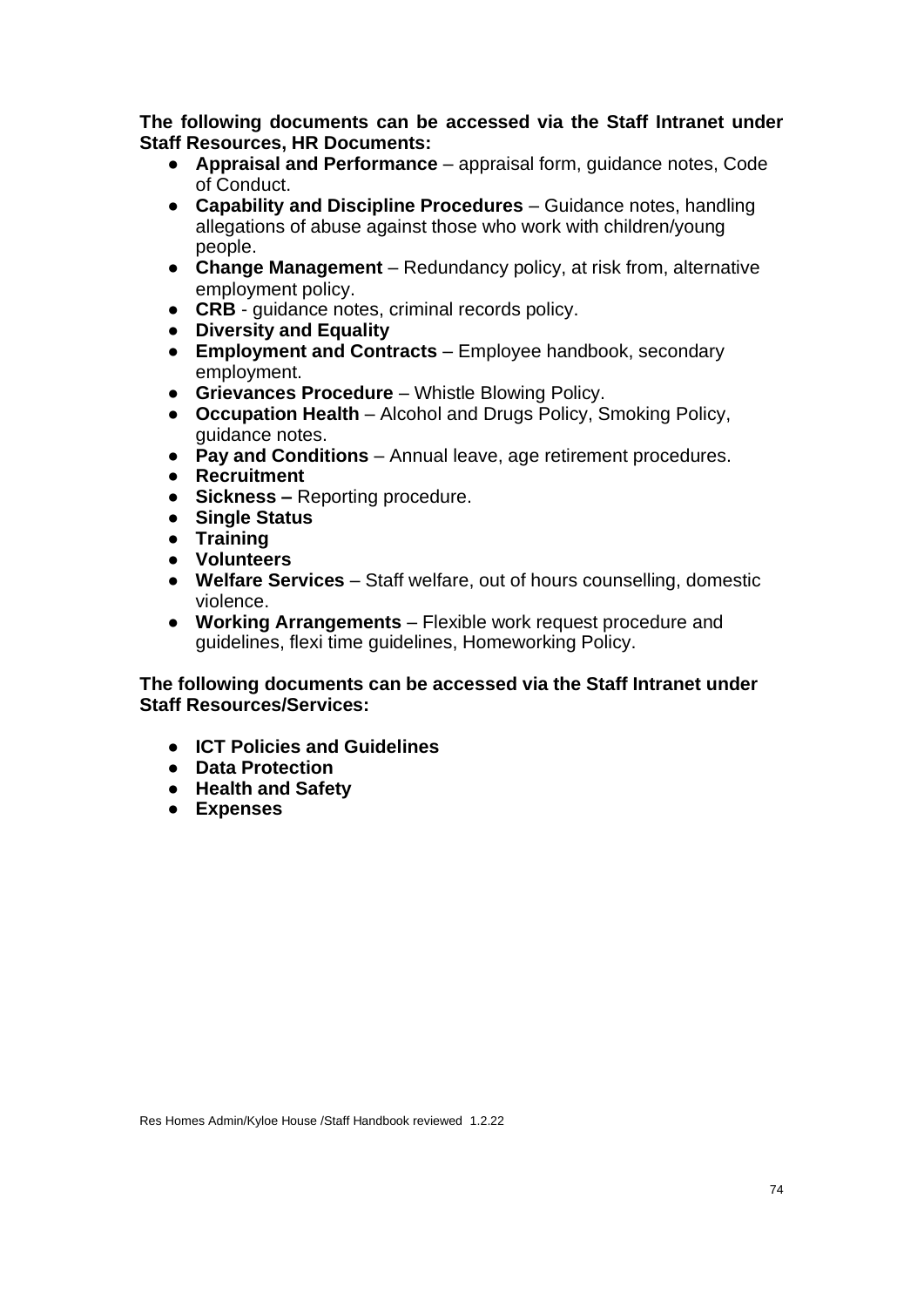**Client Related (these policies are printed on blue paper in the staff office):**

## **BOOK REFERENCE LIST**

- 1. Children Act 1989/2000
- 2. Volume 5 Residential Care
- 3. Northumberland County Council Handbook
- 4. Kyloe House Children's Home Children/Young People's Handbook
- 5. Kyloe House Children's Home Parents and Carers Booklet
- 6. Northumberland County Council Staff Handbook
- 7. Northumberland County Council Safeguarding Protection Policy
- 8. Dignity at Work Policy
- 9. Whistle Blowing Policy
- 10. Children's Homes Regulations 2015
- 11. Working Together 2012